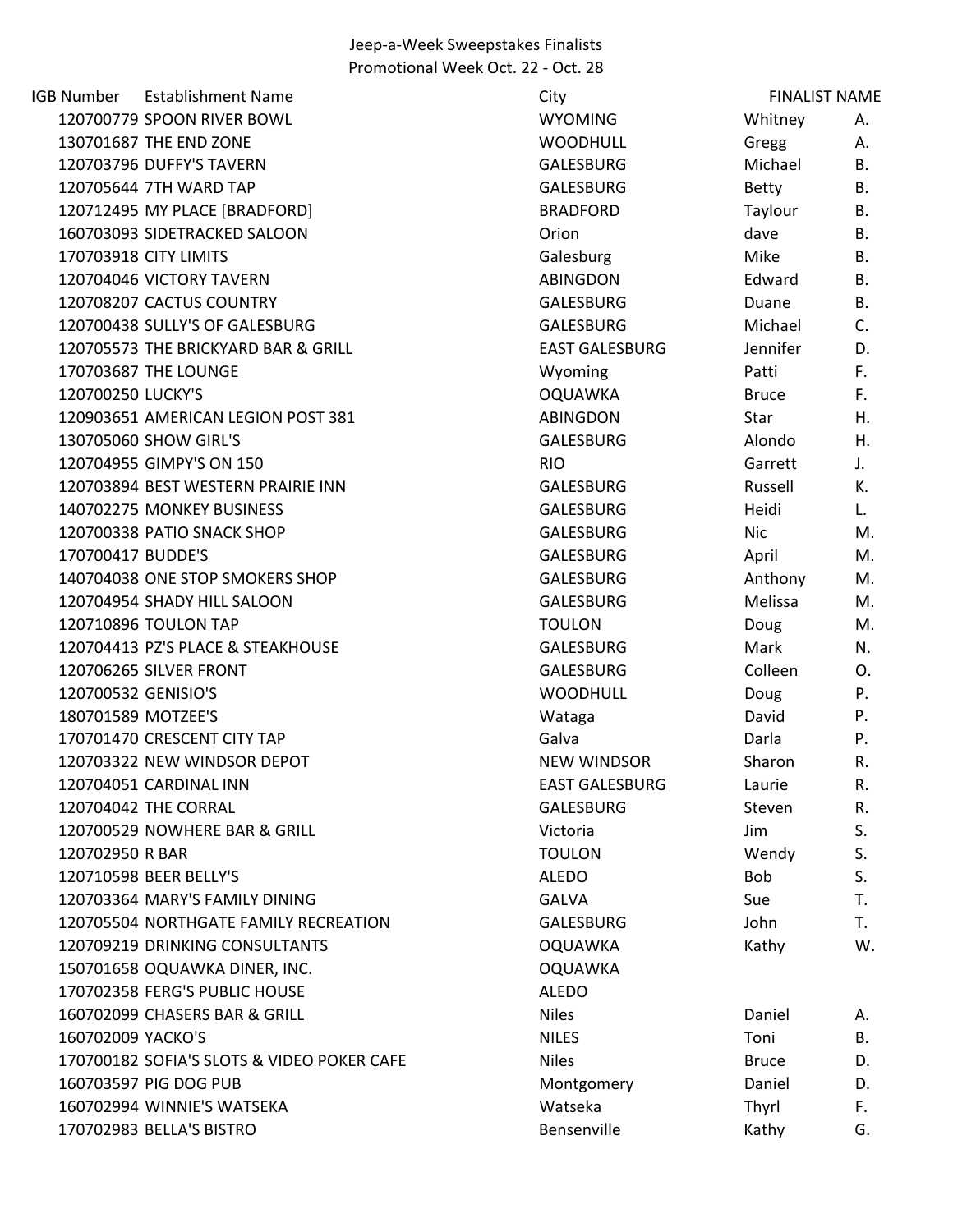| 180701638 GARDEN ARCADE                               | Oakbrook Terrace       | Tedi         | G.        |
|-------------------------------------------------------|------------------------|--------------|-----------|
| 170700607 WINNIE'S UNIVERSITY PARK                    | <b>University Park</b> | Patriciia    | Η.        |
| 140703971 WASH N WINNIES OF AROMA PARK INC            | <b>AROMA PARK</b>      | Orell        | Η.        |
| 140702422 CHASERS SPORTS BAR & GRILL                  | <b>LAKE ZURICH</b>     | Teresa       | K.        |
| 160704274 GIA'S                                       | Summit                 | Joanne       | К.        |
| 160700455 CASH CABANA                                 | Crestwood              | Akia         | L.        |
| 170704239 CHASERS SPORTS BAR & GRILL OF SCHILLER PARK | <b>Schiller Park</b>   | <b>Brian</b> | M.        |
| 170702619 ELITE ENTERTAINMENT IV INC                  | Round Lake Beach       | Joseph       | M.        |
| 170704233 SAMMY'S PIZZA OF MANTENO                    | Manteno                | Shawn        | S.        |
| 140702884 WASH N WINNIE'S OF MOMENCE                  | <b>MOMENCE</b>         | Ercole       | S.        |
| 160703651 CASH CABANA                                 | South Elgin            | Kim          | S.        |
| 170701987 BELLA'S BISTRO                              | Round Lake             | Kevin        | S.        |
| 150702926 WINNIE'S                                    | <b>BRADLEY</b>         | Martha       | V.        |
| 140701624 WINNIE'S BISTRO - MANTENO                   | <b>MANTENO</b>         | Melissa      | V.        |
| 120711868 WINNIE'S LOOSE MOOSE                        | Kankakee               | Larry        | W.        |
| 120712830 SAMMY'S PIZZA                               | Momence                | Sonnahray    | Υ.        |
| 160704297 SPRING HILL ENTERTAINMENT                   | Mason City             |              |           |
| 130902134 HARRY E ANDERSON VFW POST 9545              | <b>NEW LENOX</b>       | Ross         | Α.        |
| 130703191 FAT DADDY'Z BAR & GRILL                     | <b>SENECA</b>          | Matt         | <b>B.</b> |
| 160701456 DELTA-SONIC                                 | Melrose Park           | Ralph        | C.        |
| 130703002 DRY DOCK INN                                | <b>DARIEN</b>          | John         | C.        |
| 160700895 WILLOW SPRINGS FRIENDLY TAP                 | <b>Willow Springs</b>  | Walter       | C.        |
| 130703214 DAVIDSON'S BAR & GRILL                      | <b>HOMER GLEN</b>      | Lauren       | D.        |
| 160701035 ASHBARY COFFEE HOUSE                        | <b>WILLOW SPRINGS</b>  | Debra        | D.        |
| 120702170 MORAN ATHLETIC CLUB                         | <b>JOLIET</b>          | David        | F.        |
| 120902069 MARRS MEYER AMERICAN LEGION POST 991        | <b>WORTH</b>           | George       | F.        |
| 120807841 LOYAL ORDER OF MOOSE #2578                  | <b>RIVER GROVE</b>     | Gary         | G.        |
| 170703488 ART GALLERY KAFE                            | <b>WOOD DALE</b>       | Gabor        | G.        |
| 120706835 BAP'S TAP SPORTS BAR & GRILL                | SOUTH CHICAGO HEIGHTS  | Guy          | G.        |
| 130902173 AMERICAN LEGION POST 1977                   | <b>NEW LENOX</b>       | Dana         | J.        |
| 140703006 MAGOO'S BAR LLC                             | <b>BEDFORD PARK</b>    | Michael      | К.        |
| 150700489 DELTA-SONIC                                 | <b>CRESTWOOD</b>       | Mike         | L.        |
| 130702814 EL PATRON SLOTS                             | <b>CICERO</b>          | Rodolfo      | M.        |
| 120708474 FAT DADDYZ BAR & GRILL                      | <b>SUMMIT</b>          | Lisa         | M.        |
| 131002729 DELTA-SONIC                                 | Joliet                 | Sal          | P.        |
| 170701221 BROWN ONION PUB                             | Steger                 | Maricella    | R.        |
| 150702507 GIBSON'S MINI MART                          | Phoenix                | Rhoda        | R.        |
| 120706373 VILLAGE INN                                 | <b>MONEE</b>           | Michelle     | R.        |
| 120700604 IZZY'S                                      | Joliet                 | Robert       | S.        |
| 140703999 FERGIE & FOZ                                | <b>SUMMIT</b>          | Ellen        | S.        |
| 170702156 SANDOK N PALAYOK AT IBA PA                  | Crestwood              | David        | W.        |
| 180702134 JERK FLAVORS RESTAURANT & LOUNGE            | Markham                | Jessica      | W.        |
| 120701303 CHESTER'S TAVERN                            | <b>SUMMIT</b>          | Katherine    | Z.        |
| 120708476 CORNER JOYNT                                | <b>SUMMIT</b>          |              |           |
| 180701641 BONNIE'S DINING & BANQUETS                  | <b>WILLOW SPRINGS</b>  |              |           |
| 120701227 BEGGAR'S PIZZA                              | <b>MOKENA</b>          |              |           |
|                                                       |                        |              |           |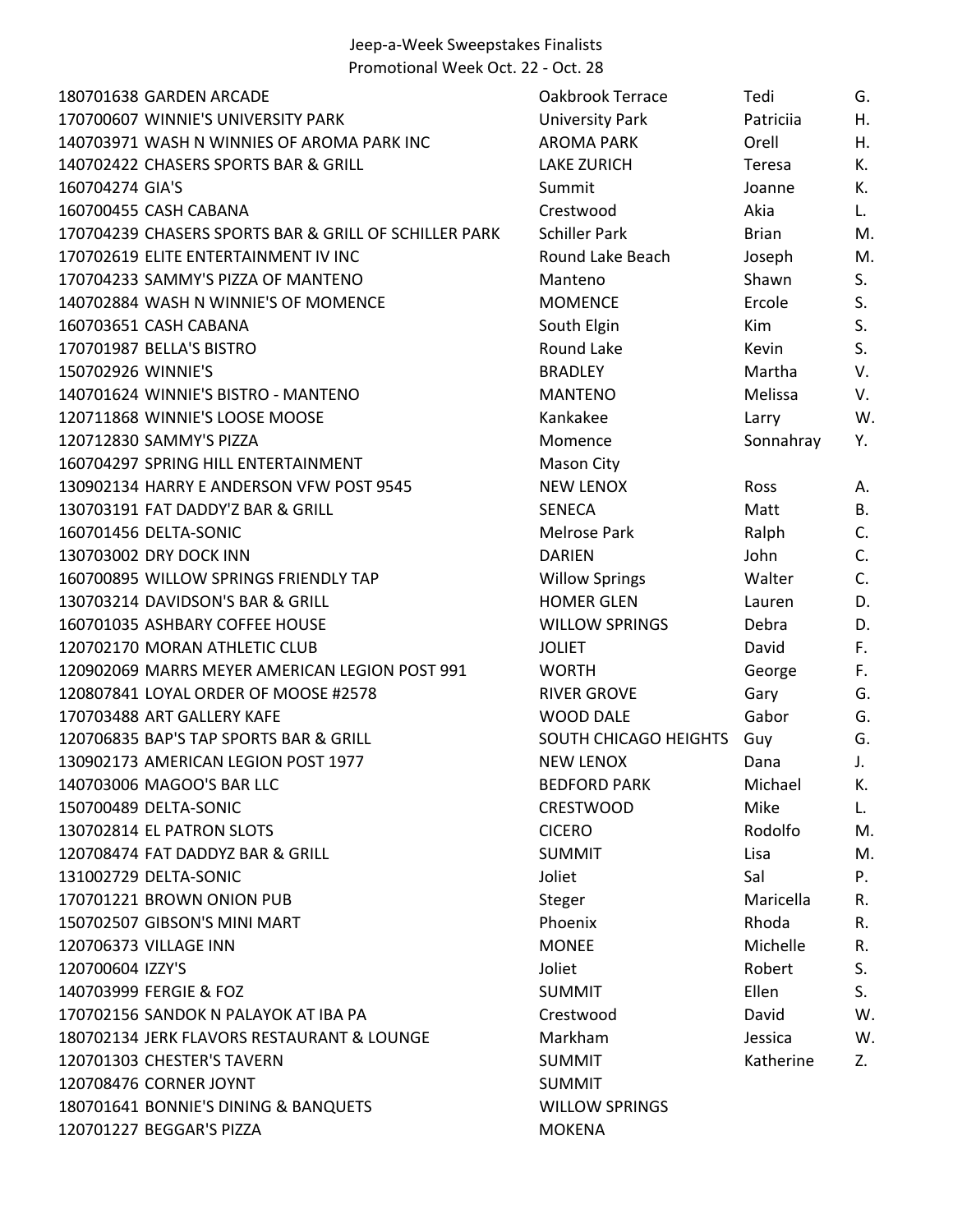| 180700103 FAT DOGGY'Z                        | Justice              |                |           |
|----------------------------------------------|----------------------|----------------|-----------|
| 170700339 BORDERLINE                         | La Salle             | Lora           | Α.        |
| 180701118 BIG FOUR                           | <b>DANVILLE</b>      | <b>Bart</b>    | Α.        |
| 160701935 JAMIE'S OUTPOST PARLOR             | <b>NORTH UTICA</b>   | Joe            | <b>B.</b> |
| 130702361 BRICKHOUSE                         | <b>MANLIUS</b>       | Barbara        | B.        |
| 140702003 BONNELL'S GENERAL STORE            | <b>SUBLETTE</b>      | Timothy        | <b>B.</b> |
| 130701026 DOWNTOWN GRILL & BAR               | <b>WEST BROOKLYN</b> | <b>Bradley</b> | <b>B.</b> |
| 180701947 TROYS PLACE                        | Arlington            | Brandon        | B.        |
| 150703663 BUZZY HOLDINGS INC                 | LA SALLE             | Michael        | C.        |
| 150701223 FAJITAS MEXICAN RESTAURANT #2      | LA SALLE             | Sierra         | Ε.        |
| 131003839 BECK OIL CO. #27                   | <b>MENDOTA</b>       | Peter          | Ε.        |
| 120705210 KICKBACK SALOON                    | <b>TAMPICO</b>       | Patricia       | Ε.        |
| 120705175 LIZZIE'S LOUNGE OF OGLESBY         | <b>OGLESBY</b>       | <b>Bruce</b>   | F.        |
| 140702087 ARCHWAY TAP INC                    | <b>OGLESBY</b>       | <b>Bruce</b>   | F.        |
| 170703317 BUDA BAR                           | <b>BUDA</b>          | Kenny          | F.        |
| 160703506 RED'S BAR & GRILL                  | <b>SHEFFIELD</b>     | Dawn           | F.        |
| 140703579 MORT'S PUB INC                     | <b>LA SALLE</b>      | Andrea         | F.        |
| 150703734 PIN SPLITTER LANES LLC             | <b>PRINCETON</b>     | Matthew        | G.        |
| 120711520 MAIN STREET BAR & GRILL - WALNUT   | <b>WALNUT</b>        | Dave           | G.        |
| 140702845 BECK EXPRESS #14                   | <b>PRINCETON</b>     | Morgan         | Η.        |
| 180700129 THE CAMDEN BAR AND LOUNGE          | <b>LA SALLE</b>      | Jennifer       | L.        |
| 120708497 DELAO RESTAURANT & BAR             | <b>MENDOTA</b>       | Tiffany        | L.        |
| 140702919 SOCK'S PLACE                       | <b>WYANET</b>        | Connie         | L.        |
| 150700662 THE DUGOUT TAVERN                  | LA SALLE             | Keith          | M.        |
| 150700199 PETRI'S POUR HOUSE                 | <b>MINONK</b>        | Darla          | M.        |
| 120804040 MENDOTA MOOSE LODGE #714           | <b>MENDOTA</b>       | Ed             | P.        |
| 120707541 EAST END TAP                       | <b>OGLESBY</b>       | <b>Brandi</b>  | P.        |
| 120700736 WAGON WHEEL                        | <b>MINERAL</b>       | Tony           | R.        |
| 120706457 MR. SALSAS                         | <b>OGLESBY</b>       | Irene          | S.        |
| 120706387 NINTH ST PUB                       | <b>LA SALLE</b>      | Jamison        | S.        |
| 120808228 MENDOTA ELKS LODGE 1212            | <b>MENDOTA</b>       | Michael        | S.        |
| 131002060 CLOCKTOWER SHELL                   | <b>PERU</b>          | Cindy          | S.        |
| 180701225 SIMPLY KRACKED                     | Peru                 | Robert         | S.        |
| 130701528 CLUB 55                            | LA SALLE             | Fred           | T.        |
| 120908305 VFW POST 555                       | <b>HENRY</b>         | Sandy          | T.        |
| 170700689 WALNUT CAFE                        | <b>WALNUT</b>        | Suznne         | V.        |
| 170704058 PIT STOP INC                       | <b>WALNUT</b>        | Suzanne        | V.        |
| 120707498 REPHIL'S                           | LA SALLE             | Paul           | W.        |
| 160702821 ART DECO SALOON                    | PERU                 | Dennis         | Z.        |
| 160702324 VEGAS SLOTS & GAMING (Lincoln Way) | <b>Sterling</b>      | Shelly         | Η.        |
| 120706432 JOHNNY VIGS                        | Peoria               | Steven         | Η.        |
| 170702206 VEGAS SLOTS & GAMING               | <b>Sterling</b>      | Justin         | M.        |
| 150703390 HOT SHOTS PIZZA & SLOTS            | Pekin                | William        | Ρ.        |
| 160701752 CHERRY'S LOUNGE & SLOTS            | Bartonville          | Tony           | R.        |
| 160701245 GOLDIE'S LOUNGE & SLOTS            | West Peoria          | Kelly          | S.        |
| 180701140 H'S BAR                            | Belleville           | Melodi         | C.        |
|                                              |                      |                |           |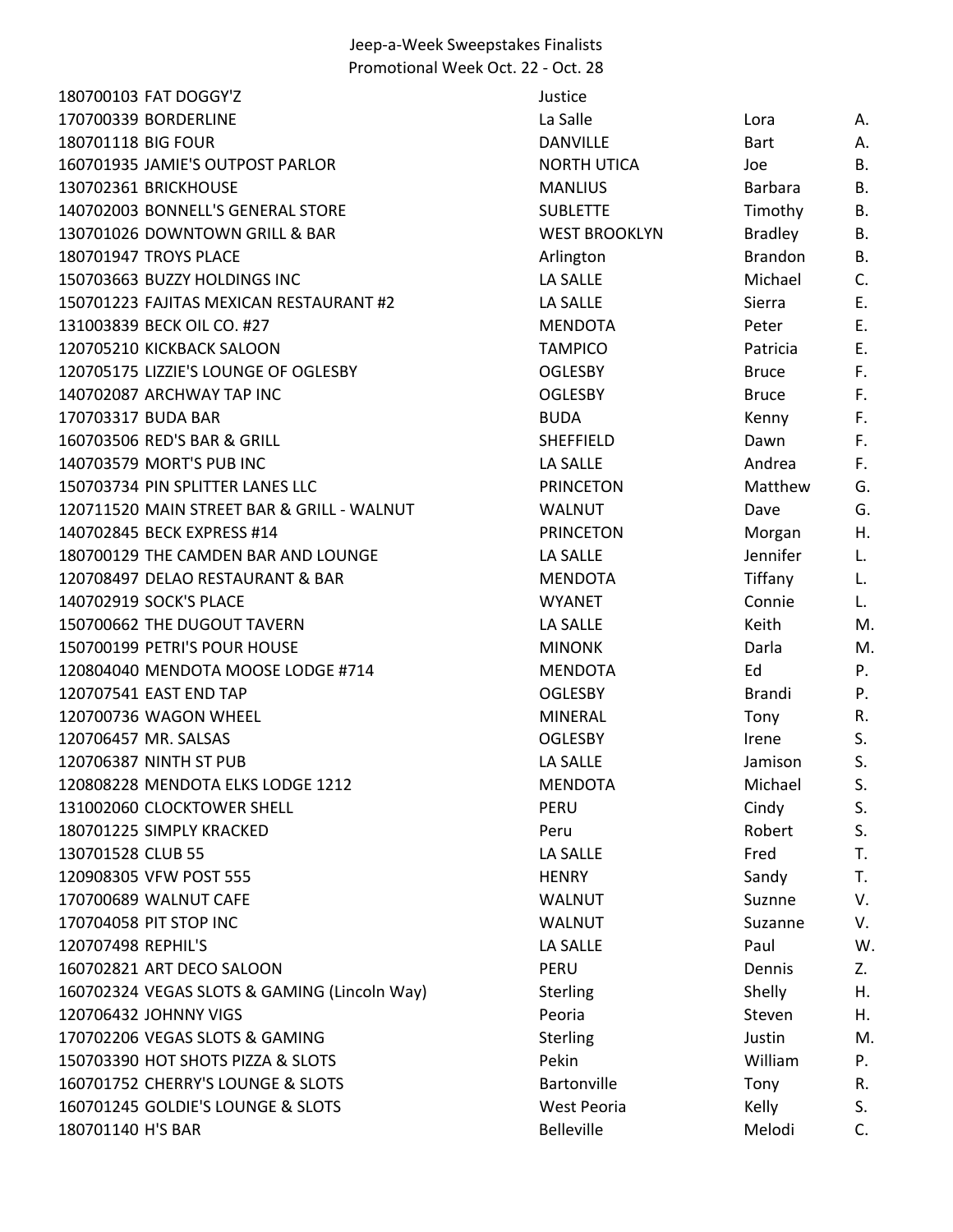120705211 WOOD RIVER DONUT AND MORE 170701259 THE DEPOT BAR & GRILL, LLC 130701774 LUCKY JOE'S BAR AND GRILL 160700631 YELLOW BRICK ROAD BARS INC 140703414 FAIRVIEW LOUNGE 120912494 AMERICAN LEGION POST #581 150703294 THE DINER 160703499 UNCH'S BAR & GRILL 130705114 CAHOKIA CLUB 160701645 CASEYVILLE MINI MART 120700386 NO JACKS BAR & GRILL 120700625 BIG DADDY'S DISCO DINER. 160703526 OFFICE LOUNGE 170703742 LC PUB 160700569 MANDY'S BAR 130700738 CLUB ESCAPADE 150704027 MARGARITAS WEST 120713004 SAX SPEEDI CHEK 140701035 SPIKE'S PUB AND GRUB 120704005 KOKE'S TAVERN INC 120801366 FRATERNAL ORDER OF EAGLES AERIE #545 130703488 MARGARITAS MEXICAN RESTAURANT 130706357 TIENDA EL RANCHITO 130700373 JACK'S PLACE 160701728 HORSESHOE RESTAURANT & LOUNGE 120807532 CASEYVILLE MOOSE 150702829 GEORGE'S PUB 170700978 RINGO'S PLACE, LLC 120711217 THE HANGER 120701344 CAT & FIDDLE TAVERN 120700780 CLASSIC K HAMBURGERS 160700228 MARIACHI'S INC 120900797 CASEYVILLE MEM POST 1117 VFW 120701164 LEAGUE LOUNGE 120708022 FULL MOON TAVERN 130703566 PHILLIPS 66 & RTE 203 MART 120708407 INDUSTRIAL TAVERN 120702294 SKIPPER INN 131002980 JOHNSTON CITY "ROC" #9 170704328 ROC ONE #13 161000412 RUSSELL OIL CO. ROC #6 120708138 CHOPS FAMILY INN 170703727 HANK'S LOUNGE 120700760 HIDEOUT LOUNGE 120808137 CENTRALIA LODGE #493 120701214 CADDYSHACK

| <b>Wood River</b>       | Holly         | D. |
|-------------------------|---------------|----|
| O'Fallon                | Ryan          | D. |
| <b>FREEBURG</b>         | Ryan          | D. |
| SAUGET                  | Adam          | D. |
| <b>FAIRVIEW HEIGHTS</b> | Glenia        | D. |
| <b>COLUMBIA</b>         | Arnie         | Е. |
| <b>SAUGET</b>           | Shermaine     | F. |
| <b>CAHOKIA</b>          | Dennis        | G. |
| <b>CAHOKIA</b>          | Craig         | G. |
| <b>CASEYVILLE</b>       | Ashley        | J. |
| <b>SMITHTON</b>         | Joshua        | К. |
| <b>BELLEVILLE</b>       | Elizabeth     | К. |
| <b>Belleville</b>       | Matt          | К. |
| Caseyville              | Amber         | L. |
| O'FALLON                | Carrie        | M. |
| <b>BELLEVILLE</b>       | Paula         | M. |
| <b>Belleville</b>       | Daniel        | M. |
| <b>MASCOUTAH</b>        | Dan           | M. |
| <b>Belleville</b>       | Lindell       | M. |
| <b>FAIRMONT CITY</b>    | Joseph        | M. |
| <b>BELLEVILLE</b>       | Michael       | N. |
| <b>BELLEVILLE</b>       | Debra         | Р. |
| <b>FAIRMONT CITY</b>    | Abraham       | R. |
| <b>CASEYVILLE</b>       | Susan         | R. |
| O'FALLON                | Brittany      | R. |
| <b>CASEYVILLE</b>       | Wayne         | S. |
| <b>EAST CARONDELET</b>  | Melinda       | S. |
| Cahokia                 | Valeda        | S. |
| <b>SHILOH</b>           | Amy           | S. |
| <b>BELLEVILLE</b>       | Michael       | S. |
| <b>CAHOKIA</b>          | Monty         | T. |
| <b>MILLSTADT</b>        |               |    |
| <b>CASEYVILLE</b>       |               |    |
| <b>BELLEVILLE</b>       |               |    |
| <b>CASEYVILLE</b>       |               |    |
| <b>FAIRMONT CITY</b>    |               |    |
| WAMAC                   | <b>Bonnie</b> | В. |
| <b>CENTRALIA</b>        | Rhonda        | Β. |
| <b>JOHNSTON CITY</b>    | Angel         | Β. |
| <b>West Frankfort</b>   | Daniel        | Β. |
| <b>ROSICLARE</b>        | Jaicee        | D. |
| <b>ASHLEY</b>           | Jeffrey       | D. |
| Centralia               | Sharon        | н. |
| <b>MT VERNON</b>        | Kaern         | Η. |
| <b>CENTRALIA</b>        | Darcie        | Н. |
| <b>CENTRALIA</b>        | Kevin         | Η. |
|                         |               |    |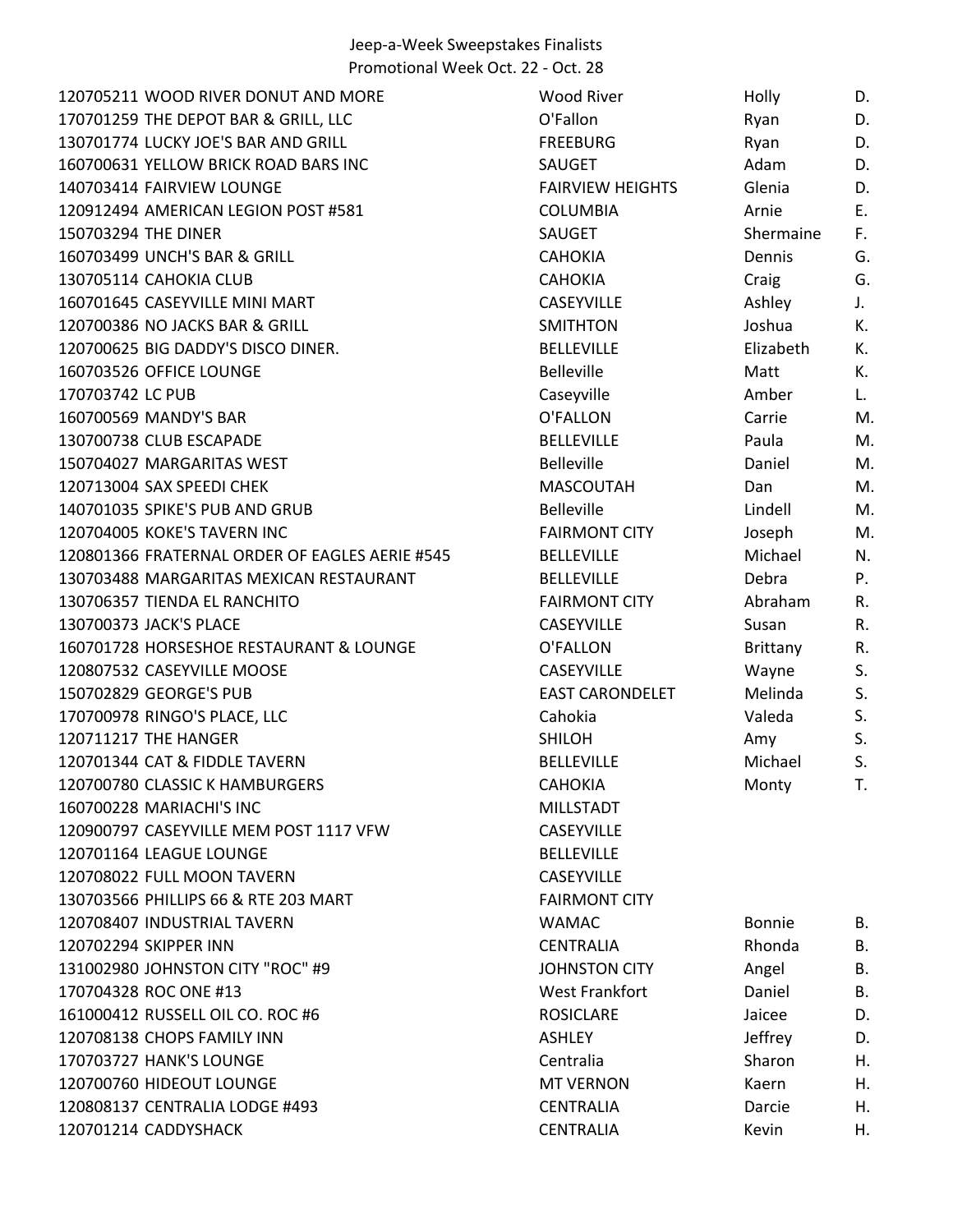| 120708194 SCHELLER PLAYHOUSE                | <b>SCHELLER</b>        | Tyler        | К. |
|---------------------------------------------|------------------------|--------------|----|
| 120708492 LIVELY'S BAR                      | <b>TAMAROA</b>         | Tyler        | К. |
| 180701050 WHITE HOUSE TAVERN INC.           | Du Bois                | Ronald       | К. |
| 140702014 THE FUZZY DUCK                    | NASHVILLE              | victoria     | К. |
| 140700008 WOODLAWN SHELL                    | <b>WOODLAWN</b>        | Renee        | L. |
| 120708140 RUMORS - CENTRALIA                | Centralia              | Maria        | M. |
| 120702284 AC PITSTOP                        | <b>WALNUT HILL</b>     | Charles      | P. |
| 120708319 RANK & FILE LOUNGE                | DU QUOIN               | Janet        | P. |
| 160702607 BACKWATER PUB & GRUB              | DU QUOIN               | Gene         | R. |
| 150701677 WOODLAWN BAR INC.                 | <b>WOODLAWN</b>        | Gene         | R. |
| 170701203 DIAMOND JUBILEE CLUB              | Du Bois                | Ed           | R. |
| 120708728 KRETZERS BAR AND GRILL            | <b>HOYLETON</b>        | Josh         | S. |
| 130705332 THE D.Q. CORNER POCKET            | DU QUOIN               | Nathan       | S. |
| 170702163 FASTRIP                           | Du Quoin               | Phoebe       | S. |
| 180700953 PORTER'S PUB                      | Tamaroa                | Phoebe       | S. |
| 160702685 SPIRITS LOUNGE                    | <b>ELDORADO</b>        | Kenneth      | W. |
| 160704087 RUSSELL OIL CO #8                 | Harrisburg             |              |    |
| 130705322 POPECK CONVENIENCE STORE          | <b>ASHLEY</b>          |              |    |
| 160700406 RUSSELL OIL CO. ROC #2            | <b>CARRIER MILLS</b>   |              |    |
| 140703099 RUSSELL OIL - ROC #5 - HARRISBURG | Harrisburg             |              |    |
| 140702632 ROC #11                           | <b>VIENNA</b>          |              |    |
| 170700144 RUSSELL OIL CO.                   | Johnston City          |              |    |
| 120903362 STONE CITY POST VFW 2199          | <b>JOLIET</b>          | Debra        | D. |
| 120702076 JOE'S BAR                         | <b>JOLIET</b>          | Robert       | D. |
| 160702974 ROXI'S GAMING PARLOR, LLC         | Minooka                | James        | F. |
| 120702234 DALE ATHLETIC CLUB                | <b>ROCKDALE</b>        | <b>Brian</b> | Η. |
| 120700273 STRIKE N SPARE II                 | <b>LOCKPORT</b>        | Mark         | К. |
| 160703355 TACOS GISELLE CORP                | Crest Hill             | Andre        | P. |
| 170701425 LILY'S PLACE                      | Sandwich               | Janelle      | Т. |
| 150700126 FAT BOYZ PIZZA & STUFF            | Minooka                | Gerardo      | Z. |
| 140700170 CROATIAN CULTURAL CLUB            | <b>JOLIET</b>          |              |    |
| 150703796 PADDY'S                           | <b>CREST HILL</b>      | Jessica      | G. |
| 120705009 JACKIE'S SLOTS & SHOTS            | <b>CREST HILL</b>      | Stacy        | M. |
| 120909423 JOLIET LEGION POST 1080           | <b>JOLIET</b>          | John         | P. |
| 160702472 THE PIZZA JOINT                   | Antioch                | Sue          | Α. |
| 120712310 FITZ'S IRISH BULLDOG              | <b>VILLA PARK</b>      | Leidre       | А. |
| 150701310 DELHI BELLY                       | <b>WINTHROP HARBOR</b> | Paula        | В. |
| 160703221 BEERABILITY LAKE ZURICH, LLC      | Lake Zurich            | Dan          | C. |
| 120708400 CLUB 18                           | WAUKEGAN               | Latosha      | C. |
| 140701485 ROCKY'S PIZZERIA                  | <b>NORTH CHICAGO</b>   | Valerie      | D. |
| 130702659 YUE-SUN JAPANESE STEAK HOUSE      | <b>WOOD DALE</b>       | Robin        | D. |
| 130705958 SUGAR SKULL                       | <b>FRANKLIN PARK</b>   | Kathy        | G. |
| 180701174 CARUSO'S EXPRESS                  | Hillside               | Elisabeth    | I. |
| 150702241 SWAY BAR                          | <b>SCHILLER PARK</b>   | Paul         | J. |
| 150702720 POTESTA'S PIZZA ALONSO            | WAUKEGAN               | Adrian       | J. |
| 120702095 THE TAVERN ON SHERIDAN ROAD       | <b>WINTHROP HARBOR</b> | George       | К. |
|                                             |                        |              |    |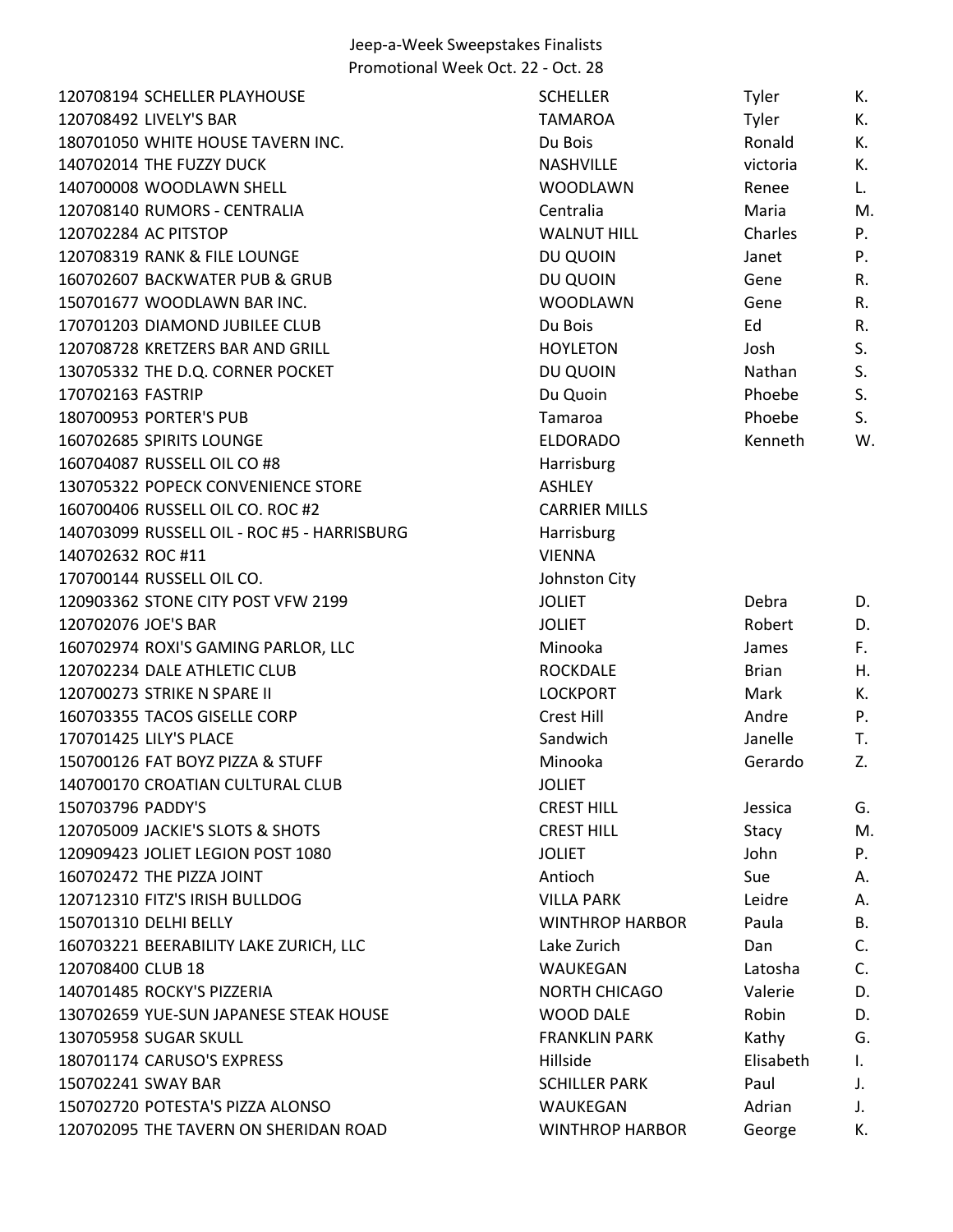ZOGO'S SPORTS GRILL Zion Melissa O. 170702635 THE DELI LAMA STORE & CAFE LAKE VILLA TOM TOM P. 120701453 BONNER ROAD INN WAUCONDA Donna S. 170701605 BACCI PIZZA BENSENVILLE Peter S. LULU BELLE'S PANCAKEHOUSE II LLC FRANKLIN PARK Elena T. FITZ'S THIRSTY IRISHMAN Glendale Heights Thomas V. CROSSROADS OF WOOD DALE Wood Dale Pat W. 180700969 HAPPY TAPPER TABLE 2. CHIQUITA FOOD MARKET Bensenville LIVE STAR BANQUET HALL, INC. WAUKEGAN SCHNITZEL PLATZ GLENDALE HEIGHTS WHITE EAGLE BANQUETS & RESTAURANT NILES 170704281 EL TIO LOCO INC NORTHLAND RESERVE TO A NORTHLAND NOT NOT NOT A NORTHLAND RESERVE TO A NORTHLAND RESERVE TO A NORTHLAND RESERVE TO A NORTHLAND RESERVE TO A NORTHLAND RESERVE TO A NORTHLAND RESERVE TO A NORTHLAND R 130704613 IRISH MILL INN GALLACH MUNDELEIN Amy K. SUNSET BAR & GRILL GODFREY Panagiotis A. 120710386 WEST STATE TAVERN **Marrilyn B.** ACKSONVILLE Marilyn B. WHITE HALL CLARK & GAS CONV. WHITE HALL Kyle B. RSB FUELS MT OLIVE Sharon E. BERRY'S BAR STAUNTON Vanessa F. 160702221 DANNY'S LOUNGE THE CONSERVERT CONSUMING ALTON ALTON ALTON CONSUMING CONSUMING CONSUMING CONSUMING CO POUR HOUSE FIELDON Joyce H. BAWANA'S FIELDON Deni H. 120701293 MEL'S PLACE THE CONSTRUCTION OF THE MT OLIVE THE METAL DESIGN OF THE LIGATION OF THE LIGATION OF THE PROOF JERSEYVILLE Todd I. 109 SOUTH Bethalto Gary K. TILLEY'S TAVERN MT OLIVE Beccah L. TRI-COUNTY BOWL Jerseyville Joe L. THE WORKPLACE PUB EAST GILLESPIE John M. SAGE HOUSE BUNKER HILL Rachel M. REGAL BEAGLE Godfrey John M. 120707317 ALTON MOTOR BOAT CLUB GODFREY Darlene. S. 130704130 D & T WEDGE THE RESERVE ALTON THE PAULA S. 130703263 WINCHESTER BOWL **WINCHESTER Timothy** S. 120900705 JACKSONVILLE AMVET THE SERVICE SERVICE SERVICE THE Melissa S. 150704353 BKB BAR **ROODHOUSE** Dalton T. CRAWDADDYS MT OLIVE Tracy U. KOPP'S KORNER ALTON Bob W. FAST STOP VIRGINIA Tammy W. 120700651 NEW DJ'S BAR & GRILL ALTON ALTON Brian Brian Brian Brian GOETTENS OASIS Carrollton GEORGE'S LOCAL BREW Jerseyville TRACEY'S SALOON Jerseyville KOPP'S KORNER TOO GRANITE CITY 170700868 16 BAR & GRILL Shipman PROGRESSIVE CLUB WILSONVILLE THE WILD TURKEY Worden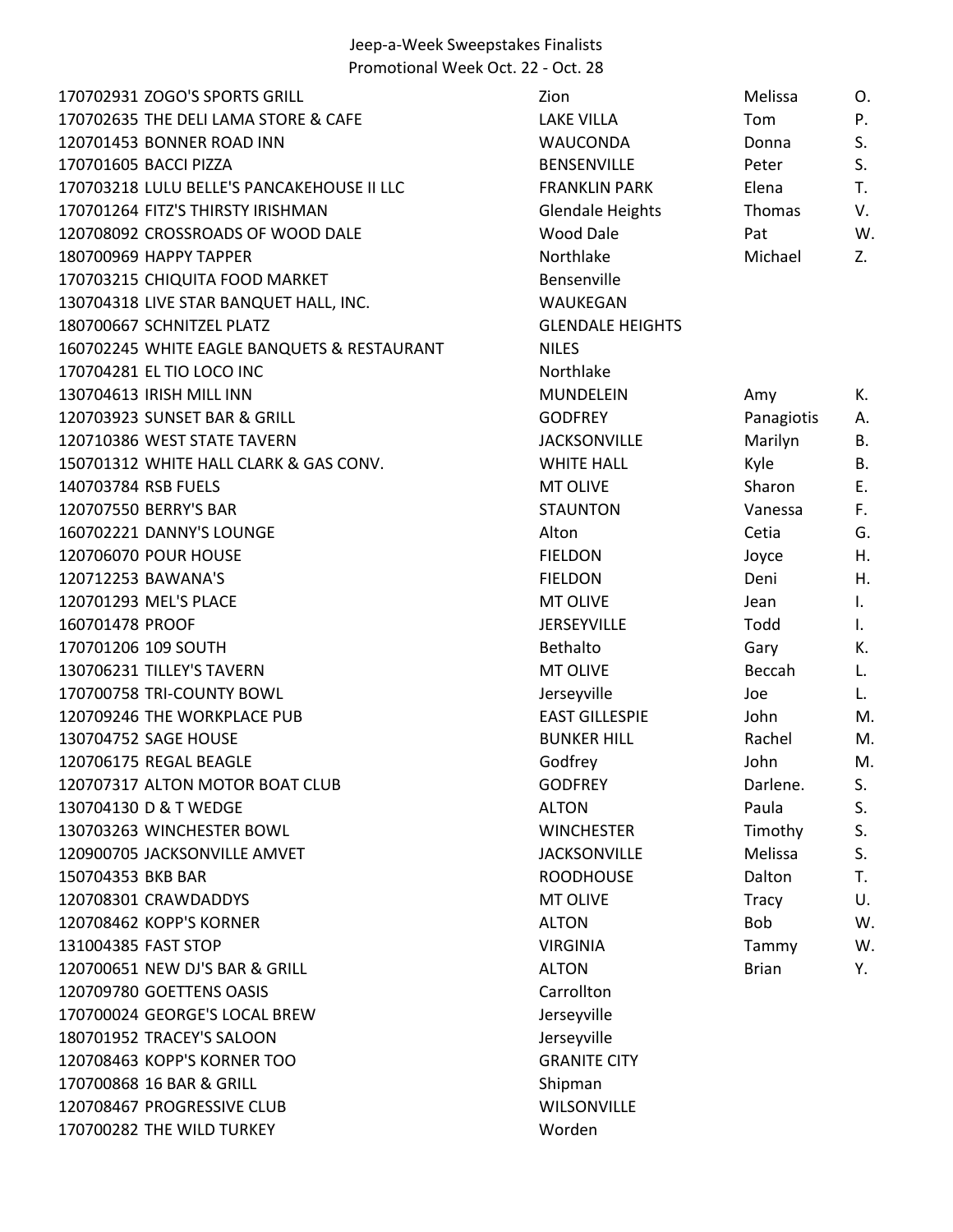150701239 BEST WESTERN PREMIER Alton 130702731 BUNKHOUSE BUNKER HILLE BUNKER 130705111 OSWEGO INN OSWEGO Budd B. 120713093 LUXEMBURGER CLUB AURORA CHRIS B. AURORA 160704132 FULL MOON BAR & GRILL BATAVIA 141003875 MARATHON Montgomery Ashir C. Montgomery Ashir C. Montgomery Ashir C. Montgomery Ashir C. Montgomery 170703688 WINGS ETC GRILL & PUB YORKVILLE CLINT CONSERVENT CONTROL CONTROL CONTROL CONTROL CONTROL CONTROL CONTR 120901428 AMERICAN LEGION POST 1271 SUGAR G 120706485 J & K'S HALF MOON TAVERN HINCKLE 150701191 STOP & SAVE SANDWI 120701395 LITTLE RED SCHOOLHOUSE NORTH AURORA CHRISTINA IN NORTH A 120901989 AMERICAN LEGION YORKVILLE POST NO 489 YORKVIL 150700490 PROHIBITION JUNCTION SPORTS BAR AND GRILL OSWEGO Kathy L. 120702010 CANTINA AND GRILL **CONSERVEY CONSERVED AND STRUCK** OSWEGO 120701254 OLDE TYME INN SANDWI 120711374 GARIO'S PIZZA VILLA LTD **MONTGOMERY BRAND** 160703972 CROSSTOWN PUB & GRILL Batavia Batavia 120702053 MAPLE PARK PUB & GRILL MAPLE PARK AND BLOCK AND MAPLE PARK PUB & GRILL 140700800 PHOENIX CLUB AURORA MARGIE TEST AND AURORA 120700442 THE FRIENDLY TAP **PLANO** 130705022 AURORA ATHLETIC CLUB NORTH AURORA CHARLIE Z. NORTH 170700311 PUB 56 Aurora 2010 170700311 PUB 56 120909532 AMVETS POST 103 AURORA 160702870 BELLEVUE TAP BELLEVUE TAP 131004484 ANDREW'S MART INC MEREDOS 160703409 THE LUCKY DOG Lincoln Chad B. Lincoln Chad B. Lincoln Chad B. Lincoln Chad B. Lincoln Chad B. Lincoln 180700026 KENNY'S WESTSIDE PUB PERSON REPORTS 120700533 TNT SPORTS BAR & GRILL EAST PEORIAL BAST PEORIAL BAST PEORIAL BAST PEORI 170701622 FAMOUS CITY BILLIARDS CREVE CONTROLLER CONTROLLER CONTROLLER CONTROLLER CO 120700528 TNT'S SPORTS BAR & GRILL NORTH PEORIA H 160703394 LAGONDOLA SPAGHETTI HOUSE Peoria 120707505 TEJ'S SPORTS CONNECTION PEORIA Cheryl G. 150701622 COUNTRY CLUB BBQ WEST PE 130704128 SUNNYLAND #1 STOP EAST PEORIAL RUSSELL AND REAST PEOR 160700160 DARCY'S CAFE & SLOTS CONTROLLER CONTROLLER CREVE C 130702845 KOURIS GRILL AND BAR GERMANT GERMANTS 130702844 KOURI'S Peoria Paul Maria Maria Peoria Peoria 160703374 BELLA'S BISTRO Lincoln Jason W. 170702432 T-MART BEARDSTOWN Beardstown 170703692 A&A Chapin Chapin 170701929 CASS QUICK STOP Chandler 130705837 SCHOONERS [PEORIA HEIGHTS] PEORIA PEORIA I 170702851 ANDREWS MART BEARDSTOWN BEARDSTOWN 120700263 THE POUR HOUSE PEORIA 160701379 DARCY'S CAFE & SLOTS II NORTH PEKIN 120708213 KOURI'S PUB PEKIN

| <b>HILL</b>        |                |    |
|--------------------|----------------|----|
| ງ                  | <b>Budd</b>    | Β. |
|                    | Chris          | Β. |
|                    | Amanda         | Β. |
| mery               | Ashir          | C. |
|                    | Clint          | C. |
| <b>GROVE</b>       | John           | D. |
| Y                  | Al             | F. |
| <b>CH</b>          | Kyle           | G. |
| <b>AURORA</b>      | Christina      | J. |
| LE                 | Alicia         | K. |
| $\mathcal{C}$      | Kathy          | L. |
| Ć                  | James          | L. |
| <b>CH</b>          | Lisa           | M  |
| OMERY              | <b>Brandon</b> | P. |
|                    | Stephanie      | R. |
| <b>ARK</b>         | Anthony        | R. |
| Í                  | Margie         | T. |
|                    | Sylvia         | W  |
| <b>AURORA</b>      | Charlie        | Z. |
|                    |                |    |
|                    |                |    |
|                    | Jace           | В. |
| )SIA               | Gopal          | Β. |
|                    | Chad           | Β. |
|                    | Robert         | В. |
| ORIA               | Donna          | Β. |
| eur                | Rick           | C. |
| <b>HEIGHTS</b>     | Kat            | F. |
|                    | Caitlin        | F. |
|                    |                |    |
|                    | Cheryl         | G. |
| ORIA               | Blayne         | Η. |
| ORIA               | Russell        | J. |
| OEUR               | <b>Nick</b>    | K. |
| <b>NTOWN HILLS</b> | Tim            | M  |
|                    | Paul           | M  |
|                    | Jason          | W  |
| )wn                |                |    |
| rville             |                |    |
| <b>HEIGHTS</b>     |                |    |
|                    |                |    |
| <b>TOWN</b>        |                |    |
|                    |                |    |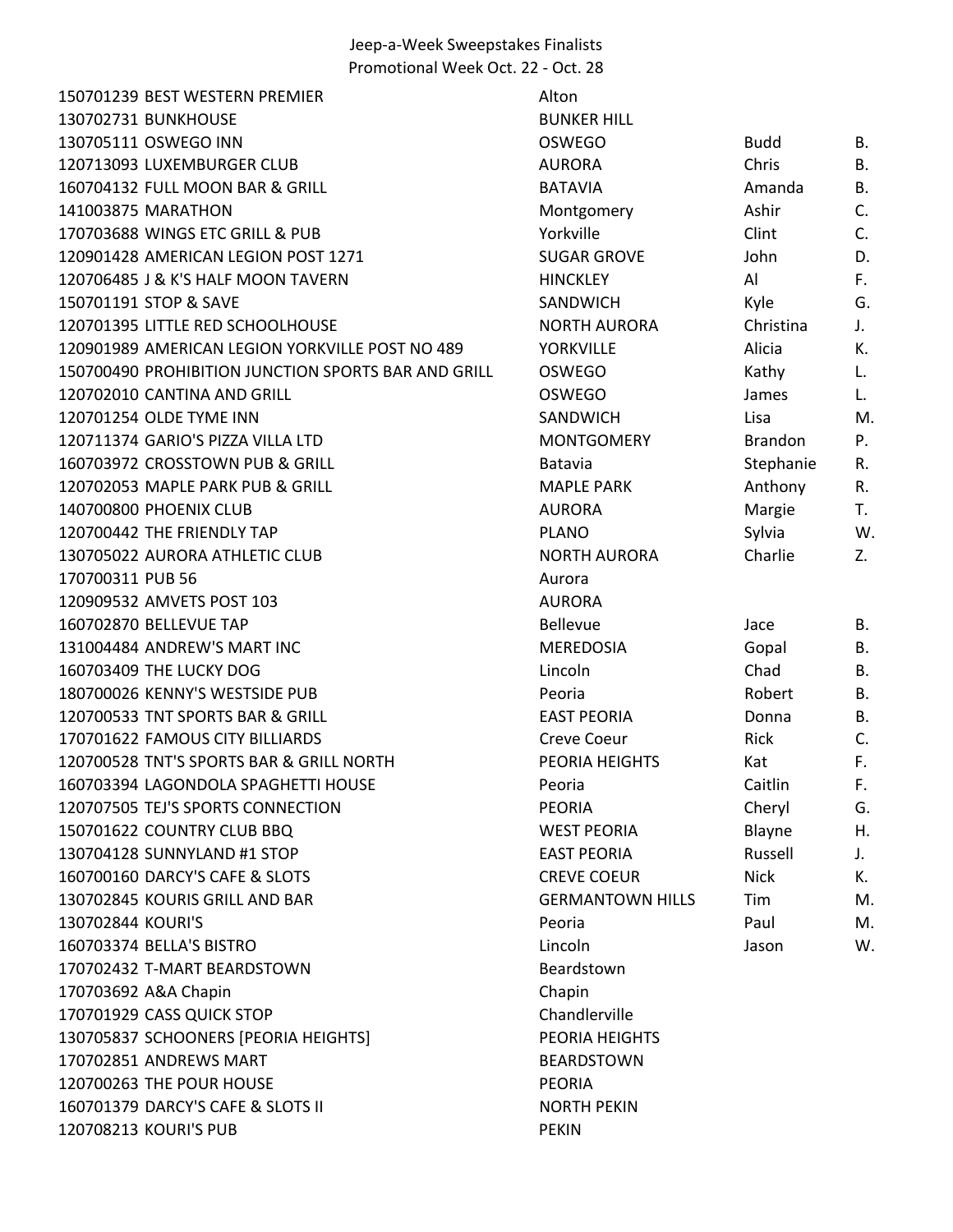| 140701683 DIESEL                                 | <b>PEORIA</b>           |              |           |
|--------------------------------------------------|-------------------------|--------------|-----------|
| 141002738 LAKE VILLA QUIK SHOP (GEI-103)         | <b>LAKE VILLA</b>       | Tyler        | C.        |
| 161003195 WAUCONDA BP (GEI-161)                  | WAUCONDA                | Roberto      | J.        |
| 180701414 ANGELO'S LIQUORS                       | <b>WILMINGTON</b>       | John         | P.        |
| 131000406 LENNY'S GAS N WASH                     | Mokena                  | Bernard      | S.        |
| 160700238 JOHNSBURG QUIK SHOP (GEI-196)          | <b>JOHNSBURG</b>        | Joan         | S.        |
| 160700593 CRESTWOOD BP                           | <b>CRESTWOOD</b>        | Dale         | V.        |
| 160701389 YORKVILLE BP                           | <b>YORKVILLE</b>        |              |           |
| 141002758 FOREST VIEW BP (GEI-164)               | <b>Forest View</b>      |              |           |
| 181001540 LENNY'S FOOD N FUEL                    | Joliet                  |              |           |
| 180700643 MAIN STREET DELI & LIQUORS             | Countryside             |              |           |
| 171004153 RIDGEWAY PETROLEUM                     | New Lenox               |              |           |
| 160700204 CARPENTERSVILLE BP(GEI-150)            | <b>CARPENTERSVILLE</b>  |              |           |
| 151000458 KANKAKEE GAS N WASH                    | <b>KANKAKEE</b>         |              |           |
| 141003300 LENNY'S FOOD N FUEL                    | <b>NEW LENOX</b>        |              |           |
| 150702817 FRONT ROW                              | <b>HOMER GLEN</b>       | Edward       | В.        |
| 120701987 MISS BILL'S PLACE                      | <b>CALUMET PARK</b>     | Jenkesha     | C.        |
| 120701170 GLENWOOD OAKS RESTAURANT               | <b>GLENWOOD</b>         | Dale         | E.        |
| 160701575 JAK'S PLACE                            | <b>CHICAGO RIDGE</b>    | Sheryl       | F.        |
| 120701450 CHRIS' NORTH SIDE INN                  | <b>BLUE ISLAND</b>      | Rob          | J.        |
| 120701219 DAN'D JAC'S                            | <b>ORLAND HILLS</b>     | Doug         | К.        |
| 120705512 TONY'S VILLA ROSA RESTAURANT           | <b>CHICAGO HEIGHTS</b>  | Kelly        | M.        |
| 130700238 THE WESTMONT UPTOWN                    | <b>WESTMONT</b>         | Sarah        | S.        |
| 120910861 EVERGREEN PARK AMERICAN LEGION         | <b>EVERGREEN PARK</b>   | Maureen      | S.        |
| 120701200 JESSE'S TAVERN                         | <b>CHICAGO RIDGE</b>    | Judith       | S.        |
| 120700718 CASEY'S CORNER                         | WAUKEGAN                | Wallace      | S.        |
| 120900783 SMITH SPAID POST 1293 VFW              | Waukegan                | Jesse        | W.        |
| 160700396 WHITE HORSE INN                        | New Lenox               | Josh         | <b>B.</b> |
| 130700357 PARK TAP                               | <b>CALUMET PARK</b>     | <b>Brian</b> | C.        |
| 140700240 NICKS BBQ AT TINLEY PARK               | <b>TINLEY PARK</b>      | Pete         | Η.        |
| 120705352 VERGES EAGLE LIQUOR                    | <b>CHICAGO HEIGHTS</b>  | <b>Neil</b>  | S.        |
| 160701392 CINDY'S PUB                            | <b>OAK FOREST</b>       | Ryan         | W.        |
| 160703602 JEN'S GUESTHOUSE                       | <b>WILLOW SPRINGS</b>   |              |           |
| 130703729 NICK'S BARBEQUE                        | <b>HOMER GLEN</b>       |              |           |
| 120702000 FAIRVIEW INN INC                       | <b>FAIRVIEW HEIGHTS</b> | Scott        | S.        |
| 180700613 KNJ LIQUOR & LOTTERY                   | Dupo                    | <b>Brian</b> | S.        |
| 180700085 MI TIERRA BONITA                       | <b>Fairmont City</b>    |              |           |
| 160700363 COPPER FIRE                            | <b>Belleville</b>       |              |           |
| 150702970 COUNTRYSIDE MARKET, CUPPA JOE          | Poplar Grove            | Art          | А.        |
| 120707196 ANNA MARIA'S PIZZA                     | <b>SOUTH BELOIT</b>     | Minel        | C.        |
| 170701752 DOLLAR BAR                             | <b>Belvidere</b>        | Martha       | C.        |
| 150702263 LUCKY SLOTS                            | <b>MACHESNEY PARK</b>   | Dan          | C.        |
| 170704284 MINNIHANS SPORTS BAR                   | Hampshire               | Susan        | C.        |
| 131006213 J & D OIL / J & D COUNTRYSIDE MARATHON | POPLAR GROVE            | Lydia        | C.        |
| 120702072 CRONIES GRILL                          | <b>MACHESNEY PARK</b>   | Kendrick     | C.        |
| 120700502 VINCE'S DEPOT                          | <b>LOVES PARK</b>       | <b>Brian</b> | C.        |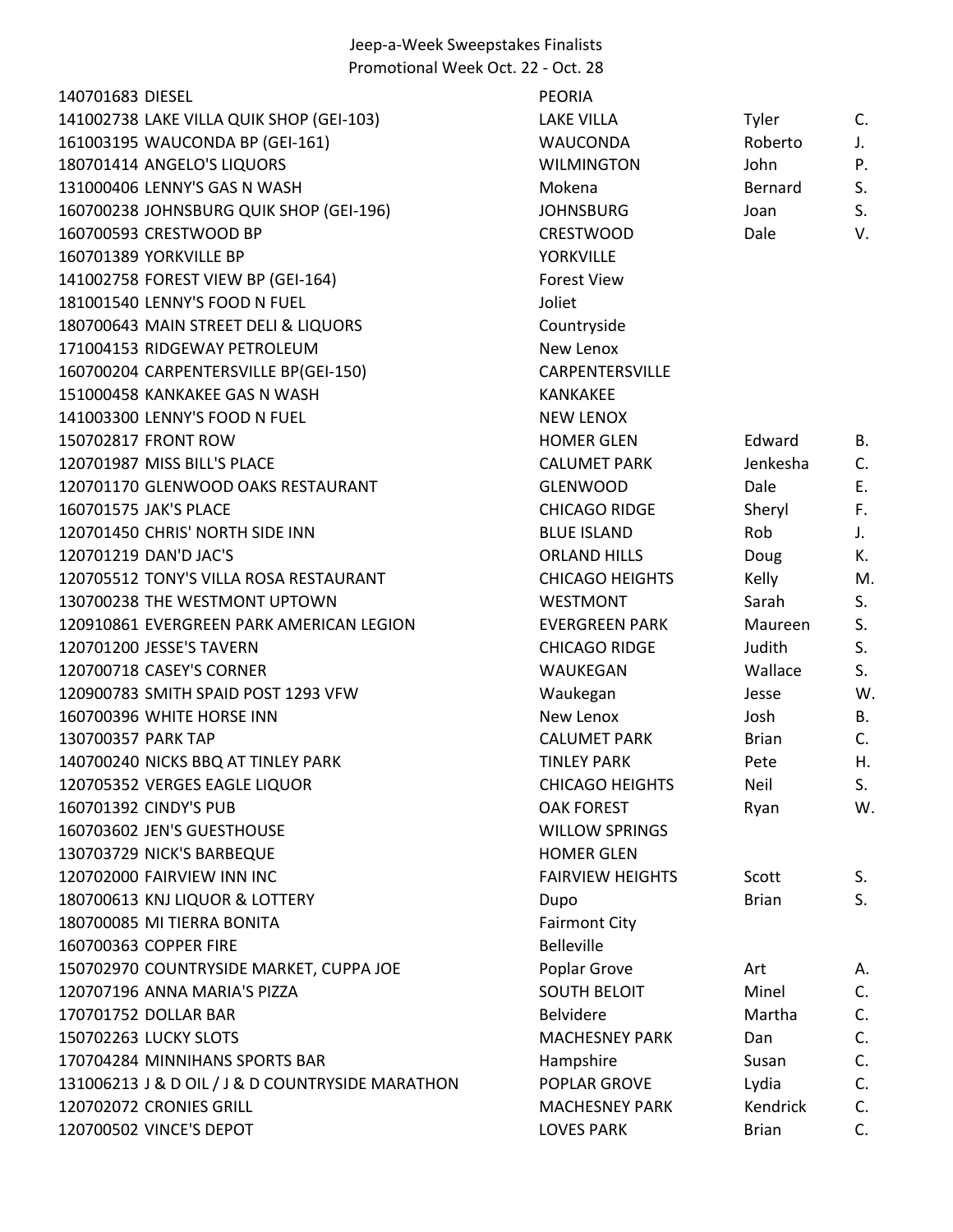| 120702991 GENE'S PLACE                           | <b>ROCKFORD</b>              | Gabriel      | Е. |
|--------------------------------------------------|------------------------------|--------------|----|
| 130701999 VINCE'S DEPOT II                       | <b>LOVES PARK</b>            | Thomas       | F. |
| 120712919 GRAMPA'S BACKSTOP BAR & GRILL          | <b>BELVIDERE</b>             | Dan          | F. |
| 120712139 DAVID'S CORNER                         | <b>ROCKFORD</b>              | Teresa       | F. |
| 170701155 ADRI'S GAMING BOUTIQUE                 | Roscoe                       | Elizabeth    | F. |
| 120906443 ROSS PEARSON VFW 5149                  | <b>ROCKFORD</b>              | Lisa         | Η. |
| 140702586 LUCKY 777'S SLOT & VIDEO POKER II      | <b>ROSCOE</b>                | Dennis       | Η. |
| 130703265 LUCKY 777'S SLOTS & VIDEO POKER LOUNGE | <b>ROSCOE</b>                | Dennis       | Η. |
| 120700520 MY PLACE BAR & GRILL                   | <b>ROCKFORD</b>              | Cathee       | Η. |
| 120911413 CLIFFORD E JOHNSON VFW 9759            | <b>LOVES PARK</b>            | Judith       | J. |
| 160703485 AR AMUSEMENTS                          | Monroe Center                | Keren        | К. |
| 140702452 QUIK MART                              | <b>ROSCOE</b>                | Kathy        | L. |
| 180700110 HOLLYWOOD SLOTS                        | South Beloit                 | Kathleen     | M. |
| 120700732 MARY'S PLACE                           | <b>ROCKFORD</b>              | Emma         | M. |
| 170703096 HAPPY WOK MP                           | Machesney Park               | Lindsay      | M. |
| 170700081 LOUIE'S TAP HOUSE                      | Roscoe                       | David        | M. |
| 130701398 SALAMONES PIZZA                        | <b>CHERRY VALLEY</b>         | Rosa         | M. |
| 160700159 QUIQUE'S TAQUERIA                      | <b>LOVES PARK</b>            | Jazmyn       | O. |
| 120706565 POUR HOUSE PUB                         | Kingston                     | Melissa      | Ρ. |
| 120712742 RED'S                                  | <b>BELVIDERE</b>             | <b>Ross</b>  | P. |
| 160703855 VICTORY SLOTS & BAR                    | South Beloit                 | Christie     | S. |
| 120709906 HIGH HEELS SALOON                      | SOMONAUK                     | Michael      | S. |
| 170704205 BETSY'S                                | Rockford                     | Karen        | S. |
| 120712502 CONCORDIA LANES                        | <b>BELVIDERE</b>             | Shane        | T. |
| 180700712 CHERRY POKER                           | <b>Belvidere</b>             | Mark         | Z. |
| 120702066 GOLDEN GIRLS                           | <b>ROCKFORD</b>              |              |    |
| 130704891 DELIA ITALIA & STUDIO 5                | <b>ROCKFORD</b>              |              |    |
| 120709904 BIG FOOT BAR & GRILL                   | <b>ROCKFORD</b>              |              |    |
| 150703856 THE SIXTH ROOM                         | SOUTHERN VIEW                | <b>Terry</b> | В. |
| 160701517 HEAD WEST SUBS                         | <b>SOUTHERN VIEW</b>         | Annette      | В. |
| 150702569 GIGI'S                                 | <b>CRESTWOOD</b>             | Jennifer     | C. |
| 170702548 ROSY'S                                 | East Dubuque                 | Chad         | D. |
| 170700869 BON VOYAGE GREAT EATS & SPIRITS        | Antioch                      | Michael      | G. |
| 180701771 FRATELLO'S                             | <b>Tinley Park</b>           | Catrice      | G. |
| 150701087 JOYLUCK                                | <b>HOMETOWN</b>              | Denise       | J. |
| 170702767 BOBBY GAMING                           | Itasca                       | Dan          | M. |
| 160700431 RUBY'S HANGOUT                         | SOUTHERN VIEW                | Sue          | N. |
| 180700983 MIRA'S CAFE                            | Elk Grove Village            | Sonia        | S. |
| 120700204 TUCKERS ON GRAND                       | <b>RIVER GROVE</b>           |              |    |
| 170701284 DOC'S SMOKEHOUSE & CRAFT BAR           | Mokena                       | Keanna       | В. |
| 170700483 JEMMA'S SLOTS                          | Crete                        | <b>Tracy</b> | D. |
| 120700672 3 MONKEYS                              | <b>SOUTH CHICAGO HEIGHTS</b> | Tammie       | F. |
| 160702869 AT EASE CRAFT BEER PUB                 | Homer Glen                   | Zacchaeus    | Η. |
| 120701384 OLD TOWN TAP                           | <b>CRETE</b>                 | Chris        | J. |
| 140902558 CHICAGO HEIGHTS AMERICAN LEGION        | SOUTH CHICAGO HEIGHTS        | Lisa         | К. |
| 120710500 THROWBACK BAR AND GRILL                | <b>CRETE</b>                 | Charmaine    | К. |
|                                                  |                              |              |    |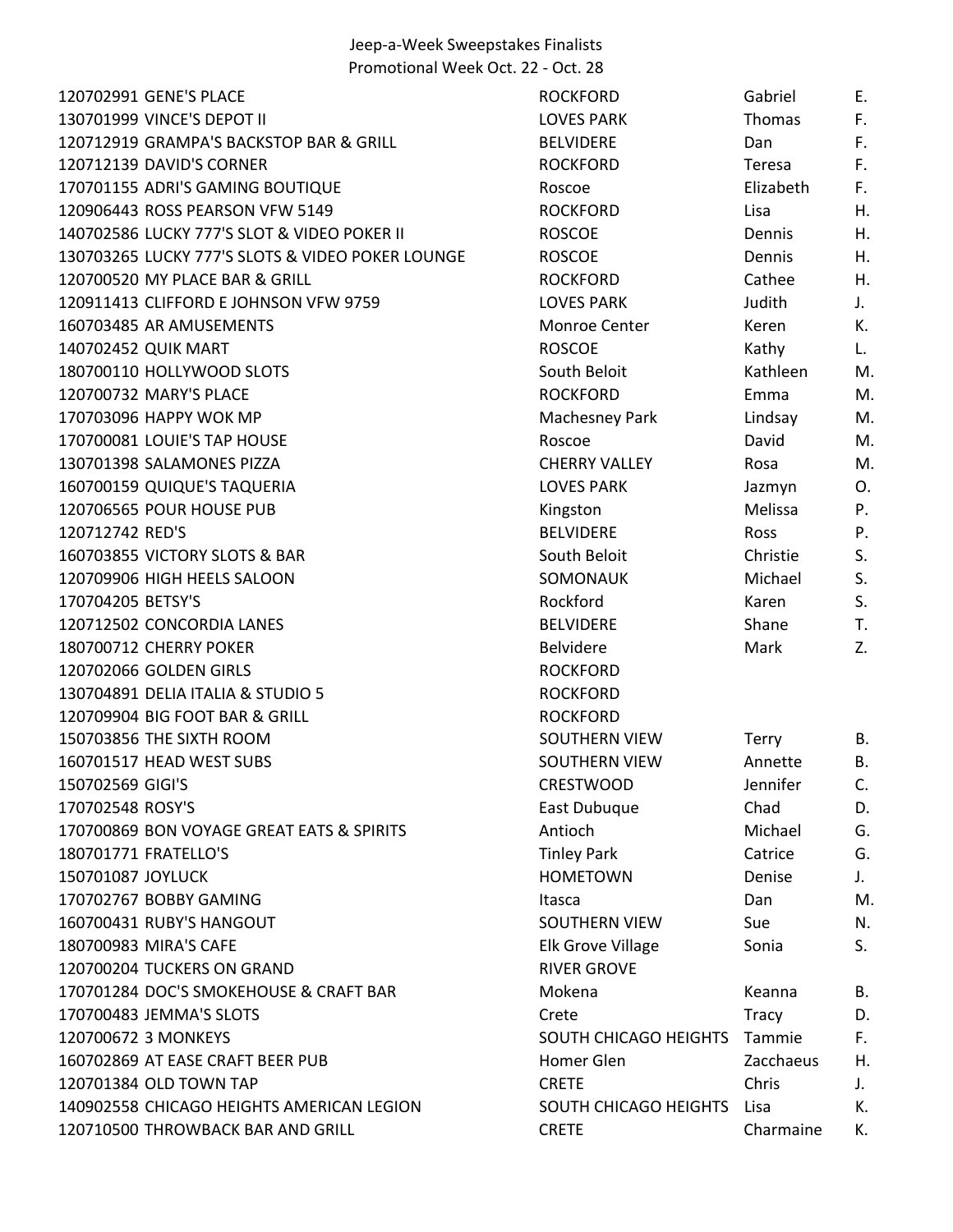| 150702411 EL CORTEZ RESTAURANT MOKENA              | <b>MOKENA</b>          | Sandra      | Ρ.        |
|----------------------------------------------------|------------------------|-------------|-----------|
| 120905409 PARK FOREST A L POST# 1198               | <b>CHICAGO HEIGHTS</b> | Bill        | P.        |
| 120705577 CHUCK'S TAVERN                           | <b>CRETE</b>           | Kenneth     | P.        |
| 120702102 BAMBINO'S FAMILY RESTAURANT              | <b>STEGER</b>          | <b>Nick</b> | R.        |
| 120709425 FIFTH QUARTER PRESS ROOM & EATERY        | <b>HOMEWOOD</b>        | Matt        | S.        |
| 120701226 JACK'S BAR & GRILL                       | <b>STEGER</b>          | <b>Neil</b> | S.        |
| 120706038 LINCOLN OAKS GOLF COURSE                 | <b>CRETE</b>           | <b>Bob</b>  | S.        |
| 160700129 CHAMPIONS SPORTS BAR                     | Plainfield             | Jimmie      | S.        |
| 130703750 2-FER'S PIZZA & PUB                      | <b>MINOOKA</b>         | Laura       | Z.        |
| 120701261 FRITZ'S SALOON                           | <b>MANHATTAN</b>       |             |           |
| 170703527 THE BAMBINI GROUP LLC                    | Romeoville             |             |           |
| 120701983 GALLAGHER'S PUB                          | <b>MANHATTAN</b>       | Troy        | В.        |
| 150703705 FLOSSMOOR STATION RESTAURANT AND BREWERY | <b>FLOSSMOOR</b>       | Rachelle    | В.        |
| 170700371 VINTAGE TREASURES                        | Crete                  | Amy         | D.        |
| 120705361 DINO'S FOOD & LIQUOR                     | <b>CHICAGO HEIGHTS</b> | James       | G.        |
| 120709426 TIN CEILING TAVERN                       | <b>HOMEWOOD</b>        | Vince       | G.        |
| 170701499 THE GOULD VAULT                          | <b>BEECHER</b>         | Shawn       | Η.        |
| 120700740 BLACK SHEEP                              | <b>Orland Park</b>     | Leshon      | К.        |
| 150700908 PIN AND TONIC                            | <b>BEECHER</b>         | Robert      | L.        |
| 160703850 HORNS & HALOS SALOON                     | Channahon              | Joshua      | L.        |
| 170702200 WHISTLE 2                                | <b>TINLEY PARK</b>     | Karen       | M.        |
| 130704688 SAM'S TRIPLE CROWN                       | <b>ORLAND HILLS</b>    | Tara        | M.        |
| 140703386 MINDY'S                                  | <b>MOKENA</b>          | Audrey      | O.        |
| 170702068 CRETE LIQUOR                             | Crete                  | Sunil       | Ρ.        |
| 140703933 TWISTED Q BBQ AND BAKERY                 | <b>HOMEWOOD</b>        | Robert      | Ρ.        |
| 120705357 MARTIN'S TAVERN                          | <b>STEGER</b>          | Peter       | R.        |
| 120703921 GLASS TAP                                | <b>STEGER</b>          | Roberto     | R.        |
| 120705441 DUNAGAINS IRISH PUB                      | <b>PARK FOREST</b>     | Angel       | R.        |
| 160704013 REDWOOD LUXE BAR AND GRILLE              | <b>OLYMPIA FIELDS</b>  | Soraya      | R.        |
| 160702096 THE HIDEOUT                              | <b>CRESTWOOD</b>       | <b>Kris</b> | S.        |
| 130705093 GEORGIOS COMFORT INN & CONFERE           | <b>ORLAND PARK</b>     | Thomas      | W.        |
| 170700025 ROSIE'S                                  | <b>PALOS HILLS</b>     |             |           |
| 180701490 BEACONHILL GROCERIES                     | Chicago Heights        |             |           |
| 160700955 POT BELLY PUB                            | <b>WESTMONT</b>        | Peggy       | В.        |
| 150700584 NONNA D'S PIZZERIA                       | <b>BERWYN</b>          | Dajuan      | В.        |
| 120702105 SLAGER'S ON 47TH                         | <b>BROOKFIELD</b>      | Joshua      | <b>B.</b> |
| 130703261 AUNT D'S                                 | <b>HICKORY HILLS</b>   | Bob         | C.        |
| 180701509 MARISCOS COSTA AZUL, LTD.                | Crestwood              | Gerardo     | C.        |
| 160701232 MO'S WILLOW PUB & GRUB                   | <b>WILLOW SPRINGS</b>  | Eileen      | D.        |
| 140701398 GODSON'S                                 | <b>BERWYN</b>          | Israeli     | F.        |
| 130706428 THE WINNING CIRCLE                       | <b>BERWYN</b>          | Joseph      | F.        |
| 170700433 BAILEY'S BAR AND GRILL                   | Oak Forest             | Karen       | G.        |
| 120713099 COMMODORE BARRY POST #256                | <b>BERWYN</b>          | Michael     | К.        |
| 120812599 SOUTHWEST MOOSE 44                       | <b>BRIDGEVIEW</b>      | Eileen      | M.        |
| 120709655 JOHN L'S II                              | <b>BLUE ISLAND</b>     | Oliver      | N.        |
| 150701051 SPINS CAFE                               | <b>NORTH RIVERSIDE</b> | Diane       | 0.        |
|                                                    |                        |             |           |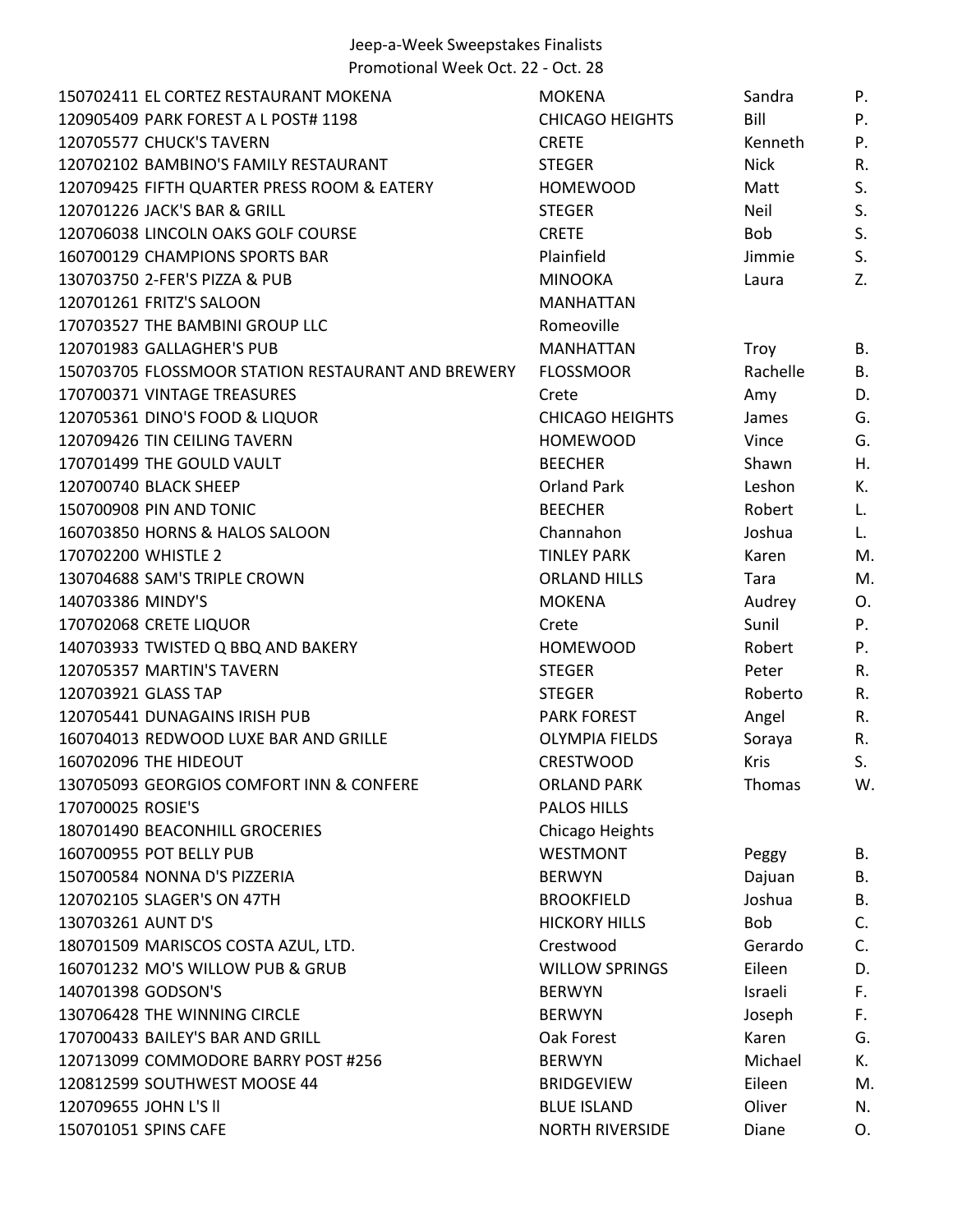| 130700741 WINNIE'S BISTRO - BRIDGEVIEW<br>Chris<br>O.<br><b>BRIDGEVIEW</b><br>S.<br>130705768 TC'S TOO<br><b>OAK LAWN</b><br>Ryan<br>S.<br>120708223 KOWALS BAR & GRILL<br><b>HICKORY HILLS</b><br>Barbara<br>U.<br>170701619 HARD LUCK<br>Crestwood<br>Lee<br>140704307 VINNY'S CAFE<br><b>BERWYN</b><br>V.<br>Jose<br>120700535 WAGNER'S LOUNGE<br>Mark<br>Υ.<br><b>BERWYN</b><br>120708754 KELLY'S IRISH SALOON<br><b>Blue Island</b><br>120710095 JOHN L<br><b>CALUMET CITY</b><br>120701476 VENETIAN GARDENS<br><b>BRIDGEVIEW</b><br>170704047 PIT RIB HOUSE<br><b>HICKORY HILLS</b><br>Dan<br>G.<br>К.<br>160702496 KIKI'S GAMING LOUNGE<br><b>CRESTWOOD</b><br>Kenneth<br>160701021 LATTANZI<br><b>MIDLOTHIAN</b><br>Craig<br>L.<br>120706960 COACHES SPORTS BAR & GRILL<br>Mark<br>M.<br><b>MIDLOTHIAN</b><br>John C<br>170700658 CHEERS RESTAURANT<br><b>MIDLOTHIAN</b><br>M.<br>120702300 BURR OAK BOWL<br><b>BLUE ISLAND</b><br>Abraham<br>M.<br>130703101 BISHOPS CHILI<br>M.<br>WESTMONT<br>Jacob<br>P.<br>160701152 BRIDGEVIEW LIQUORS<br>Robert<br><b>BRIDGEVIEW</b><br>120702299 OAK FOREST BOWL<br>Barbara<br><b>OAK FOREST</b><br>R.<br>140702888 COOP BAR & GRILL<br>W.<br><b>CRESTWOOD</b><br>Tom<br>150700969 TC'S GAMING CAFE<br><b>CRESTWOOD</b><br>150701621 CLAIRE'S CAFE<br>Salem<br>Gary<br>D.<br>170703090 LUCKY LARRY'S SLOTS<br>Mount Vernon<br>Sandra<br>F.<br>140702359 PJS VIDEO GAMING CAFE<br><b>STEELEVILLE</b><br>Stephnee<br>G.<br>Gavin<br>140700003 FAY'S PLACE<br><b>CENTRALIA</b><br>Η.<br>180700379 PEPPERS GAMING PARLOR<br><b>NASHVILLE</b><br>John<br>К.<br>170702394 LUCKY LARRY'S SLOTS<br>Nashville<br>К.<br>James<br>140702039 ALTON TRUCK STOP<br>Michael<br><b>ALTON</b><br>К.<br>180700268 PAIR OF DICE<br>Columbia<br>Nancy<br>К.<br>150701599 ZEN'S GAMING CHALET LLC<br><b>TROY</b><br>M.<br>Amy<br>160703141 R.J.'S HARTFORD HIDEOUT INC<br>Hartford<br><b>Bob</b><br>M.<br>170703445 VERNE'S GAMING CAFE<br>Smithton<br>Ashley<br>M.<br>Hillsboro<br>Dillon<br>170704158 CORNER SPIRITS<br>M.<br>140703344 HAN-DEE MART<br><b>CASEYVILLE</b><br>James<br>O.<br>150703011 KICKN 66 LIQUOR & MORE<br>LITCHFIELD<br>James<br>R.<br>170700680 NORBY'S SLOTS<br>S.<br>Carrollton<br>Richard<br>141001282 CC FOOD MART<br><b>HIGHLAND</b><br>Douglas<br>T.<br>160701571 LUCKY ROSE<br>Daniel<br>W.<br><b>SWANSEA</b><br>120706274 PETE'S LOUNGE<br>Cindy<br><b>ALTON</b><br>Υ.<br>160702794 JACKPOT<br>Benld |
|------------------------------------------------------------------------------------------------------------------------------------------------------------------------------------------------------------------------------------------------------------------------------------------------------------------------------------------------------------------------------------------------------------------------------------------------------------------------------------------------------------------------------------------------------------------------------------------------------------------------------------------------------------------------------------------------------------------------------------------------------------------------------------------------------------------------------------------------------------------------------------------------------------------------------------------------------------------------------------------------------------------------------------------------------------------------------------------------------------------------------------------------------------------------------------------------------------------------------------------------------------------------------------------------------------------------------------------------------------------------------------------------------------------------------------------------------------------------------------------------------------------------------------------------------------------------------------------------------------------------------------------------------------------------------------------------------------------------------------------------------------------------------------------------------------------------------------------------------------------------------------------------------------------------------------------------------------------------------------------------------------------------------------------------------------------------------------------------------------------------------------------------------------------------------------------------------------------------------------------------------------------------------------------------------------------------------------------------------------------------------------------------------------------------------------------------------------------|
|                                                                                                                                                                                                                                                                                                                                                                                                                                                                                                                                                                                                                                                                                                                                                                                                                                                                                                                                                                                                                                                                                                                                                                                                                                                                                                                                                                                                                                                                                                                                                                                                                                                                                                                                                                                                                                                                                                                                                                                                                                                                                                                                                                                                                                                                                                                                                                                                                                                                  |
|                                                                                                                                                                                                                                                                                                                                                                                                                                                                                                                                                                                                                                                                                                                                                                                                                                                                                                                                                                                                                                                                                                                                                                                                                                                                                                                                                                                                                                                                                                                                                                                                                                                                                                                                                                                                                                                                                                                                                                                                                                                                                                                                                                                                                                                                                                                                                                                                                                                                  |
|                                                                                                                                                                                                                                                                                                                                                                                                                                                                                                                                                                                                                                                                                                                                                                                                                                                                                                                                                                                                                                                                                                                                                                                                                                                                                                                                                                                                                                                                                                                                                                                                                                                                                                                                                                                                                                                                                                                                                                                                                                                                                                                                                                                                                                                                                                                                                                                                                                                                  |
|                                                                                                                                                                                                                                                                                                                                                                                                                                                                                                                                                                                                                                                                                                                                                                                                                                                                                                                                                                                                                                                                                                                                                                                                                                                                                                                                                                                                                                                                                                                                                                                                                                                                                                                                                                                                                                                                                                                                                                                                                                                                                                                                                                                                                                                                                                                                                                                                                                                                  |
|                                                                                                                                                                                                                                                                                                                                                                                                                                                                                                                                                                                                                                                                                                                                                                                                                                                                                                                                                                                                                                                                                                                                                                                                                                                                                                                                                                                                                                                                                                                                                                                                                                                                                                                                                                                                                                                                                                                                                                                                                                                                                                                                                                                                                                                                                                                                                                                                                                                                  |
|                                                                                                                                                                                                                                                                                                                                                                                                                                                                                                                                                                                                                                                                                                                                                                                                                                                                                                                                                                                                                                                                                                                                                                                                                                                                                                                                                                                                                                                                                                                                                                                                                                                                                                                                                                                                                                                                                                                                                                                                                                                                                                                                                                                                                                                                                                                                                                                                                                                                  |
|                                                                                                                                                                                                                                                                                                                                                                                                                                                                                                                                                                                                                                                                                                                                                                                                                                                                                                                                                                                                                                                                                                                                                                                                                                                                                                                                                                                                                                                                                                                                                                                                                                                                                                                                                                                                                                                                                                                                                                                                                                                                                                                                                                                                                                                                                                                                                                                                                                                                  |
|                                                                                                                                                                                                                                                                                                                                                                                                                                                                                                                                                                                                                                                                                                                                                                                                                                                                                                                                                                                                                                                                                                                                                                                                                                                                                                                                                                                                                                                                                                                                                                                                                                                                                                                                                                                                                                                                                                                                                                                                                                                                                                                                                                                                                                                                                                                                                                                                                                                                  |
|                                                                                                                                                                                                                                                                                                                                                                                                                                                                                                                                                                                                                                                                                                                                                                                                                                                                                                                                                                                                                                                                                                                                                                                                                                                                                                                                                                                                                                                                                                                                                                                                                                                                                                                                                                                                                                                                                                                                                                                                                                                                                                                                                                                                                                                                                                                                                                                                                                                                  |
|                                                                                                                                                                                                                                                                                                                                                                                                                                                                                                                                                                                                                                                                                                                                                                                                                                                                                                                                                                                                                                                                                                                                                                                                                                                                                                                                                                                                                                                                                                                                                                                                                                                                                                                                                                                                                                                                                                                                                                                                                                                                                                                                                                                                                                                                                                                                                                                                                                                                  |
|                                                                                                                                                                                                                                                                                                                                                                                                                                                                                                                                                                                                                                                                                                                                                                                                                                                                                                                                                                                                                                                                                                                                                                                                                                                                                                                                                                                                                                                                                                                                                                                                                                                                                                                                                                                                                                                                                                                                                                                                                                                                                                                                                                                                                                                                                                                                                                                                                                                                  |
|                                                                                                                                                                                                                                                                                                                                                                                                                                                                                                                                                                                                                                                                                                                                                                                                                                                                                                                                                                                                                                                                                                                                                                                                                                                                                                                                                                                                                                                                                                                                                                                                                                                                                                                                                                                                                                                                                                                                                                                                                                                                                                                                                                                                                                                                                                                                                                                                                                                                  |
|                                                                                                                                                                                                                                                                                                                                                                                                                                                                                                                                                                                                                                                                                                                                                                                                                                                                                                                                                                                                                                                                                                                                                                                                                                                                                                                                                                                                                                                                                                                                                                                                                                                                                                                                                                                                                                                                                                                                                                                                                                                                                                                                                                                                                                                                                                                                                                                                                                                                  |
|                                                                                                                                                                                                                                                                                                                                                                                                                                                                                                                                                                                                                                                                                                                                                                                                                                                                                                                                                                                                                                                                                                                                                                                                                                                                                                                                                                                                                                                                                                                                                                                                                                                                                                                                                                                                                                                                                                                                                                                                                                                                                                                                                                                                                                                                                                                                                                                                                                                                  |
|                                                                                                                                                                                                                                                                                                                                                                                                                                                                                                                                                                                                                                                                                                                                                                                                                                                                                                                                                                                                                                                                                                                                                                                                                                                                                                                                                                                                                                                                                                                                                                                                                                                                                                                                                                                                                                                                                                                                                                                                                                                                                                                                                                                                                                                                                                                                                                                                                                                                  |
|                                                                                                                                                                                                                                                                                                                                                                                                                                                                                                                                                                                                                                                                                                                                                                                                                                                                                                                                                                                                                                                                                                                                                                                                                                                                                                                                                                                                                                                                                                                                                                                                                                                                                                                                                                                                                                                                                                                                                                                                                                                                                                                                                                                                                                                                                                                                                                                                                                                                  |
|                                                                                                                                                                                                                                                                                                                                                                                                                                                                                                                                                                                                                                                                                                                                                                                                                                                                                                                                                                                                                                                                                                                                                                                                                                                                                                                                                                                                                                                                                                                                                                                                                                                                                                                                                                                                                                                                                                                                                                                                                                                                                                                                                                                                                                                                                                                                                                                                                                                                  |
|                                                                                                                                                                                                                                                                                                                                                                                                                                                                                                                                                                                                                                                                                                                                                                                                                                                                                                                                                                                                                                                                                                                                                                                                                                                                                                                                                                                                                                                                                                                                                                                                                                                                                                                                                                                                                                                                                                                                                                                                                                                                                                                                                                                                                                                                                                                                                                                                                                                                  |
|                                                                                                                                                                                                                                                                                                                                                                                                                                                                                                                                                                                                                                                                                                                                                                                                                                                                                                                                                                                                                                                                                                                                                                                                                                                                                                                                                                                                                                                                                                                                                                                                                                                                                                                                                                                                                                                                                                                                                                                                                                                                                                                                                                                                                                                                                                                                                                                                                                                                  |
|                                                                                                                                                                                                                                                                                                                                                                                                                                                                                                                                                                                                                                                                                                                                                                                                                                                                                                                                                                                                                                                                                                                                                                                                                                                                                                                                                                                                                                                                                                                                                                                                                                                                                                                                                                                                                                                                                                                                                                                                                                                                                                                                                                                                                                                                                                                                                                                                                                                                  |
|                                                                                                                                                                                                                                                                                                                                                                                                                                                                                                                                                                                                                                                                                                                                                                                                                                                                                                                                                                                                                                                                                                                                                                                                                                                                                                                                                                                                                                                                                                                                                                                                                                                                                                                                                                                                                                                                                                                                                                                                                                                                                                                                                                                                                                                                                                                                                                                                                                                                  |
|                                                                                                                                                                                                                                                                                                                                                                                                                                                                                                                                                                                                                                                                                                                                                                                                                                                                                                                                                                                                                                                                                                                                                                                                                                                                                                                                                                                                                                                                                                                                                                                                                                                                                                                                                                                                                                                                                                                                                                                                                                                                                                                                                                                                                                                                                                                                                                                                                                                                  |
|                                                                                                                                                                                                                                                                                                                                                                                                                                                                                                                                                                                                                                                                                                                                                                                                                                                                                                                                                                                                                                                                                                                                                                                                                                                                                                                                                                                                                                                                                                                                                                                                                                                                                                                                                                                                                                                                                                                                                                                                                                                                                                                                                                                                                                                                                                                                                                                                                                                                  |
|                                                                                                                                                                                                                                                                                                                                                                                                                                                                                                                                                                                                                                                                                                                                                                                                                                                                                                                                                                                                                                                                                                                                                                                                                                                                                                                                                                                                                                                                                                                                                                                                                                                                                                                                                                                                                                                                                                                                                                                                                                                                                                                                                                                                                                                                                                                                                                                                                                                                  |
|                                                                                                                                                                                                                                                                                                                                                                                                                                                                                                                                                                                                                                                                                                                                                                                                                                                                                                                                                                                                                                                                                                                                                                                                                                                                                                                                                                                                                                                                                                                                                                                                                                                                                                                                                                                                                                                                                                                                                                                                                                                                                                                                                                                                                                                                                                                                                                                                                                                                  |
|                                                                                                                                                                                                                                                                                                                                                                                                                                                                                                                                                                                                                                                                                                                                                                                                                                                                                                                                                                                                                                                                                                                                                                                                                                                                                                                                                                                                                                                                                                                                                                                                                                                                                                                                                                                                                                                                                                                                                                                                                                                                                                                                                                                                                                                                                                                                                                                                                                                                  |
|                                                                                                                                                                                                                                                                                                                                                                                                                                                                                                                                                                                                                                                                                                                                                                                                                                                                                                                                                                                                                                                                                                                                                                                                                                                                                                                                                                                                                                                                                                                                                                                                                                                                                                                                                                                                                                                                                                                                                                                                                                                                                                                                                                                                                                                                                                                                                                                                                                                                  |
|                                                                                                                                                                                                                                                                                                                                                                                                                                                                                                                                                                                                                                                                                                                                                                                                                                                                                                                                                                                                                                                                                                                                                                                                                                                                                                                                                                                                                                                                                                                                                                                                                                                                                                                                                                                                                                                                                                                                                                                                                                                                                                                                                                                                                                                                                                                                                                                                                                                                  |
|                                                                                                                                                                                                                                                                                                                                                                                                                                                                                                                                                                                                                                                                                                                                                                                                                                                                                                                                                                                                                                                                                                                                                                                                                                                                                                                                                                                                                                                                                                                                                                                                                                                                                                                                                                                                                                                                                                                                                                                                                                                                                                                                                                                                                                                                                                                                                                                                                                                                  |
|                                                                                                                                                                                                                                                                                                                                                                                                                                                                                                                                                                                                                                                                                                                                                                                                                                                                                                                                                                                                                                                                                                                                                                                                                                                                                                                                                                                                                                                                                                                                                                                                                                                                                                                                                                                                                                                                                                                                                                                                                                                                                                                                                                                                                                                                                                                                                                                                                                                                  |
|                                                                                                                                                                                                                                                                                                                                                                                                                                                                                                                                                                                                                                                                                                                                                                                                                                                                                                                                                                                                                                                                                                                                                                                                                                                                                                                                                                                                                                                                                                                                                                                                                                                                                                                                                                                                                                                                                                                                                                                                                                                                                                                                                                                                                                                                                                                                                                                                                                                                  |
|                                                                                                                                                                                                                                                                                                                                                                                                                                                                                                                                                                                                                                                                                                                                                                                                                                                                                                                                                                                                                                                                                                                                                                                                                                                                                                                                                                                                                                                                                                                                                                                                                                                                                                                                                                                                                                                                                                                                                                                                                                                                                                                                                                                                                                                                                                                                                                                                                                                                  |
|                                                                                                                                                                                                                                                                                                                                                                                                                                                                                                                                                                                                                                                                                                                                                                                                                                                                                                                                                                                                                                                                                                                                                                                                                                                                                                                                                                                                                                                                                                                                                                                                                                                                                                                                                                                                                                                                                                                                                                                                                                                                                                                                                                                                                                                                                                                                                                                                                                                                  |
|                                                                                                                                                                                                                                                                                                                                                                                                                                                                                                                                                                                                                                                                                                                                                                                                                                                                                                                                                                                                                                                                                                                                                                                                                                                                                                                                                                                                                                                                                                                                                                                                                                                                                                                                                                                                                                                                                                                                                                                                                                                                                                                                                                                                                                                                                                                                                                                                                                                                  |
|                                                                                                                                                                                                                                                                                                                                                                                                                                                                                                                                                                                                                                                                                                                                                                                                                                                                                                                                                                                                                                                                                                                                                                                                                                                                                                                                                                                                                                                                                                                                                                                                                                                                                                                                                                                                                                                                                                                                                                                                                                                                                                                                                                                                                                                                                                                                                                                                                                                                  |
|                                                                                                                                                                                                                                                                                                                                                                                                                                                                                                                                                                                                                                                                                                                                                                                                                                                                                                                                                                                                                                                                                                                                                                                                                                                                                                                                                                                                                                                                                                                                                                                                                                                                                                                                                                                                                                                                                                                                                                                                                                                                                                                                                                                                                                                                                                                                                                                                                                                                  |
|                                                                                                                                                                                                                                                                                                                                                                                                                                                                                                                                                                                                                                                                                                                                                                                                                                                                                                                                                                                                                                                                                                                                                                                                                                                                                                                                                                                                                                                                                                                                                                                                                                                                                                                                                                                                                                                                                                                                                                                                                                                                                                                                                                                                                                                                                                                                                                                                                                                                  |
|                                                                                                                                                                                                                                                                                                                                                                                                                                                                                                                                                                                                                                                                                                                                                                                                                                                                                                                                                                                                                                                                                                                                                                                                                                                                                                                                                                                                                                                                                                                                                                                                                                                                                                                                                                                                                                                                                                                                                                                                                                                                                                                                                                                                                                                                                                                                                                                                                                                                  |
|                                                                                                                                                                                                                                                                                                                                                                                                                                                                                                                                                                                                                                                                                                                                                                                                                                                                                                                                                                                                                                                                                                                                                                                                                                                                                                                                                                                                                                                                                                                                                                                                                                                                                                                                                                                                                                                                                                                                                                                                                                                                                                                                                                                                                                                                                                                                                                                                                                                                  |
| 170702510 CC FOOD MART<br><b>LEBANON</b>                                                                                                                                                                                                                                                                                                                                                                                                                                                                                                                                                                                                                                                                                                                                                                                                                                                                                                                                                                                                                                                                                                                                                                                                                                                                                                                                                                                                                                                                                                                                                                                                                                                                                                                                                                                                                                                                                                                                                                                                                                                                                                                                                                                                                                                                                                                                                                                                                         |
| 170704158 CORNER SPIRITS<br>Hillsboro                                                                                                                                                                                                                                                                                                                                                                                                                                                                                                                                                                                                                                                                                                                                                                                                                                                                                                                                                                                                                                                                                                                                                                                                                                                                                                                                                                                                                                                                                                                                                                                                                                                                                                                                                                                                                                                                                                                                                                                                                                                                                                                                                                                                                                                                                                                                                                                                                            |
| 160703701 STRINGERS AND MOORE<br>Sesser<br>Tim<br>В.                                                                                                                                                                                                                                                                                                                                                                                                                                                                                                                                                                                                                                                                                                                                                                                                                                                                                                                                                                                                                                                                                                                                                                                                                                                                                                                                                                                                                                                                                                                                                                                                                                                                                                                                                                                                                                                                                                                                                                                                                                                                                                                                                                                                                                                                                                                                                                                                             |
| 180701393 HUCK'S #247<br>Marion<br>Angie<br>В.                                                                                                                                                                                                                                                                                                                                                                                                                                                                                                                                                                                                                                                                                                                                                                                                                                                                                                                                                                                                                                                                                                                                                                                                                                                                                                                                                                                                                                                                                                                                                                                                                                                                                                                                                                                                                                                                                                                                                                                                                                                                                                                                                                                                                                                                                                                                                                                                                   |
| 151003550 SPRINGFIELD GAS N WASH<br>Springfield<br><b>Nick</b><br>В.                                                                                                                                                                                                                                                                                                                                                                                                                                                                                                                                                                                                                                                                                                                                                                                                                                                                                                                                                                                                                                                                                                                                                                                                                                                                                                                                                                                                                                                                                                                                                                                                                                                                                                                                                                                                                                                                                                                                                                                                                                                                                                                                                                                                                                                                                                                                                                                             |
| 171000341 HUCK'S #367<br>CARTERVILLE<br>Kay<br>D.                                                                                                                                                                                                                                                                                                                                                                                                                                                                                                                                                                                                                                                                                                                                                                                                                                                                                                                                                                                                                                                                                                                                                                                                                                                                                                                                                                                                                                                                                                                                                                                                                                                                                                                                                                                                                                                                                                                                                                                                                                                                                                                                                                                                                                                                                                                                                                                                                |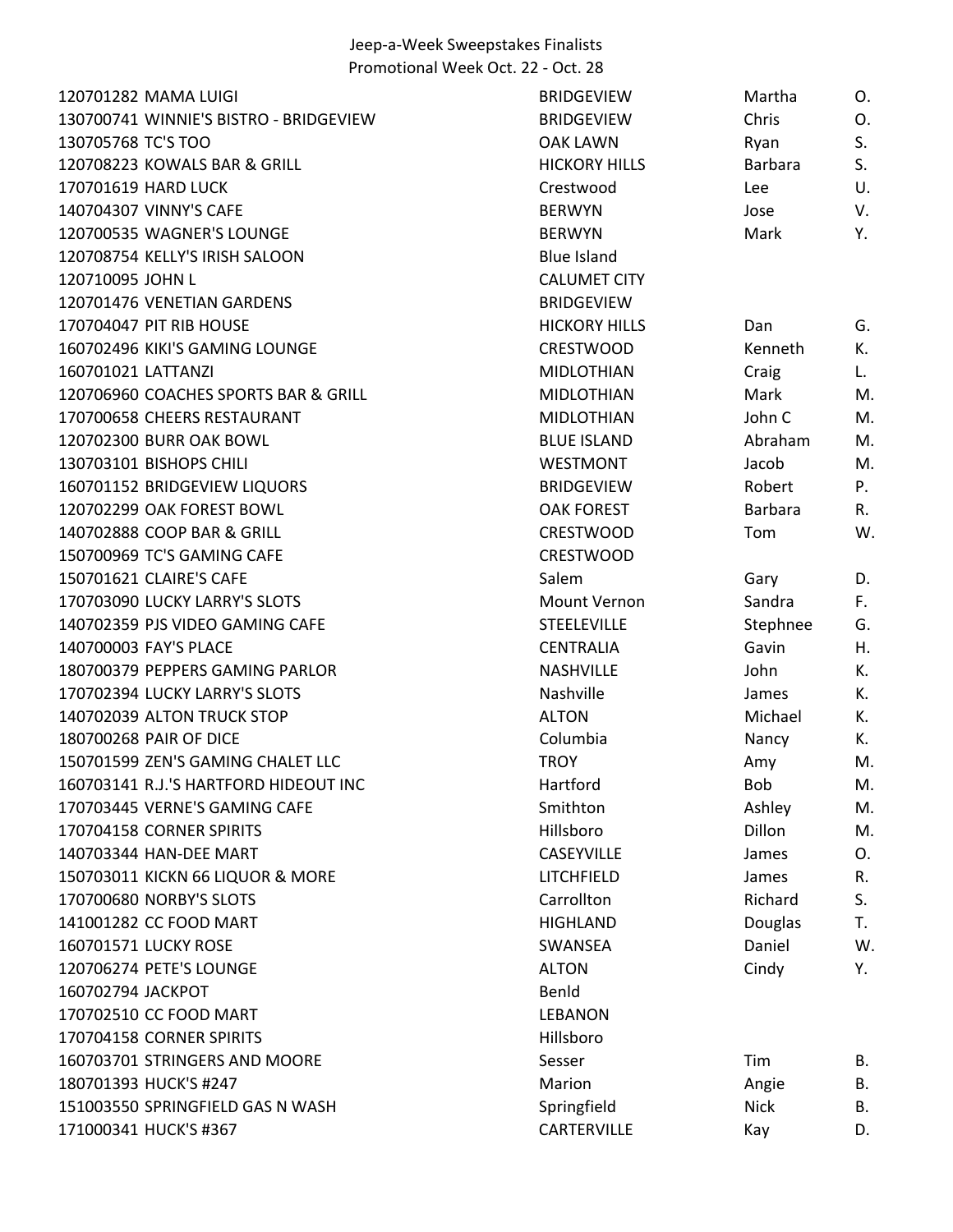| 170700345 SONNEBORN'S OLD NO.7, LLC              | Palmyra               | Logan          | Η.        |
|--------------------------------------------------|-----------------------|----------------|-----------|
| 170700887 HUCK'S #212                            | Harrisburg            | Ralph          | M.        |
| 120705969 R&R THE CROSSING                       | <b>MT VERNON</b>      | Alyssa         | M.        |
| 160701239 CLIFF'S ON 5TH                         | Lincoln               | Gerald         | M.        |
| 180700535 GOOD TIMES                             | Benton                | Roger          | M.        |
| 160704133 HUCK'S #104                            | <b>West Frankfort</b> | Shannon        | N.        |
| 180701394 HUCK'S #388                            | Marion                | Shelby         | P.        |
| 170702160 THE LOTUS FLOWER                       | Decatur               | Liz            | P.        |
| 170702476 BLUE MARGARITA'S MEXICAN BAR AND GRILL | Springfield           | Nora           | P.        |
| 170703302 DR UGS                                 | <b>VIRGINIA</b>       | Jessica        | R.        |
| 161002208 HUCK'S #379                            | Marion                | Pamela         | S.        |
| 180701392 HUCK'S #161                            | Marion                | <b>Becky</b>   | S.        |
| 170702593 HUCK'S #142                            | Carmi                 | Crystal        | S.        |
| 180701603 KELLY'S QUICK STOP                     | <b>Norris City</b>    |                |           |
| 170702939 A1 DISCOUNT TOBACCO                    | <b>BEARDSTOWN</b>     |                |           |
| 120703764 SPINNER'S TAILSPIN INN                 | Kankakee              | Vicky          | C.        |
| 180700341 OLIVER'S PIZZA & PUB                   | Peoria Heights        | Robert         | В.        |
| 130701318 SPARKYS RINGSIDE BAR & GRILLE          | Peoria                | John           | <b>B.</b> |
| 150700116 KICKBACK ON FULTON                     | Peoria                | Shanda         | C.        |
| 120703334 WOPPERS                                | <b>ELMWOOD</b>        | Andrew         | G.        |
| 160700099 TAZEWELL FESTIVAL CENTER               | <b>Creve Coeur</b>    | David          | Η.        |
| 120706063 LUDY'S KICKAPOO CREEK SALOON           | <b>EDWARDS</b>        | Elizabeth      | Η.        |
| 140704332 BOTTOMS UP                             | <b>EAST PEORIA</b>    | Mary           | Η.        |
| 120707737 THE THIRD DEGREE CLUB                  | <b>PEORIA</b>         | Sam            | J.        |
| 160702078 STORM SHELTER PUB                      | <b>AVON</b>           | Holly          | К.        |
| 150700935 ROOKIES                                | <b>BRIMFIELD</b>      | David          | К.        |
| 140704142 BENNY'S CORNER BAR & GRILL             | <b>FARMINGTON</b>     | Kara           | L.        |
| 120712539 BULL DOG INN                           | <b>EMDEN</b>          | Valerie        | L.        |
| 170701714 THE THROTTLE BAR & GRILL               | <b>EAST PEORIA</b>    | Michael        | L.        |
| 120707741 CHRISTI'S DEN                          | <b>DUNLAP</b>         | Jodie          | M.        |
| 130705130 JEN'S PLACE BAR AND GRILL CORP         | <b>FARMINGTON</b>     | Katherine      | О.        |
| 120700419 BURNZEES                               | <b>BRIMFIELD</b>      | Glynis         | P.        |
| 170700486 TINA'S COACH STOP                      | <b>PEORIA</b>         | Eduardo        | P.        |
| 121001213 DOWNS TRAVEL MART                      | <b>DOWNS</b>          | <b>Vicky</b>   | R.        |
| 120703333 RON & IVIE'S UNIQUE TAP                | <b>EAST PEORIA</b>    | <b>Brandon</b> | R.        |
| 120707749 CASTLE'S PATIO INN                     | <b>PEORIA</b>         | <b>Kevin</b>   | R.        |
| 180701719 MOODY'S CLUB                           | Peoria                | Daniel         | R.        |
| 140703587 BASKET CASE                            | Peoria                | Lisa           | S.        |
| 160700001 LOUIE'S PAD BAR & GRILL                | <b>MANITO</b>         | Logan          | T.        |
| 120700769 SPOONIE'S BAR & GRILL                  | <b>London Mills</b>   | Hope           | Τ.        |
| 120707519 YANKEE DOODLE                          | <b>BLOOMINGTON</b>    | Greg           | W.        |
| 120901977 VETERANS OF FOREIGN WARS POST #4226    | <b>OLNEY</b>          | Tena           | А.        |
| 130700708 RIVERBANK LODGE                        | <b>PETERSBURG</b>     | Linda          | D.        |
| 121000739 RED ROOSTER TERMINAL                   | <b>OLNEY</b>          | Nikki          | D.        |
| 120701211 WILD WILLY'S                           | <b>BROCTON</b>        | John           | D.        |
| 170701837 SPIRIT OF TUSCOLA                      | Tuscola               | Nichole        | D.        |
|                                                  |                       |                |           |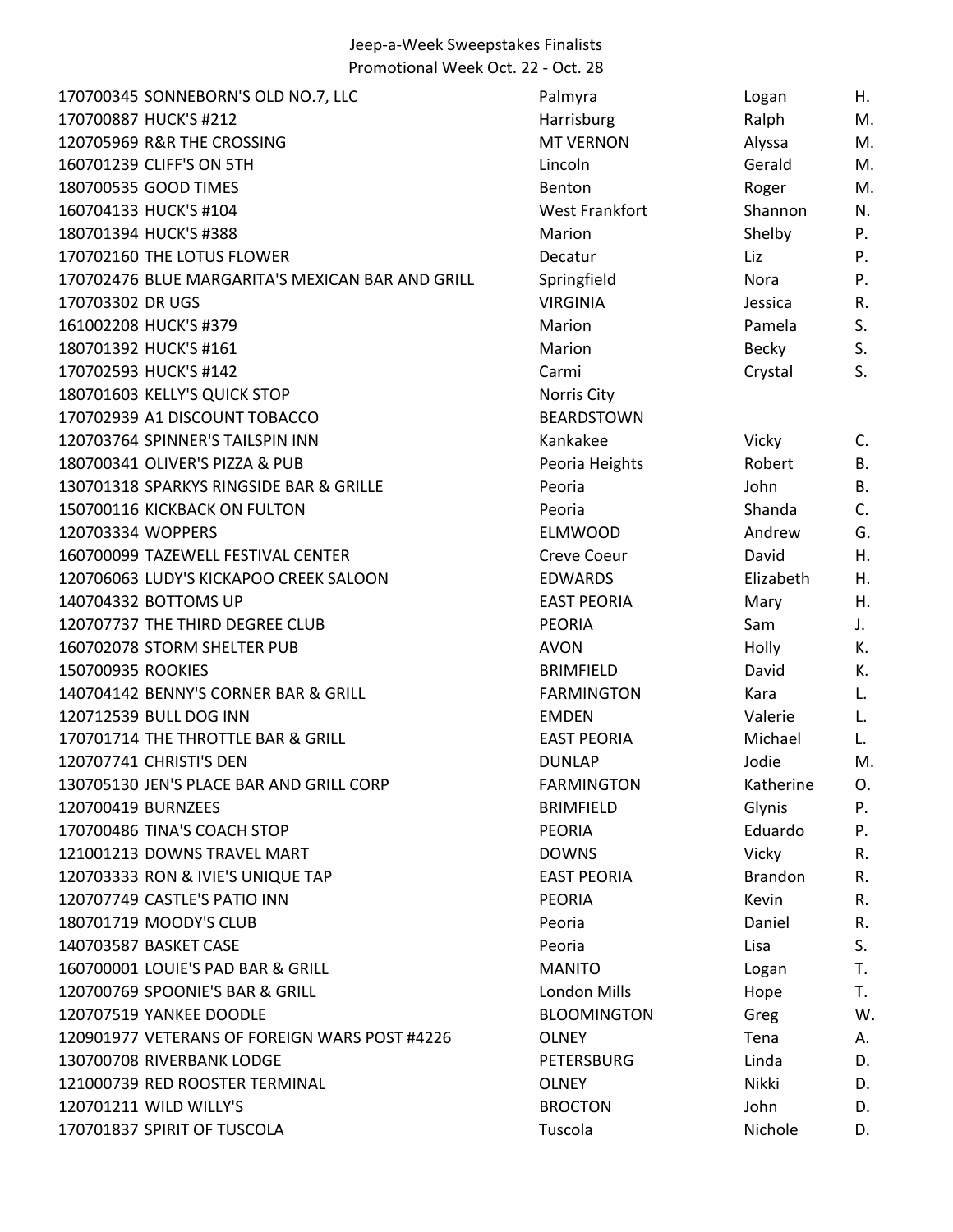| 120705959 4-WAY SALOON                    | SIDELL             | Amanda       | Е.             |
|-------------------------------------------|--------------------|--------------|----------------|
| 140700107 PORT ROYAL GASTROPUB            | <b>DECATUR</b>     | Tiffiany     | G.             |
| 180700366 BLONDIE'S BAR                   | Arthur             | Jared        | Η.             |
| 120700493 FLOYD'S PLACE                   | <b>OBLONG</b>      | Jeron        | Η.             |
| 120702290 THE LONGBRANCH SALOON           | <b>PARIS</b>       | Morrie       | Η.             |
| 160701565 GREAT FOOD & SPIRITS            | <b>MATTOON</b>     | Amy          | $\mathbf{I}$ . |
| 120707318 N J'S PLACE                     | <b>DECATUR</b>     | George       | J.             |
| 130704432 CINDY'S LOG CABIN               | <b>CAMARGO</b>     | Donna        | J.             |
| 120703201 THE VILLAGE TAP                 | <b>OBLONG</b>      | Myron        | L.             |
| 120702107 PETROLEUM CLUB OF OLNEY         | <b>OLNEY</b>       | Rod          | L.             |
| 160704004 BEMENT CAFE                     | Bement             | Tracy        | M.             |
| 120701371 ROUTE 45 WAYSIDE LLC            | <b>PESOTUM</b>     | <b>Brian</b> | M.             |
| 120709570 BILLY BOB'S BAR B Q             | <b>OGDEN</b>       | Derek        | M.             |
| 141000135 LAMBOS 5                        | <b>TUSCOLA</b>     | Maulik       | P.             |
| 170700110 BUCKLEY'S GAMING CAFE           | Ogden              | Lyndsay      | Ρ.             |
| 150703281 JACKSON'S HANDLEBAR             | SPRINGFIELD        | Carl         | P.             |
| 120709523 THE RIDGE                       | <b>RIDGE FARM</b>  | Tina         | Ρ.             |
| 140702956 JACKPOT OASIS                   | <b>MATTOON</b>     | Alyson       | R.             |
| 170700400 TOWN & COUNTRY TAP              | Ridge Farm         | Candice      | S.             |
| 170700906 AIR JIFFY LOUNGE                | Springfield        | <b>Steve</b> | S.             |
| 130704431 STUMBLE IN                      | <b>HINDSBORO</b>   | <b>Cliff</b> | S.             |
| 160700794 QUICK HITS VIDEO SLOTS & POKER  | <b>ASHMORE</b>     | Jack         | T.             |
| 120701323 DOWN THE STREET                 | <b>ASHMORE</b>     | Mitch        | W.             |
| 160702481 HIDEAWAY SLOTS N MORE           | <b>FITHIAN</b>     | Heather      | W.             |
| 160700967 SIYA IN TUSCOLA INC             | <b>TUSCOLA</b>     |              |                |
| 130704825 CRUSENS                         | Peoria             | Kathleen     | <b>B.</b>      |
| 120701420 CLUB CABARET                    | <b>CREVE COEUR</b> | Richard      | C.             |
| 160703729 W E SULLIVAN'S IRISH PUB & FARE | Peoria Heights     | Justin       | D.             |
| 160702323 NAT'S PLACE LLC                 | Chillicothe        | Sophie       | E.             |
| 120707124 McMAHON'S PINTS & PLATES        | <b>WASHINGTON</b>  | Gerald       | F.             |
| 140701484 WEST TOWN TAP                   | <b>PEORIA</b>      | Bryonna      | F.             |
| 180700898 LUCKY SPIRITS GAMING            | Pekin              | Anthony      | F.             |
| 150701918 LAURIE'S                        | <b>MANITO</b>      | Wayne        | Η.             |
| 120700179 LANDMARK PLAZA                  | <b>PEORIA</b>      | Lisa         | Η.             |
| 160700954 CORNER INN                      | <b>ELMWOOD</b>     | Patsy        | M.             |
| 140703603 PO-BOY'S ON FROSTWOOD, LLC      | Peoria             | Curtis       | S.             |
| 140700990 COFFEE BAR                      | <b>PEKIN</b>       | Gerald       | T.             |
| 130704824 CRUSENS II                      | <b>WEST PEORIA</b> | Kathie       | W.             |
| 150701288 BIG AL'S SPEAKEASY              | <b>PEORIA</b>      |              |                |
| 160700801 MEAT N POTATO EATERY            | <b>MCHENRY</b>     | Jim          | C <sub>1</sub> |
| 171003954 OASIS ON 20                     | Elgin              | Yousef       | D.             |
| 170702579 BUNK'S PLACE                    | <b>HARVARD</b>     | Debbie       | К.             |
| 180700107 MEAT & POTATO EATERY            | Carpentersville    |              |                |
| 150700603 RAY'S CHICAGO BBQ & SLOTS       | <b>DEKALB</b>      |              |                |
| 140702957 MOLLY'S DELI                    | Rockford           | John         | А.             |
| 130704913 MOLLY'S DELI                    | <b>LOVES PARK</b>  | Marcella     | Α.             |
|                                           |                    |              |                |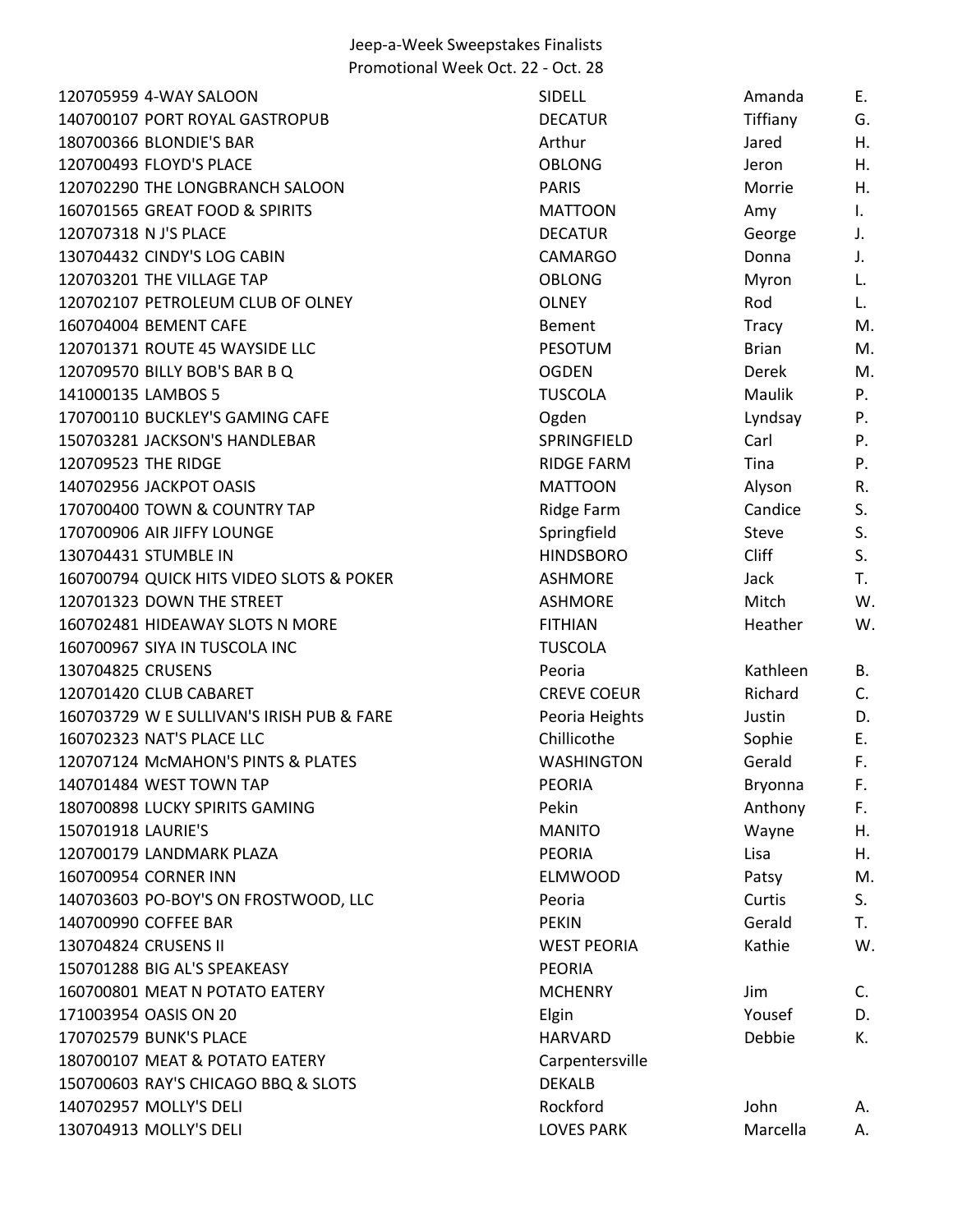MOLLY'S DELI LOVES PARK Rosa B. MOLLY'S DELI ROSCOE Jennifer B. 120910788 PHILLIP CARPENTER POST 66 AMVETS WHEELING Lisa Lisa B. 160700044 FUZZY'S BELLET BELLET BELLET BELLET BELLET BELLET BELLET BELLET BELLET BELLET BELLET BELLET BELLET B 120700480 PJ'S POUR HOUSE THE CONSERVIEW OOK LAWN THE Allen C. MURPHY'S LAW OAK LAWN Thomas C. BAR CODE 111 WORTH Nicole D. 120704369 PLAYERS PUB & GRILL **Prospect Heights** Cathy Cathy D. 140701076 SHAMROCK VIDEO GAMING LOVES PARK LOVES PARK Dorotea F. 130700967 WILD WILD WESTMOR LANES THE ROCKFORD Donald H. SLOTS OF FUN Rockford Madalene H. IMAGE Rockford Gloria H. 120708129 TAVERN ON THE WEST END **OAK LAWN** John J. RICHARDS CHICKEN AND RIBS ROUND LAKE HEIGHTS John J. 140700713 MOLLY'S DELI **Rockford** Rockford James K. STACY'S PLACE CARPENTERSVILLE Debbie K. MOLLY'S DELI Rockford Tom L. WHISKEY'S ROADHOUSE ROCKFORD Jessica M. MOLLY'S DELI Rockford Doris M. NORTH MAIN BAR ROCKFORD Amanda M. 120706057 THE HOT CORNER **CORNER CORNER AMY CONSERVER AMY METALLY** OAK LAWN Amy Amy M. 120700610 CENTRAL PARK TAP **ROCKFORD** Janice M. THE OLD STILL ROCKFORD Wendi M. 130704705 CHIQUITA FOOD MARKET ALL ROCKford Rockford Mike M. 170704104 RIDGE LIQUORS **CHICAGO RIDGE** Dave P. 140700161 MOLLY'S DELI THE CONTROL OF STRAINING MACHESNEY PARK Anissa T. BOBBY'S BARREL INN ROUND LAKE Cindy T. EILEEN'S CAFE & BANQUETS ROUND LAKE HEIGHTS Valerie W. GOAL POST OAK LAWN Steffen W. MOLLY'S DELI BELVIDERE Sandy W. 140700173 MOLLY'S DELI Loves Park GENNARO LIQUORS OAK LAWN Claudia A. THE ORIGINAL PAPA JOE'S CHICAGO RIDGE Gary A. HUCK FINN DONUTS OAK LAWN Jackie A. JUST US SPORTS BAR JUSTICE Stanislaw B. 160700943 THE WHISTLE SPORTS BAR & GRILL CAK LAWN Amber g H. CARDINAL LIQUOR BARN, INC. Oak Lawn John J. B & L LIQUORS WHEELING Wendi J. KRAPILS THE GREAT STEAK WORTH Bill J. DUETT BAR JUSTICE Mateusz S. FRANKIE'S BEEF & PASTA Oak Lawn 120804264 LOYAL ORDER OF MOOSE #1384 FLORA FLORA Darrell C. 120701271 THE SPIGOT **SHELBYVILLE** Ashley H. THE NAIL NEW ATHENS Geoff K. 120704754 SIGNATURES BAR & GRILL CARLYLE CARLYLE Frank K. V & H RECREATION BREESE Bob K.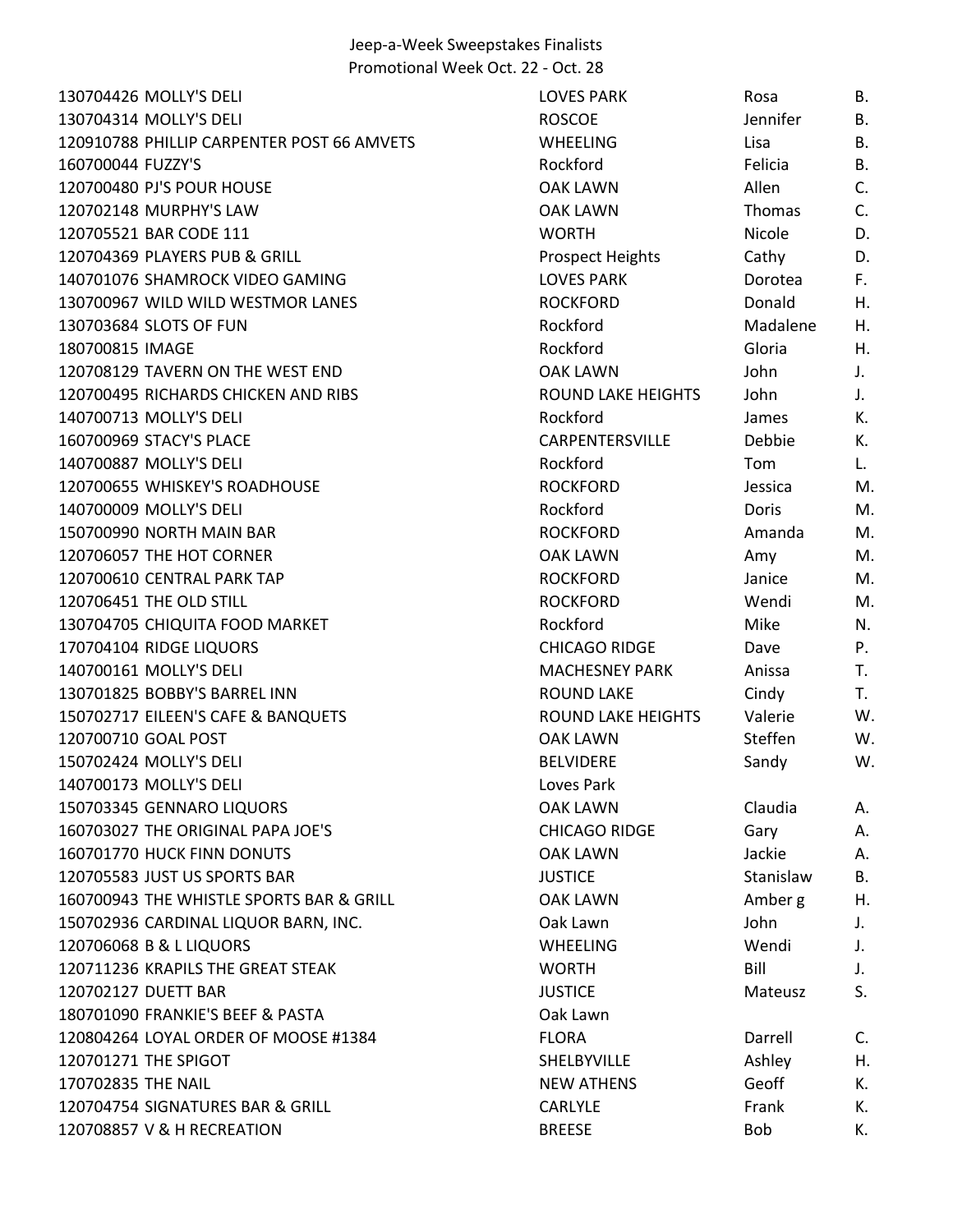| 120901350 VFW POST 4829                           | SHELBYVILLE         | Michelle    | L.        |
|---------------------------------------------------|---------------------|-------------|-----------|
| 160703481 BIG AL KA-PONIES                        | Lenzburg            | Gene        | R.        |
| 140700764 THE SPIRIT SHOPPE                       | Salem               | Crystal     | S.        |
| 160700265 BACK STREET WINE & DINE                 | <b>HECKER</b>       | Peggy       | S.        |
| 130704880 THE BULLPEN                             | <b>NEW ATHENS</b>   | Amy         | S.        |
| 140701994 MARGARITAS CANTINA                      | <b>NEW BADEN</b>    |             |           |
| 120702065 FAYE INN                                | <b>FAYETTEVILLE</b> |             |           |
| 150703454 SCHIAPPA'S "THE LITTLE HILL"            | <b>LEBANON</b>      |             |           |
| 150702736 STONEY'S                                | <b>DANVILLE</b>     | <b>Jeff</b> | Α.        |
| 130704888 FUZZY'S BAR                             | <b>DANVILLE</b>     | Lisa        | В.        |
| 120702192 ROBINS                                  | <b>TILTON</b>       | Mary ann    | В.        |
| 120701198 DALE'S                                  | <b>DANVILLE</b>     | JoDell      | B.        |
| 180700053 KAL'S ROADHOUSE BAR AND GRILL CO.       | Danville            | Harold      | <b>B.</b> |
| 120907747 VFW CHAMPAIGN CO POST 5520              | <b>CHAMPAIGN</b>    | Leslie      | C.        |
| 120704364 BUD'S BAR                               | <b>RANTOUL</b>      | Glen        | C.        |
| 120907842 GUNG HO VFW POST 6750                   | <b>RANTOUL</b>      | Glen        | C.        |
| 160702636 SADIES PLACE                            | Danville            | Robert      | D.        |
| 120704367 BRUNSWICK BAR                           | <b>WESTVILLE</b>    | Jon         | D.        |
| 140702958 THE LITTLE NUGGET                       | <b>DANVILLE</b>     | <b>Kris</b> | D.        |
| 120708315 JOSEPHINE'S                             | <b>GEORGETOWN</b>   | Lori        | D.        |
| 120906949 AMERICAN LEGION POST 51 [WESTVILLE]     | <b>WESTVILLE</b>    | Kagyla      | F.        |
| 120708010 JULIE'S SHOOTING STAR TAVERN            | <b>WESTVILLE</b>    | Doug        | Η.        |
| 150702160 BETTER DAYS DISTILLING AND COCKTAIL BAR | <b>TILTON</b>       | Lora        | Η.        |
| 150700009 THE NORTH FORTY                         | <b>GIFFORD</b>      | Celia       | Η.        |
| 170702395 LUCKY DIAMOND                           | Champaign           | Charles     | $M$ .     |
| 120700408 CORNER LOUNGE                           | <b>CATLIN</b>       | James       | M.        |
| 170702612 LIBBY'S LOUNGE                          | Champaign           | Mary        | N.        |
| 170700809 WESTVILLE HOMETOWN PARLOR, LTD.         | Westville           | Pam         | N.        |
| 120706254 HUBERS WEST END STORE                   | <b>CHAMPAIGN</b>    | Cassidy     | Ρ.        |
| 130702315 J & J'S HOMESTEAD INC                   | <b>GIFFORD</b>      | Shane       | R.        |
| 170701153 THE SHOOTERS BAR & GRILL                | Rantoul             | Jennifer    | R.        |
| 120705057 O'BRIEN'S CORNER TAVERN                 | <b>DANVILLE</b>     | Jimmy       | S.        |
| 140702310 DALY SPORTS BAR                         | PHILO               | Mary        | S.        |
| 160704022 THE RANTOUL PUB                         | Rantoul             | Tyrone      | T.        |
| 170700771 KLEAN KAFE INC.                         | Philo               | Mike        | V.        |
| 120708322 BOBS PUMP HOUSE                         | <b>GEORGETOWN</b>   |             |           |
| 170702884 EXIT 210 SALOON                         | Oakwood             |             |           |
| 120901429 BAKER-LADD VFW POST #1567               | <b>HERRIN</b>       | Eleni       | В.        |
| 140702757 THE LIQUOR HUT                          | <b>MCLEANSBORO</b>  | Norman      | C.        |
| 140703136 LOLLIES CAFE                            | <b>PERCY</b>        | Steve       | C.        |
| 120710289 BONEYARD BAR                            | <b>BENTON</b>       | Steve       | D.        |
| 140703294 RUBES LIQUOR LOCKER INC                 | <b>DAHLGREN</b>     | Denise      | Η.        |
| 120709980 BERNASEK'S                              | <b>CHESTER</b>      | James       | Ι.        |
| 160701783 ROUTE 37 STORE                          | <b>MARION</b>       | Rhiannon    | J.        |
| 170701432 HAN DEE MART                            | Red Bud             | James       | К.        |
| 140710728 K OF C COLUMBIAN CLUB                   | PINCKNEYVILLE       | Jordan      | L.        |
|                                                   |                     |             |           |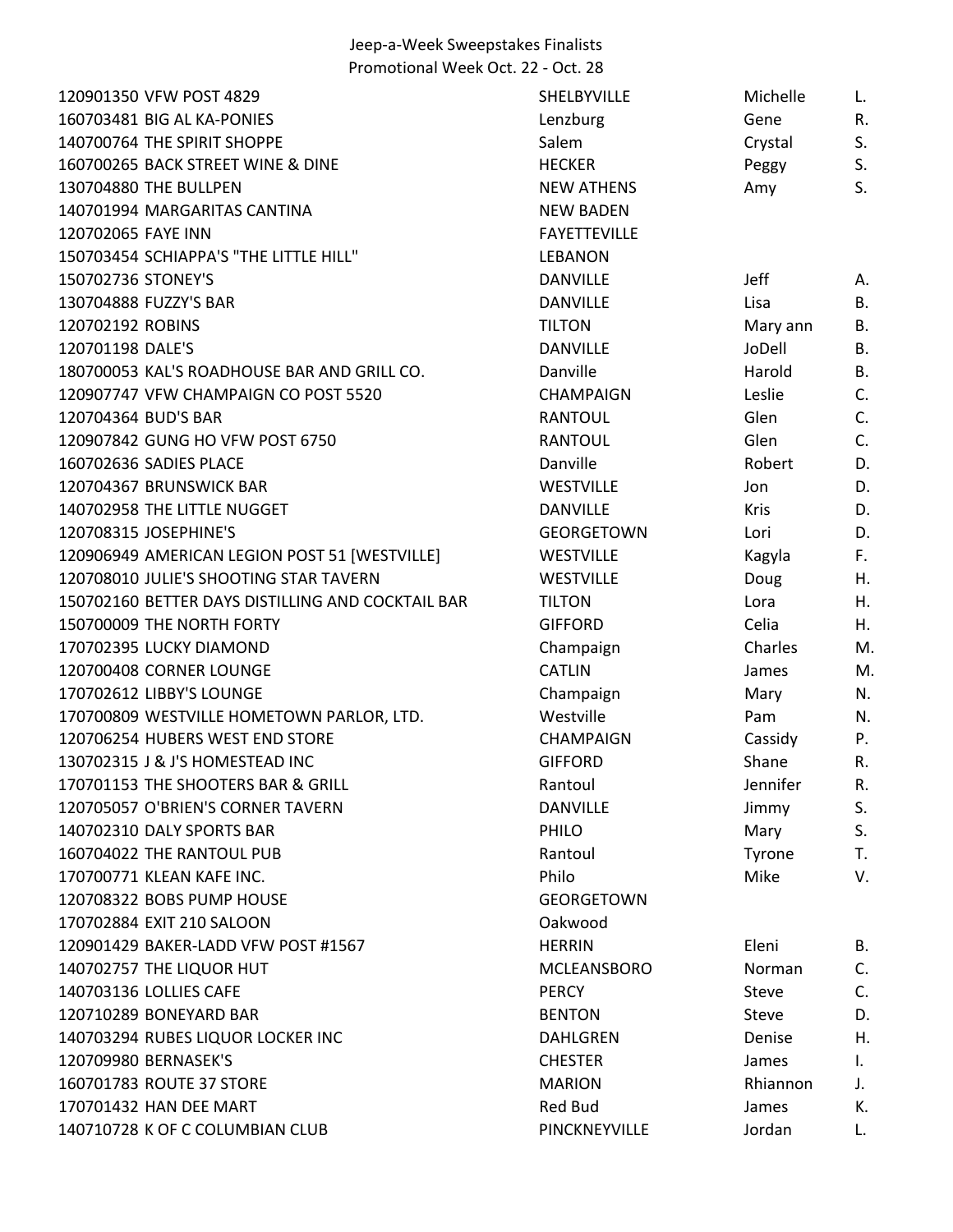| 120810900 EAGLES AERIE # 2444                      | <b>ZEIGLER</b>      | Patty        | M.          |
|----------------------------------------------------|---------------------|--------------|-------------|
| 170700845 JACKSON COUNTY COUNTRY CLUB              | Murphysboro         | Robert       | M.          |
| 130702726 TJ'S LIQUORS                             | PINCKNEYVILLE       | <b>Brian</b> | 0.          |
| 170702932 KING NEPTUNE'S CAJUN HOUSE               | Anna                | Jane         | Ρ.          |
| 160701393 JUST ADD WATER BAIT, TACKLE & MORE       | <b>MARION</b>       | Shannon      | R.          |
| 120710646 LOLLIE'S CAFE LLC                        | <b>SPARTA</b>       | Phoebe       | S.          |
| 120811573 MCLEANSBORO ELKS LODGE 1882              | <b>MCLEANSBORO</b>  |              |             |
| 170700691 SPARTANVILLE FUELING STATION             | Waltonville         |              |             |
| 160700932 MID TOWN PACKAGE LIQUOR'S                | <b>SESSER</b>       |              |             |
| 140703253 P.T.'s IN THE HILL                       | <b>WALNUT HILL</b>  |              |             |
| 160702543 JAIMI'S PLACE                            | Pekin               | Kent         | В.          |
| 160703693 PUB 29                                   | <b>Green Valley</b> | Darrell      | <b>B.</b>   |
| 120704752 KOCH STREET BAR & GRILL                  | <b>PEKIN</b>        | Jeremy       | C.          |
| 120708294 CLUB PHOENIX II                          | <b>BARTONVILLE</b>  | Charles      | C.          |
| 160703894 SLOTSPOT1121                             | Pekin               | Jason        | C.          |
| 120704818 BILLY'S TAP                              | <b>CANTON</b>       | Shawn        | C.          |
| 170701428 MAMA DEANS                               | Bartonville         | Gerald       | F.          |
| 120705012 GILS SUPPER CLUB LTD                     | <b>HANNA CITY</b>   | Jeni         | F.          |
| 120908469 AMERICAN LEGION POST #16                 | <b>CANTON</b>       | John         | F.          |
| 150702957 JUDI'S DELI                              | Pekin               | Tonya        | G.          |
| 120706852 THE BOARDWALK                            | Pekin               | Tina         | G.          |
| 170703463 STEEL HORSE WATERING HOLE, CO.           | London Mills        | Chris        | G.          |
| 170700370 RACKS ON THE ROCKS                       | West Peoria         | Tammie       | $J_{\star}$ |
| 170702369 JIMMY'S BAR                              | <b>WEST PEORIA</b>  | Chase        | К.          |
| 160703636 CAPITOL STREET SPORTS BAR AND GRILL INC. | Pekin               | Michael      | К.          |
| 120705947 HAMMER'S BAR & RESTAURANT                | <b>BARTONVILLE</b>  | Tim          | L.          |
| 120700218 JAC'S DOGHOUSE                           | <b>PEKIN</b>        | Stacy        | M.          |
| 170701580 LINN LANES                               | Canton              | William      | M.          |
| 180701850 WEST DUBLIN PUB                          | Pekin               | Mark         | M.          |
| 170703065 BUFFALO WILD WINGS                       | Pekin               | Chris        | O.          |
| 120700172 THE TROLLEY                              | West Peoria         | Rodolf       | O.          |
| 180701523 THE LOCAL GRILLE AND BAR                 | Bartonville         | Candy        | R.          |
| 120801398 CANTON LODGE 626                         | <b>CANTON</b>       | <b>Steve</b> | R.          |
| 130700493 BETTY'S RITE BANK SALOON                 | <b>ST DAVID</b>     | Mandy        | S.          |
| 170700022 SANDEE'S                                 | Bartonville         | John         | S.          |
| 120712916 OL' DAD'S PLACE                          | Pekin               | Jennifer     | S.          |
| 120700589 SHOT SPOT PUB                            | <b>BARTONVILLE</b>  | Andrew       | S.          |
| 170703347 WATTY'S                                  | Canton              |              |             |
| 120710676 WHITETAILSFIREPIT & GRILL CO             | <b>GLASFORD</b>     |              |             |
| 170702938 BUFFALO WILD WINGS                       | Jacksonville        |              |             |
| 170700717 LAST CHANCE BAR & GRILL                  | Peoria              |              |             |
| 151004202 HAVANA FAST STOP                         | <b>HAVANA</b>       |              |             |
| 120705187 BROTHERS PUB LLC                         | <b>SHEFFIELD</b>    | Tom          | D.          |
| 120704193 FOUR STAR BAR & GRILL                    | <b>MONMOUTH</b>     | Marissa      | C.          |
| 140701324 DUEY'S CORNER TAP                        | <b>PORT BYRON</b>   | Jaclyn       | C.          |
| 120704152 JOHNNIE'S TAP                            | <b>FULTON</b>       | Michael      | D.          |
|                                                    |                     |              |             |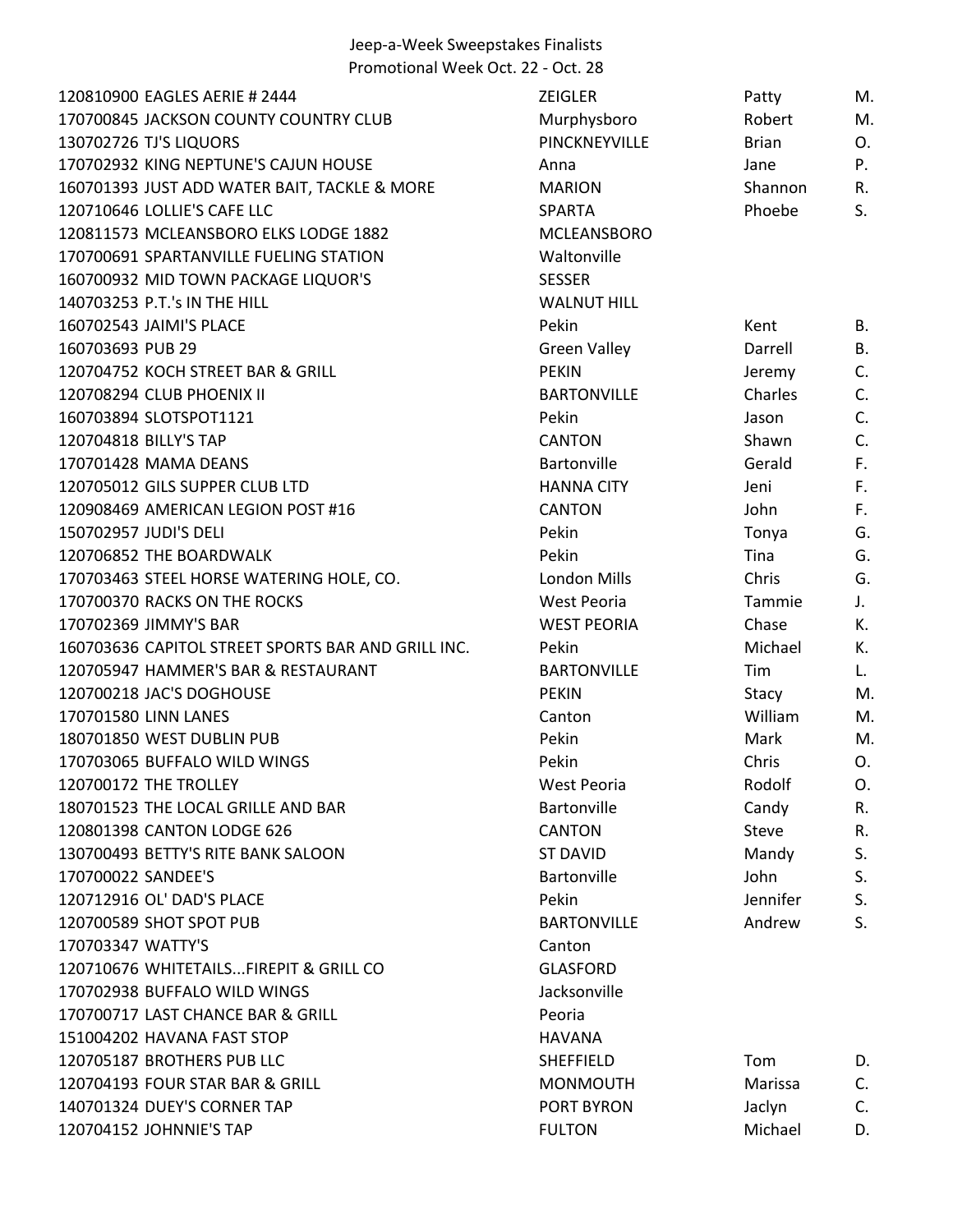| 120702232 RACER'S EDGE                            | <b>EAST MOLINE</b>   | Fran         | D. |
|---------------------------------------------------|----------------------|--------------|----|
| 120707913 BIJOU PUB                               | <b>MONMOUTH</b>      | Scott        | F. |
| 120704199 DANNY'S TAP                             | <b>MONMOUTH</b>      | Melissa      | G. |
| 170703474 URSA GEMSTOP                            | <b>URSA</b>          | Elizabeth    | К. |
| 160703305 SLUPS BAR & GRILL LLC                   | <b>BLANDINSVILLE</b> | Daniel       | L. |
| 120703319 PAPA'S                                  | <b>MONMOUTH</b>      | Heather      | M. |
| 150701106 OFF THE HOOK BAR & GRILL                | <b>KEITHSBURG</b>    | Richie       | N. |
| 120708461 WELCOME BAR & RESTAURANT                | <b>MILAN</b>         | David        | N. |
| 120700475 TRIPLE PLAY                             | <b>FULTON</b>        | Mary         | N. |
| 180700114 SOFIE'S SLOTS                           | <b>MOLINE</b>        | Ouht         | P. |
| 120904784 MARION B. FLETCHER POST #136            | <b>MONMOUTH</b>      | Jeff         | R. |
| 120703305 T & D SWEETWATER CORP                   | <b>LITTLE YORK</b>   | Diane        | R. |
| 130705686 HOOEY'S                                 | <b>QUINCY</b>        | Sara         | S. |
| 130704885 THE BAR                                 | <b>MENDON</b>        | Taylor       | T. |
| 170702514 HOWARD'S                                | <b>ALBANY</b>        | Stephen      | V. |
| 120703133 DENNY O'S                               | <b>FULTON</b>        | Andrea       | W. |
| 150701013 CITY LIMITS OF VIOLA                    | <b>VIOLA</b>         | Mike         | W. |
| 180702395 ROCKY'S STURGEON BAY INN                | <b>NEW BOSTON</b>    | Anji         | W. |
| 141003203 GEMSTOP INC.                            | <b>LORAINE</b>       |              |    |
| 170702493 BIG 10 MART                             | Moline               |              |    |
| 120700592 MANNY'S TOO                             | <b>FULTON</b>        |              |    |
| 120705335 STEVE'S BELGRADE INC                    | Moline               |              |    |
| 160703627 HIGHLAND PARK BOWL                      | <b>MOLINE</b>        |              |    |
| 120709659 QUAD CITIES FAMILY ENTERTAINMENT CENTER | <b>MOLINE</b>        |              |    |
| 170701583 PA-CHAN-GA                              | Kankakee             | Windy        | M. |
| 151000746 SPEEDWAY #1415                          | <b>KANKAKEE</b>      | Zachary      | В. |
| 180700005 SHELL OF LEMONT                         | <b>LEMONT</b>        | Susan        | Ι. |
| 151000141 SPEEDWAY #7422                          | <b>BURBANK</b>       | <b>Brian</b> | M. |
| 171002381 SPEEDWAY #8799                          | <b>BEDFORD PARK</b>  | Cesar        | M. |
| 171002439 SPEEDWAY #8883                          | PERU                 | Javier       | M. |
| 171002440 SPEEDWAY #8851                          | <b>SOUTH ELGIN</b>   | Laurie       | M. |
| 171003601 SPEEDWAY #7503                          | <b>EFFINGHAM</b>     | Annette      | O. |
| 161002414 SPEEDWAY #5036                          | Hampshire            | Libby        | S. |
| 161002413 SPEEDWAY #4333                          | Montgomery           | Darren       | W. |
| 161004281 SPEEDWAY #6207                          | Batavia              |              |    |
| 161002424 SPEEDWAY #3995                          | <b>Belvidere</b>     |              |    |
| 171003600 SPEEDWAY #4440                          | <b>BEACH PARK</b>    |              |    |
| 120710815 POP-A-TOPS AGAIN INC                    | <b>SCALES MOUND</b>  | Kenneth      | В. |
| 130703814 HENRY'S DOUBLE K                        | <b>MT CARROLL</b>    | Dwayne       | C. |
| 120700573 PARADISE                                | <b>GALENA</b>        | Rita         | C. |
| 120700758 THE RED KNIGHT PUB                      | <b>STOCKTON</b>      | David        | C. |
| 120700694 KAT'S MEOW                              | <b>EAST DUBUQUE</b>  | Joe          | D. |
| 120701984 FINALLY R PLACE                         | <b>EAST DUBUQUE</b>  | Joe          | D. |
| 121001285 THE STATION                             | <b>THOMSON</b>       | Jenn         | D. |
| 120711281 HAWG DOGS                               | Savanna              | Sally        | F. |
| 120701243 THE OTHER SIDE                          | <b>EAST DUBUQUE</b>  | Harry        | Η. |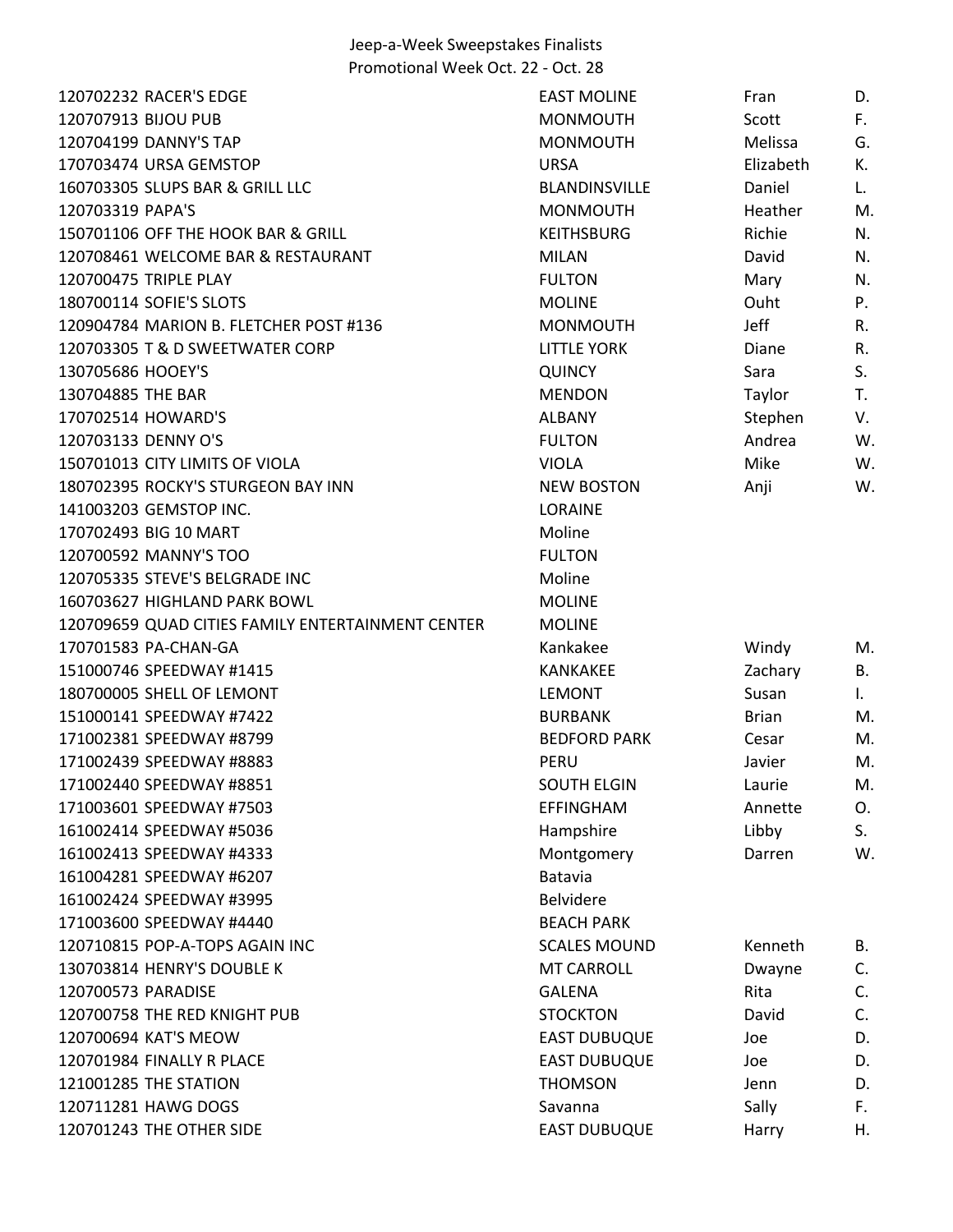| 120704342 THE CORNER TAP                            | Stockton            | Scott         | L.        |
|-----------------------------------------------------|---------------------|---------------|-----------|
| 140702406 FAMILY BEER EAST                          | <b>EAST DUBUQUE</b> | Linda         | L.        |
| 120707671 MT CARROLL BOWLING CENTER                 | <b>MT CARROLL</b>   | Roger         | M.        |
| 120702202 GOBBIE'S                                  | <b>GALENA</b>       | Jacob         | M.        |
| 170703416 TOP DOGS                                  | Thomson             | Jennifer      | N.        |
| 170704211 THOMAS' CAFE THREE ELEVEN INC.            | ORANGEVILLE         | Mark          | O.        |
| 150703704 THE GRAPE ESCAPE                          | <b>GALENA</b>       | Randy         | Ρ.        |
| 150704131 THE GOLD ROOM                             | Galena              | Gary          | P.        |
| 150700954 SULLIVAN'S FOODS                          | <b>PRINCETON</b>    | Donna         | R.        |
| 120702987 JE'ROD'S BAR & GRILL                      | <b>SHANNON</b>      | Rhett         | R.        |
| 120700601 MANNY'S PIZZA & SALOON                    | SAVANNA             | Steve         | S.        |
| 120806281 SAVANNA LODGE NO 1095                     | SAVANNA             | Linda         | S.        |
| 140701340 SANDBURR RUN LLC                          | <b>THOMSON</b>      | Jordan        | S.        |
| 120701414 GEORGE'S BAR & GRILL                      | <b>EAST DUBUQUE</b> | <b>Kelly</b>  | S.        |
| 170701337 RED'S LIQUOR                              | Warren              | Mark          | S.        |
| 120700637 HIGH NOON SALOON & EATERY                 | <b>ORANGEVILLE</b>  | Colten        | S.        |
| 120704623 VAN'S LIQUORS                             | <b>EAST DUBUQUE</b> | Mike          | S.        |
| 150700778 SULLIVAN'S FOODS                          | Stockton            | Peter         | U.        |
| 170701564 SULLIVAN'S FOODS                          | SAVANNA             |               |           |
| 160702660 SAVANNA INN & SUITES                      | SAVANNA             |               |           |
| 120906735 FLOYD J TILTON POST 3878                  | <b>ROCHELLE</b>     | Freda         | А.        |
| 131002308 EXPRESS LANE GAS & FOOD MART (DIXON EAST) | <b>DIXON</b>        | Justin        | Α.        |
| 170701561 FAT CAT SLOTS                             | Rochelle            | <b>Bobbie</b> | Α.        |
| 150700992 BYRON CENTURY TAP                         | <b>BYRON</b>        | Linda         | <b>B.</b> |
| 140701123 MAMA CIMINO'S                             | <b>DIXON</b>        | Donald        | <b>B.</b> |
| 120706759 WAGON WHEEL LOUNGE & REST.                | <b>STERLING</b>     | Christine     | <b>B.</b> |
| 120700274 BREAKERS SALOON & EATERY                  | <b>OREGON</b>       | <b>Nick</b>   | В.        |
| 160701352 BIG D'S                                   | <b>ROCK FALLS</b>   | Mike          | <b>B.</b> |
| 150701680 LUCK ON FIRST GAMING                      | <b>DIXON</b>        | Valynda       | В.        |
| 120701234 THE COOLER                                | <b>ROCK FALLS</b>   | Fran          | D.        |
| 140704449 THE PEPPER MILL                           | <b>MT MORRIS</b>    | Robert        | Ε.        |
| 140700643 WHISKEY BARREL SALOON                     | <b>ROCK FALLS</b>   | Joseph        | Ε.        |
| 120701291 W & D TAP                                 | <b>ROCK FALLS</b>   | Kevin         | F.        |
| 120701252 JOSH'S SALOON                             | <b>FORRESTON</b>    | <b>Bruce</b>  | F.        |
| 170700615 FAST EDDIEZ                               | <b>Rock Falls</b>   | Tara          | F.        |
| 160700902 MIMMO'S PIZZA                             | <b>FORRESTON</b>    | Henry         | Η.        |
| 130706154 MANNY'S PIZZA                             | <b>STERLING</b>     | Jill          | J.        |
| 130704970 THE PRECINCT                              | <b>STERLING</b>     | Joe           | J.        |
| 120700688 THE POLO ROOM                             | <b>POLO</b>         | Rhonda        | J.        |
| 171002435 THE DEPOT                                 | Forreston           | Stan          | J.        |
| 130802222 MT MORRIS MOOSE LODGE #1551               | <b>MT MORRIS</b>    | James         | К.        |
| 150700579 MR TEQUILA BAR & GRILL                    | <b>DIXON</b>        | Jesus         | L.        |
| 130904751 ROCK FALLS POST 902 AMERICAN LEGION       | <b>ROCK FALLS</b>   | <b>Brenda</b> | M.        |
| 180700968 SILVER CITY SLOTS                         | Sterling            | Justin        | M.        |
| 170700744 FIBBERS BAR & GRILL                       | Leaf River          | Kristi        | О.        |
| 180701659 HAMMER HEADZ                              | <b>Rock Falls</b>   | Gale          | Ρ.        |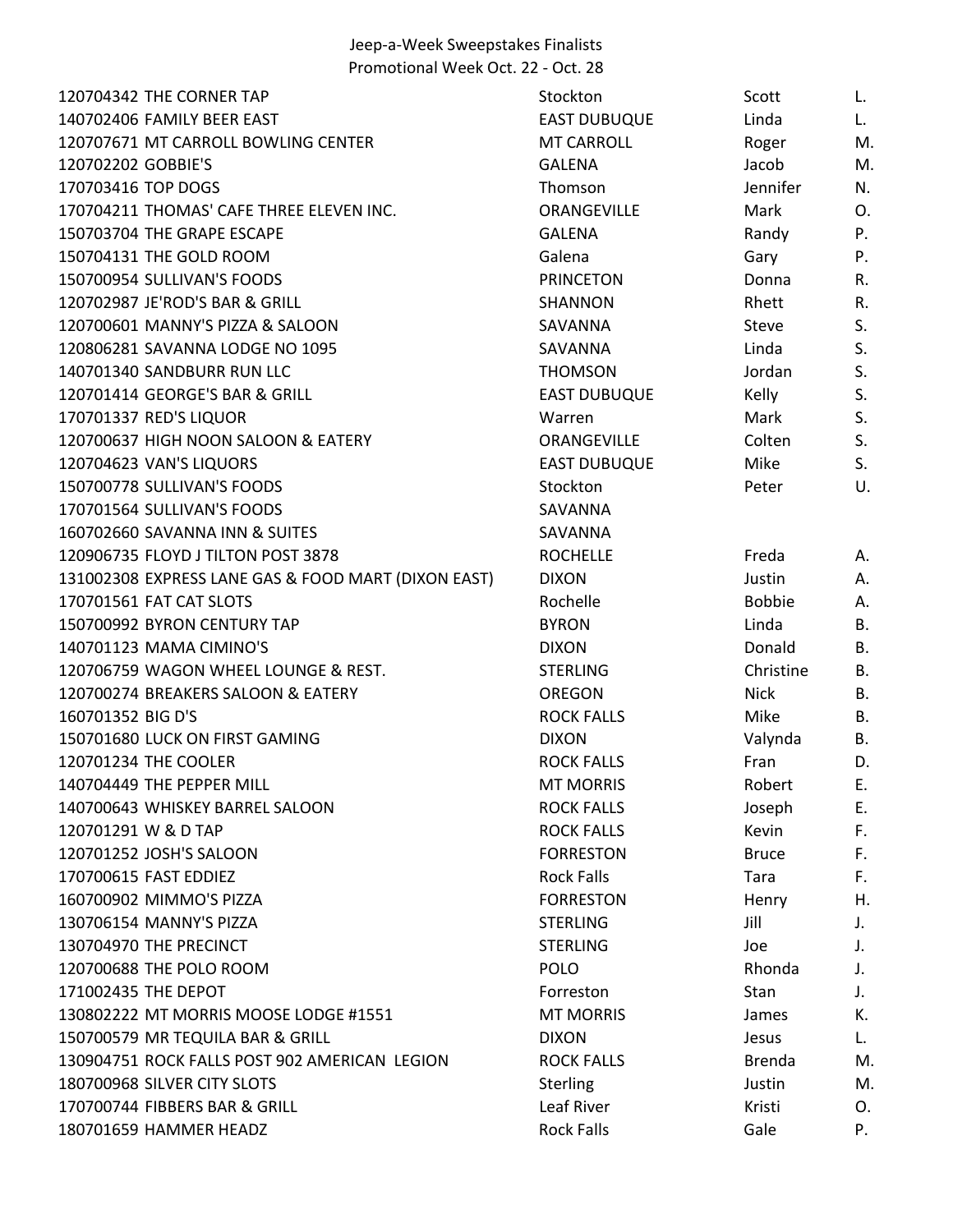120703341 CIMINO PIZZA **MT MORRIS** Tracy R. 160704217 STONEWOOD GAMING INC THE RESERVE DIXON DIXON DIXON Stevenesmith S. 140704032 THE OTHER BAR THE SERVICE BAR MILLEDGEVILLE SAND MILLEDGEVILLE 120706941 COUPE'S BAR AND GRILL **Example 2008 COUPE'S BAR AND GRILL** S. 130704969 NORTHEND LIQUOR **STERLING** STERLING Amy T. 150704232 MESSIES BAR & GRILL INC. OREGON Kurtis V. 160702031 WARNER'S MVP LOUNGE TO A Sterling Sterling Tony W. 120805501 F O EAGLES AERIE 2783 ROCK FALLS Lori W. 170700610 BARTINI'S **Rock Falls** Rock Falls Jennivee W. 120700522 CHILE PEPPER CAFE **CHILL CALCULATE CON** OREGON Simber Z. 180700652 LUCKY DOGS BAR Belvidere 151002192 GOOD TO GO #88 C. CONSUMING THE SECTION BEDFORD PARK Nick C. 120701388 BUCK'S PIT STOP **STOP STOP SEEMS SEEMS SEEMS SEEMS** SSelina B. 120701150 SOUTHSIDE'S ALSIP Jared C. 120711947 NO NAME PUB **FOREST VIEW Richard D.** 120700793 RIVERSIDE TAP BLUE ISLAND Joanne D. 170701066 LUCKY DAY GAMING CAFE INC **Melrose Park** Melrose Park Vivian F. 120709151 WATERFRONT MARINE **A CONSTRUCTED BURNHAM** Nina Burn Burnham River Burnham R. 140700642 BRONZE EAGLE PUB LYONS Janice G. 120706576 RUSTY NAIL [OAK LAWN] OAK LAWN Mike G. 120701253 DAVERN'S TAVERN & LOUNGE JUSTICE Gabriel H. 170703670 BETTY'S PLACE Plano Charles J. 130704136 GRAND DUKES RESTAURANT SUMMIT SUMMIT Brian M. 160701187 POCKETS BILLIARDS - DOC'S LOUNGE Crestwood Robert P. 130704952 CLANCYS OAK LAWN OAK LAWN Rosemary P. 170704265 NATURAL LAW COCKTAIL CLUB AND EATERY Blue Island Joan R. 120900762 HOMETOWN POST 9773 VFW HOMETOWN James R. 130704399 DELL RHEA'S CHICKEN BASKET WILLOWBROOK Brittany R. 140703011 VILLAGE SPORTSMEN'S CLUB ALSIP ALSIP Darlene S. 120700541 D & D'S TAP TAP RESERVED BY A RESERVED BY A CALL OF SALE OF SALE OF SALE OF SALE OF SALE OF SALE OF S 120700396 THE FORGE THE STRING BARBARA S. THE STRING BARBARA S. 140702743 LONGFORD PUB **CRESTWOOD** Anthony S. 170701764 JUSTICE GO LO Justice Clara T. 180700346 LUCKY DAY GAMING CAFE II, INC. North Riverside Sharon Sharon Sharon Y. 130706212 GRANNY'S COUNTRY KITCHEN JUSTICE 170700491 HOT GRILL Stickney Stickney 140703945 INFINITY LOUNGE CICERO 160703918 TRUDY'S CAFE CASH ISLAND Harvey 160701315 EL INDIO AZTECA SUMMIT 120704043 P J KLEM'S RESTAURANT LYONS 140702360 14136 LOUNGE DOLTON 160703314 MARGARITAS RESTAURANT & LOUNGE Lynwood 120705893 LITTLE BROWN JUG **BURNHAM** B. BURNHAM Kimberly B. 170704234 BETTY'S PLACE **Blue Island** Timothy B. 170703636 LAN-OAK LIQUORS LANSING Greg C. 120704374 JJ'S PUB POSEN Lisa K.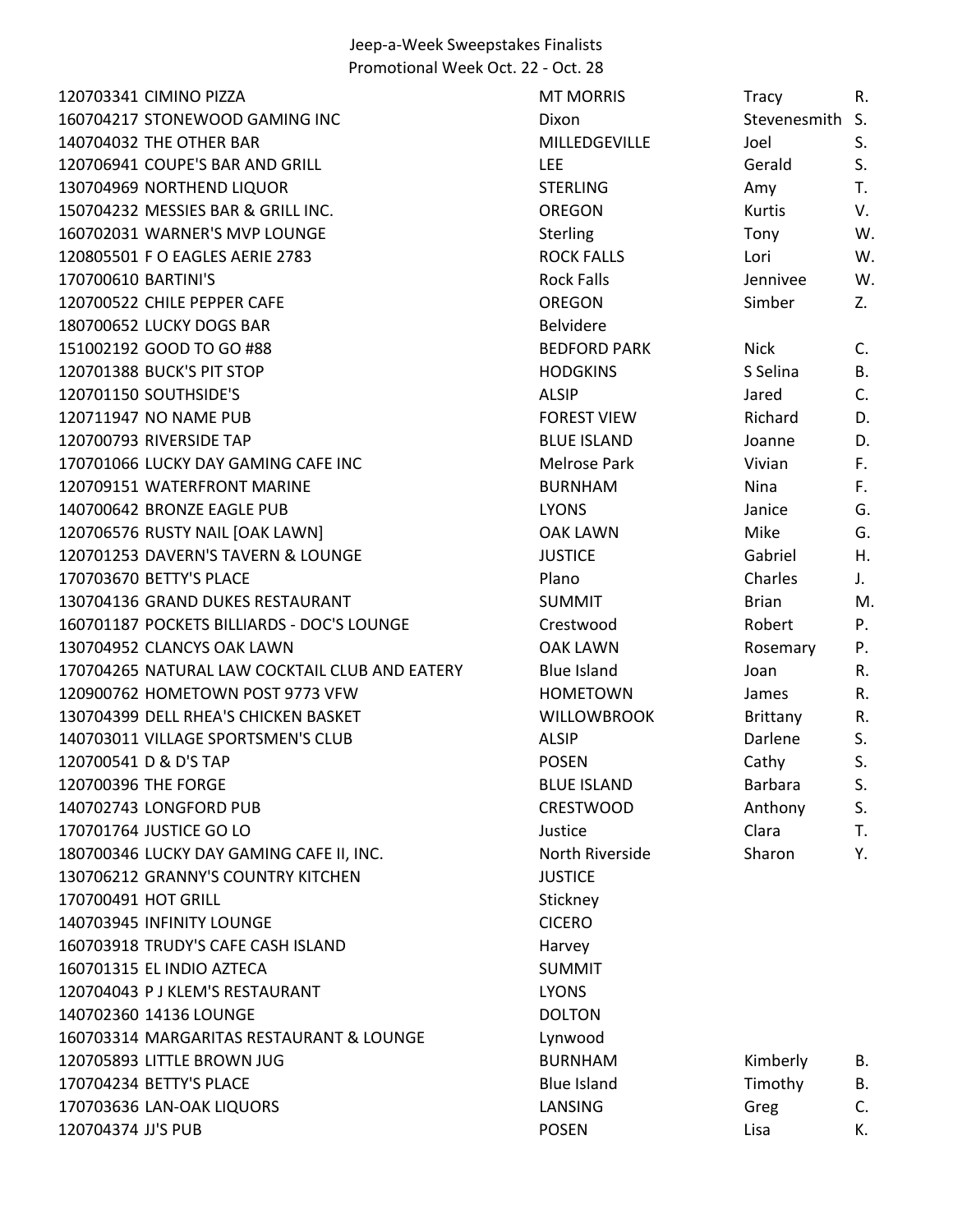| 120708134 AVENUE FLOWER SHOP WITH WINE BAR           | <b>OAK LAWN</b>        | Marianne       | К.        |
|------------------------------------------------------|------------------------|----------------|-----------|
| 130700172 PAPPAS RESTAURANT                          | <b>ALSIP</b>           | George         | P.        |
| 160701367 THE CROSSING 111 SPORTS BAR & GRILL        | <b>WORTH</b>           | Carl           | S.        |
| 160704137 LYNWOOD SPORT CENTER                       | LYNWOOD                |                |           |
| 130704109 LA FIESTA AZTECA RESTAURANT                | <b>ALSIP</b>           |                |           |
| 150701184 LA ROSA'S PIZZA & PASTA                    | <b>STILLMAN VALLEY</b> | Gayle          | В.        |
| 120702226 ROYAL LIQUOR WEST & ROYAL PUB              | <b>FREEPORT</b>        | Gwendolynne B. |           |
| 120702188 ROUTE 20 BAR & GRILL                       | <b>FREEPORT</b>        | Carol          | D.        |
| 120703363 2ND CHANCE TAVERN                          | <b>BYRON</b>           | Mnty           | G.        |
| 150701636 HORIZON LIQUORS INC                        | <b>FREEPORT</b>        | Ting           | К.        |
| 130704831 TONY'S                                     | <b>FREEPORT</b>        | Caitlin        | M.        |
| 120710778 MANNY'S PIZZA & TACOS                      | <b>FREEPORT</b>        | Caitlin        | M.        |
| 120709723 LOGAN'S BAR & GRILL                        | <b>FREEPORT</b>        | Felecia        | P.        |
| 150700444 AMIGOS RESTAURANT                          | <b>FREEPORT</b>        | Leah           | S.        |
| 120700763 VIKING LANES                               | <b>SOUTH BELOIT</b>    | Barbara        | S.        |
| 120806489 FREEPORT MOOSE LODGE 162                   | <b>FREEPORT</b>        | Wendy          | V.        |
| 170702504 CIMINO'S RISTORANTE & PIZZERIA, INC.       | Durand                 |                |           |
| 120700661 CIMINO'S LITTLE ITALY                      | <b>FREEPORT</b>        |                |           |
| 140703506 BENCHWARMERS SPORTS BAR & GRILL            | <b>FREEPORT</b>        |                |           |
| 170700739 HOMETOWN GYROS                             | Midlothian             | Sara           | А.        |
| 120707834 OUR PLACE                                  | <b>SOUTH ELGIN</b>     | Karen          | Α.        |
| 140702042 D'AGOSTINO'S PIZZA PUB                     | <b>RIVER GROVE</b>     | Mike           | Β.        |
| 170704108 BELLA'S OF NORRIDGE LTD                    | <b>NORRIDGE</b>        | Vince          | <b>B.</b> |
| 120707312 NICK'S TAVERN                              | <b>LEMONT</b>          | Paula          | G.        |
| 140702914 RUDY'S PLACE                               | <b>AURORA</b>          | Chester        | Η.        |
| 120700587 Tom's Place                                | <b>LEMONT</b>          | Michael        | J.        |
| 120709096 MIKE & DENISE'S PIZZERIA & PUB             | <b>AURORA</b>          | Veneta         | J.        |
| 150702683 LOCAL TAVERN                               | <b>NORRIDGE</b>        | Kristine       | M.        |
| 130704491 MIKE & DENISE'S PIZZERIA & PUB - YORKVILLE | <b>YORKVILLE</b>       | Laura          | M.        |
| 160703562 GRACE 8 INC                                | Markham                | Jd             | N.        |
| 151000129 CIRCLE J'S SHELL                           | <b>ROSELLE</b>         | Alan           | O.        |
| 120703840 PARKSIDE LANES                             | <b>AURORA</b>          | Dawn           | R.        |
| 160701007 LEDO'S PIZZA                               | <b>COUNTRYSIDE</b>     | Julie          | W.        |
| 170704029 OK CORRAL PIZZERIA INC                     | Markham                |                |           |
| 170704286 MARKHAM AMOCO                              | Markham                |                |           |
| 120708740 LA VILLITA LIQUORS II                      | <b>AURORA</b>          |                |           |
| 160703973 TAP HOUSE GRILL LEMONT                     | Lemont                 |                |           |
| 120700469 TIME OUT SPORTS BAR & GRILL                | <b>COUNTRYSIDE</b>     | Juan           | А.        |
| 120707438 MAPLEWOOD INN                              | <b>BLUE ISLAND</b>     | James          | В.        |
| 120700569 MARCOTTE'S BAR AND GRILL                   | <b>OAK FOREST</b>      | Crystal        | F.        |
| 130703641 CHUCK'S SOUTHERN COMFORTS CAFE             | <b>BURBANK</b>         | Shannon        | J.        |
| 120704732 THE DOUBLE PLAY                            | <b>BLUE ISLAND</b>     | Pablo          | L.        |
| 120704071 LUCKY'S LOUNGE                             | <b>CHICAGO RIDGE</b>   | Eric           | M.        |
| 160700521 WILLIAMSON'S RESTAURANT AND BAR            | <b>NEW LENOX</b>       | Ricardo        | M.        |
| 130703184 DALTON'S IRISH PUB                         | <b>BURBANK</b>         | Donald         | M.        |
| 120704736 LES BROTHERS RESTAURANT                    | <b>OAK LAWN</b>        | Thomas E       | N.        |
|                                                      |                        |                |           |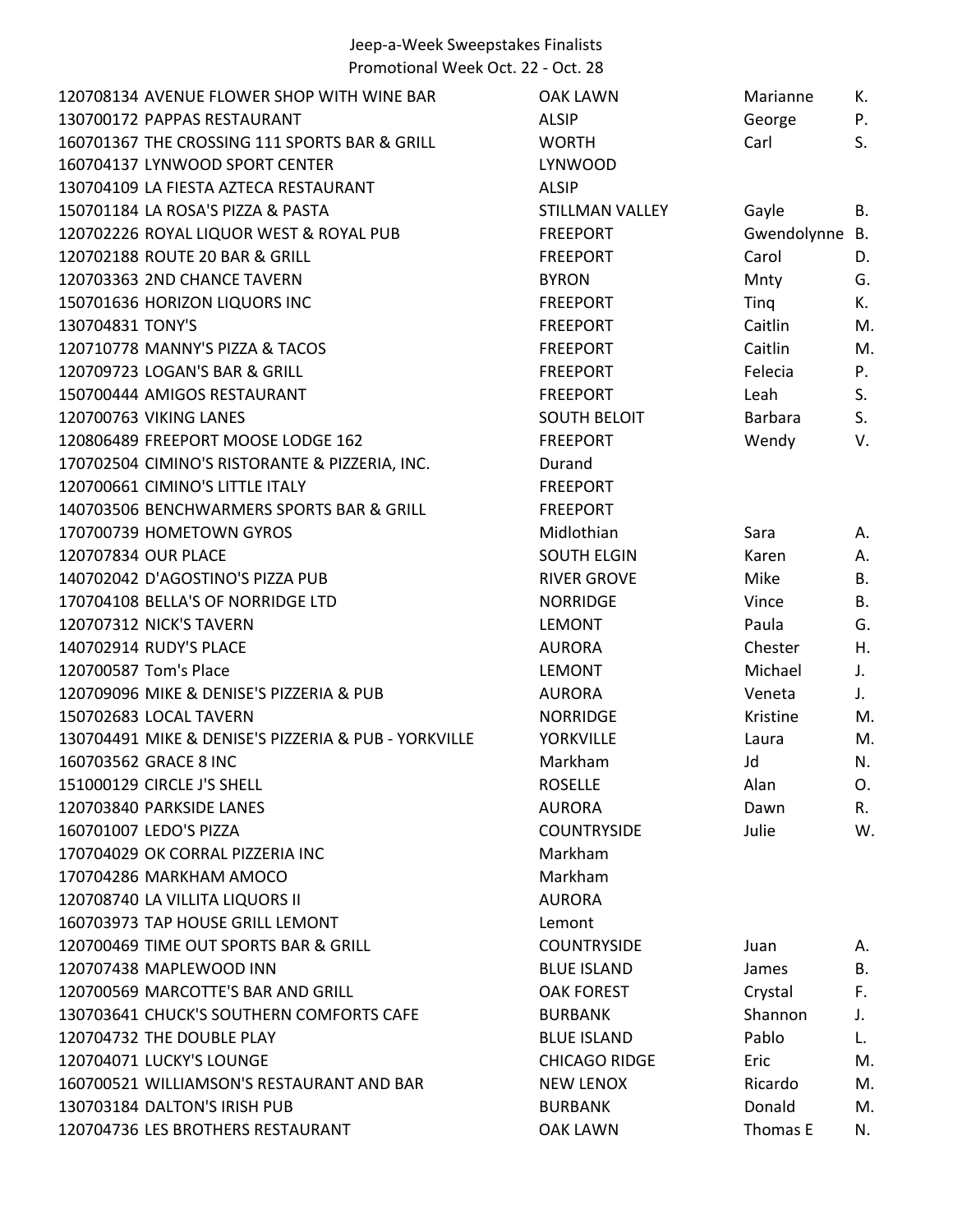| 130706459 LES BROTHERS RESTAURANT           | <b>HICKORY HILLS</b>   | Thomas E     | N.             |
|---------------------------------------------|------------------------|--------------|----------------|
| 120705909 PRIME TIME RESTAURANT AND BAR     | <b>HICKORY HILLS</b>   | Thomas E     | N.             |
| 120703997 X'S & O'S LOUNGE & GRILL          | <b>Bridgeview</b>      | Tim          | Ρ.             |
| 130703186 DELTA LOUNGE                      | <b>BURBANK</b>         | Dan          | Q.             |
| 130703640 CHUCK'S SOUTHERN COMFORT CAFE     | <b>DARIEN</b>          | Kurt         | R.             |
| 160703447 TANKS                             | <b>BLUE ISLAND</b>     | Jeremy       | S.             |
| 150700583 PARIS 21                          | <b>LEMONT</b>          | Chuck        | V.             |
| 160702617 GLENWOOD ROLLER RINK              | <b>GLENWOOD</b>        | Jeriwin      | W.             |
| 160700043 PEPE'S MEXICAN RESTAURANT         | Romeoville             | Cindy        | W.             |
| 120708327 THE MEADOWS GOLF CLUB             | <b>BLUE ISLAND</b>     | Anna         | W.             |
| 170700048 KATHY'S CORNER                    | <b>BLUE ISLAND</b>     | Charlene     | W.             |
| 170701405 MADORI'S LIQUOR & DELI INC        | <b>MIDLOTHIAN</b>      | Ryan         | W.             |
| 120705200 MONGO MCMICHAELS                  | <b>ROMEOVILLE</b>      |              |                |
| 120701470 NU BOWL LANES                     | <b>MT VERNON</b>       | Davi         | C <sub>1</sub> |
| 180702582 COUNTY 5                          | <b>Bulpitt</b>         | Ann          | L.             |
| 180700624 THE BUCKSHOT GRILL LLC            | <b>CISNE</b>           | Marilyn      | M.             |
| 120701470 NU BOWL LANES                     | <b>MT VERNON</b>       |              |                |
| 150702505 CONOCO                            | PONTOON BEACH          | Angela       | C.             |
| 140701403 RJ'S PLACE                        | <b>HARTFORD</b>        | Jason        | D.             |
| 130703037 CAMELOT BOWL                      | <b>COLLINSVILLE</b>    | Paul         | Η.             |
| 130705816 NICKS BAR & GRILL                 | <b>GRANITE CITY</b>    | Krystal      | J.             |
| 120702285 BO JAC'S                          | <b>WOOD RIVER</b>      | Mark         | N.             |
| 120902330 QUAD CITY AMVETS POST 51          | <b>GRANITE CITY</b>    | Sheila       | O.             |
| 150702906 ROUTE 203 LIQUOR & GROCERY        | Madison                | Amy parker   | Ρ.             |
| 120707918 JACOBSMEYER'S                     | <b>GRANITE CITY</b>    | Kina         | Ρ.             |
| 180700024 SPARKY'S II                       | <b>SOUTH ROXANA</b>    | Danielle     | S.             |
| 180702300 REFINERY BAR & GRILL              | <b>Wood River</b>      | Kevin        | W.             |
| 120707634 PERIGEN'S TAVERN                  | <b>MADISON</b>         | Vernell      | W.             |
| 150703801 IMPERIAL PUB & CLUB, INCORPORATED | <b>GRANITE CITY</b>    |              |                |
| 180700656 THE PREGAME                       | Cahokia                |              |                |
| 130705126 FIREMENS HALL                     | COLLINSVILLE           |              |                |
| 140701650 CORNER BAR                        | <b>WOOD RIVER</b>      |              |                |
| 150702986 SLOANS PUB HOUSE                  | <b>COLLINSVILLE</b>    |              |                |
| 120706944 EDDIE'S Lounge                    | <b>GRANITE CITY</b>    |              |                |
| 120702279 DOC HOLIDAY'S SALOON & EATERY     | <b>COTTAGE HILLS</b>   |              |                |
| 140702189 THE FRANCHISE SPORTS BAR & GRILL  | <b>WOOD RIVER</b>      |              |                |
| 120707844 R & L SPORTS BAR                  | <b>EAST ALTON</b>      |              |                |
| 170701687 STICKS PUB AND GRUB INC.          | <b>Fox River Grove</b> | Kristy       | А.             |
| 120708125 AMERICAN CAFE RESTAURANT          | Richmond               | Matthew      | B.             |
| 150704026 TOBACCO STOP                      | Cary                   | <b>Bobb</b>  | <b>B.</b>      |
| 160703514 LADY LUCK POKER                   | <b>McCullom Lake</b>   | Mike         | В.             |
| 160702901 ABBY'S                            | Genoa                  | Gene         | В.             |
| 150701539 MISS KITTY'S SALOON INC.          | MARENGO                | <b>Brian</b> | В.             |
| 120702020 AFTER THE FOX                     | McHenry                | Cindy        | В.             |
| 150701141 SAM'S BLUE MOON CAFE              | <b>ROUND LAKE</b>      | Zenobia      | C.             |
| 180700777 WHISKEY WATERS                    | <b>Spring Grove</b>    | Brandon      | D.             |
|                                             |                        |              |                |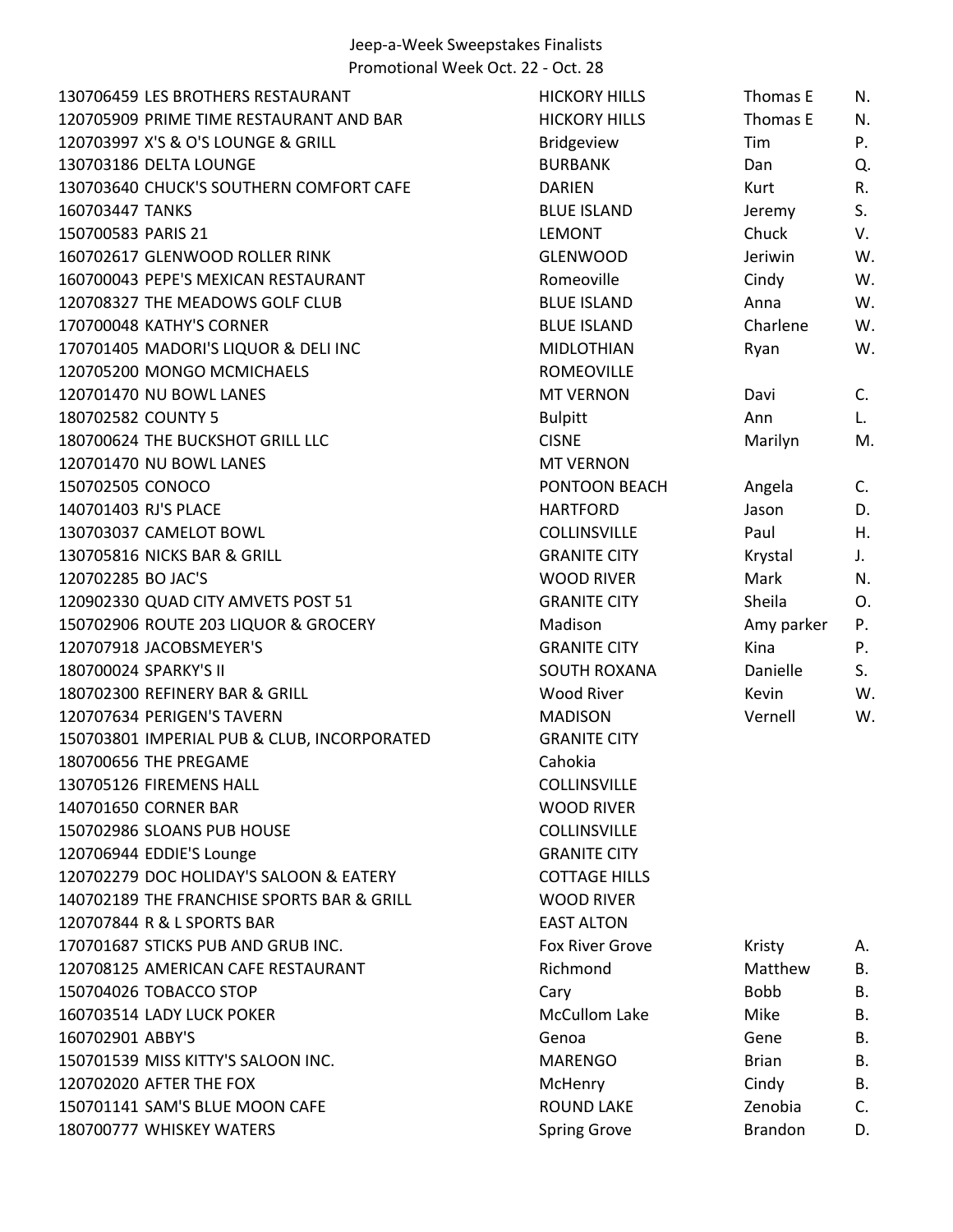| 120800504 MCHENRY LODGE LOYAL ORDER OF MOOSE         | <b>JOHNSBURG</b>        | Susan        | Е. |
|------------------------------------------------------|-------------------------|--------------|----|
| 120705520 OFFIE'S TAP                                | Huntley                 | Emily        | G. |
| 160701033 PATSY'S                                    | <b>HARVARD</b>          | Edgar        | G. |
| 140703844 HOT SLOTS GETAWAY                          | Richmond                | Crystal      | G. |
| 150703022 HENNY PENNY                                | <b>MCHENRY</b>          | John         | G. |
| 140701556 SCOREBOARD BAR AND GRILL                   | <b>LAKE ZURICH</b>      | John         | G. |
| 160701349 SUNRISE FOOD & LIQUOR                      | <b>WONDER LAKE</b>      | Michelle     | Η. |
| 120700530 FRONT STREET TAP                           | <b>HARVARD</b>          | Stacey       | Η. |
| 150700773 J'S LANES                                  | <b>HARVARD</b>          | Shawn        | J. |
| 130702061 HUB LOUNGE                                 | <b>HARVARD</b>          | <b>Steve</b> | К. |
| 150703197 THE GROVE                                  | <b>SPRING GROVE</b>     | Wade         | L. |
| 180701453 PLUM GARDEN MCHENRY                        | McHenry                 | Riley        | L. |
| 150700640 VEGAS SLOTS                                | CARPENTERSVILLE         | Estela       | L. |
| 150701442 LAKEVIEW PLACE                             | <b>SPRING GROVE</b>     | Danielle     | M. |
| 170701448 KARI'S                                     | <b>SPRING GROVE</b>     | Mary lou     | M. |
| 120700203 COOL MUSIC STOP BAR & GRILL                | Harvard                 | Sarah        | M. |
| 160703292 3 QUEENS                                   | McHenry                 | Richard      | M. |
| 121000518 STARKS CORNER (LAZAR BROTHERS ENTERPRISES) | Pingree Grove           | Jim          | M. |
| 150702279 RICHMOND LIQUOR & TOBACCO                  | Richmond                | Cindy        | P. |
| 120700484 NORTHSIDE TAP                              | <b>MARENGO</b>          | Tonya        | P. |
| 160701665 GOAL LINE SPORTS BAR AND GRILL             | <b>CRYSTAL LAKE</b>     | Jim          | P. |
| 160702471 LAKES SPORTS BAR                           | Island Lake             | Jordana      | S. |
| 170703124 CHEERS                                     | <b>ROUND LAKE BEACH</b> | Victor       | S. |
| 160700540 MY PLACE BAR AND GRILL                     | <b>MCHENRY</b>          | Jerard       | S. |
| 130700658 TEE 2 GREEN INDOOR GOLF                    | <b>HUNTLEY</b>          | Mike         | S. |
| 130704163 FATSOZ                                     | <b>ELGIN</b>            | Richelle     | U. |
| 160700505 THUNDERBIRD                                | Harvard                 | Estella      | V. |
| 130700965 SAMS TAVERN                                | <b>MARENGO</b>          | John         | V. |
| 120700638 MAIN STREET STATION                        | <b>MCHENRY</b>          | Kent         | W. |
| 120700741 SOUTH SIDE                                 | Harvard                 | Elaine       | W. |
| 160704025 CARDINAL WINE & SPIRITS                    | Harvard                 |              |    |
| 160703331 LA PLACITA TAQUERIA #2                     | Marengo                 |              |    |
| 180701673 LA PALMA MEXICAN CUISINE                   | Algonquin               |              |    |
| 180700404 TOBACCO & \$UP                             | Richmond                |              |    |
| 180701471 BILLY'S BEEF HOT DOGS & MORE               | <b>SPRING GROVE</b>     |              |    |
| 120701222 KEP'S SPORTS BAR INC [WASHINGTON]          | <b>WASHINGTON</b>       | <b>Steve</b> | В. |
| 170702689 TRACY JEAN'S GAMING PARLOR                 | Kewanee                 | <b>Buffy</b> | В. |
| 120705075 SUE'S PLACE                                | <b>METAMORA</b>         | Samantha     | C. |
| 160704230 HEATHER'S WINE NOOK, INC.                  | Chillicothe             | Lisa         | C. |
| 170701056 PRINCEVILLE FOOD & GAMING                  | Princeville             | William      | D. |
| 120710160 MISTY'S BAR                                | <b>KEWANEE</b>          | Roy          | D. |
| 120911008 AMERICAN LEGION POST 100 [WASHINGTON]      | <b>WASHINGTON</b>       | Alyssa       | D. |
| 150701313 SLIDER'S PIZZA & PUB                       | <b>CHILLICOTHE</b>      | Nina         | E. |
| 150704192 PARISH'S PUB                               | Washington              | Gerald       | F. |
| 120908212 HARRY W PHILBLAD POST #749                 | <b>KNOXVILLE</b>        | Star         | Η. |
| 170703674 KNOXVILLE BAR & GRILL                      | Knoxville               | Jessica      | Η. |
|                                                      |                         |              |    |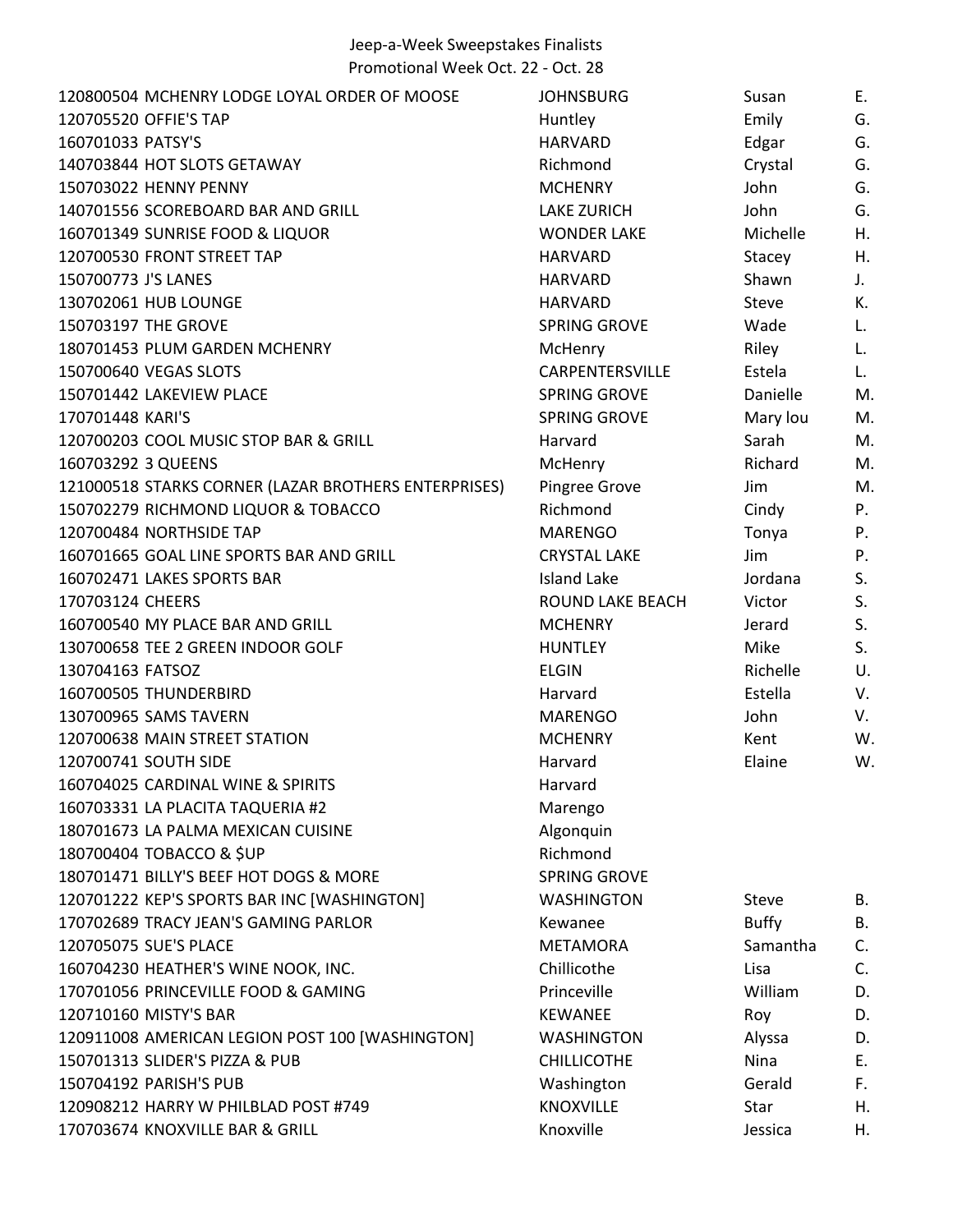| 120907264 AMERICAN LEGION CLUB [KEWANEE]       | <b>KEWANEE</b>        | Chris         | Η.          |
|------------------------------------------------|-----------------------|---------------|-------------|
| 120706287 CHRISTY'S PLACE                      | <b>WASHINGTON</b>     | Kyle          | Η.          |
| 120704343 ILLINI TAP                           | <b>KEWANEE</b>        | John          | Η.          |
| 140703679 BARNHOUSE RESTAURANT                 | <b>KEWANEE</b>        | Derrick       | J.          |
| 150702959 BIG CATZ BBQ                         | <b>KNOXVILLE</b>      | Rachael       | J.          |
| 170704100 AMERICAN LIQUOR & FOOD MART LLC      | <b>DUNLAP</b>         | Jessica       | К.          |
| 120702141 THE OUTPOST                          | <b>EUREKA</b>         | Kelsey        | L.          |
| 180701759 BR'S PLACE                           | Maquon                | Jeanie        | L.          |
| 170703977 THE BLACK ROSE SALOON                | <b>PRINCETON</b>      | Elaine        | M.          |
| 131002303 ANNAWAN SHELL                        | <b>ANNAWAN</b>        | William       | M.          |
| 120705745 HALL'S BREW ROOM                     | YATES CITY            | Dennis        | M.          |
| 150701572 CLUB 116                             | <b>ROANOKE</b>        | Jeremy        | Ρ.          |
| 130700894 CERNO'S                              | <b>KEWANEE</b>        | Janet         | P.          |
| 160702942 FAT FISH PUB                         | Galesburg             | Scott         | T.          |
| 150701572 CLUB 116                             | <b>ROANOKE</b>        |               |             |
| 120700297 SIDETRAX BAR & GRILL                 | <b>GALESBURG</b>      |               |             |
| 120908731 VFW 8078 ASSOCIATION                 | <b>KEWANEE</b>        |               |             |
| 180700867 FARMINGTON LIQUOR MART               | Farmington            |               |             |
| 160700506 EMMY'S CAFE                          | <b>BRAIDWOOD</b>      | <b>Brenda</b> | $C_{\cdot}$ |
| 160701460 EMMY'S CAFE LTD                      | <b>COAL CITY</b>      | Jacquelyn     | N.          |
| 160700226 EMMY'S CAFE                          | <b>MANHATTAN</b>      | Joe           | W.          |
| 180702136 7-ELEVEN #32936D                     | <b>Willow Springs</b> |               |             |
| 120706157 THE BRAZEN HEAD                      | <b>CRESTWOOD</b>      | David         | К.          |
| 140700263 J.W. HOLLSTEIN'S SALOON              | <b>TINLEY PARK</b>    |               |             |
| 170700299 SLICK'S                              | Watseka               | Greta         | А.          |
| 160701786 PARADOX EMPORIUM INC                 | <b>BRADLEY</b>        | Kyle          | В.          |
| 170702161 BERT'S PLACE MILFORD, INC.           | <b>MILFORD</b>        | Greg          | В.          |
| 130704585 MUGGS & SUDDS MOMENCE                | <b>MOMENCE</b>        | Leslie        | В.          |
| 131006108 FRED'S FUEL N FOOD                   | <b>GILMAN</b>         | Priscilla     | C.          |
| 120700756 ANTHONY'S PIZZERIA & PUB             | <b>MANTENO</b>        | Jack          | D.          |
| 150700091 FIREPIT BAR AND GRILL                | <b>PEOTONE</b>        | Marysue       | D.          |
| 120700555 ROUTE FIFTY NORTH                    | <b>MANTENO</b>        | Mary          | D.          |
| 120905051 VFW BUDDY EGNEW POST                 | <b>HOOPESTON</b>      | Eric          | G.          |
| 120701235 HOME PLATE RESTAURANT AND LOUNGE LLC | <b>ONARGA</b>         | Adam          | G.          |
| 120701180 CONRAD'S SALOON                      | <b>ASHKUM</b>         | Sheri         | G.          |
| 120700699 103 EAST                             | <b>BUCKLEY</b>        | Angie         | G.          |
| 120701152 PEOTONE BOWL & LOUNGE                | <b>PEOTONE</b>        | Robin         | Η.          |
| 120702187 CC DEPOT                             | <b>CRESCENT CITY</b>  | Vernon        | Η.          |
| 160700430 MURDOCK'S PLACE                      | <b>LODA</b>           | Sheila        | L.          |
| 120702125 VICTORY LANES BOWLING                | <b>KANKAKEE</b>       | Mike          | L.          |
| 120700543 FRAN'S ON 17                         | <b>LIMESTONE</b>      | Megan         | L.          |
| 130702260 BOONDOCKS                            | <b>GILMAN</b>         | <b>Nick</b>   | M.          |
| 120701245 DAVE'S TAP                           | <b>GILMAN</b>         | Jamie         | R.          |
| 120701193 THE RIGHT STOP                       | <b>GILMAN</b>         | Dale          | S.          |
| 140700635 THE PUMP                             | <b>HOOPESTON</b>      | Andrew        | V.          |
| 120700693 DONALD & DEBBIE'S DOG HOUSE          | <b>BRADLEY</b>        | Donna         | W.          |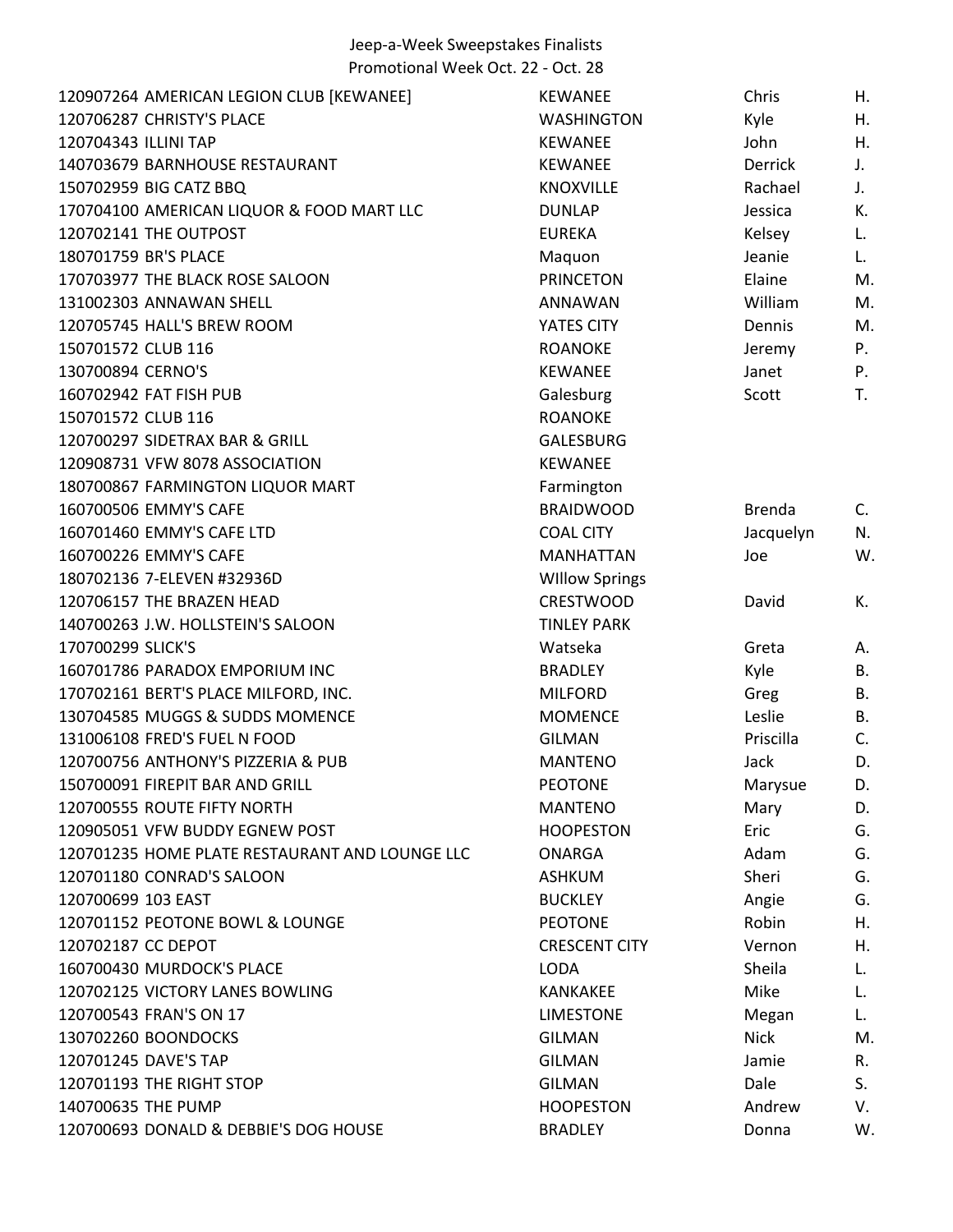120908133 AMERICAN LEGION POST #384 170704015 GILBERTS MOBIL MART 180701975 FRANCO'S CUCINA 120702956 KUCHIE'S CORNER TAP 120709992 DAVE'S BAR 120707903 JUDGE'S CHAMBERS 120707730 HOOPS PUB & PIZZA 120701377 PEORIA PIZZA WORKS 140701027 I R HERE 130700866 HAYNES ON MAIN 120701329 MINIER LANES 180700845 DAISY MAY'S GAMING CAFE 180701452 DOUBLE A'S PIZZA PUB 130703799 RIVER ROADHOUSE 170703537 121 CLUB INC 160702063 KD KAT'S LUCKY 7 LOUNGE 180700594 THE BRICKHOUSE 120700777 SCHOONER'S [BLOOMINGTON] 140700259 THE HILLSIDE 120700397 RED BARN 130700452 SILVER BULLET 120710153 EAST PEORIA BOATING & RECREATION CLUB 120703762 JIMMY EARP'S HIDEAWAY 120710898 PHEASANT LANES - KEGLERS PUB 120703138 CARRIGANS PUB 130703485 VETERAN'S PUB & PIZZA 180700966 SKWURT 120805072 EAGLES-PEORIA AERIE 170703436 LAVA TIKI LOUNGE 120700163 CUEWORKS 170701510 LUCKY 7 120703199 MT HAWLEY BOWL 180701374 BG'S GAMING CAFE 120900192 GREATER PEORIA AMVETS 130702092 BRASS KEY LOUNGE 130700010 KUCHIES ON THE WATER 120905359 TREMONT AMERICAN LEGION #1236 120712372 OLD CHICAGO RESTAURANT 160703898 JIMMY C'S 130800433 PETER H CLARK LDGE 483 ELKS 120700773 REBA'S MUTUAL TAP 150700155 ULRICH'S REBELLION ROOM 170700315 PERDUE'S GRILL, INC. 120710889 SHORELINE BOAT & SKI 120711864 STARVED ROCK YACHT CLUB 120806275 MOOSE LODGE #241

| HOOPESTON          |               |    |
|--------------------|---------------|----|
| Gilberts           |               |    |
| Streamwood         | Matthew       | S. |
| GROVELAND          | Lesley        | А. |
| PEORIA             | <b>Barb</b>   | А. |
| PEORIA             | Robert        | Β. |
| PEORIA             | Robert        | Β. |
| PEORIA HEIGHTS     | Robert        | Β. |
| BELLEVUE           | Dominic       | Β. |
| <b>MACKINAW</b>    | Richard       | Β. |
| <b>MINIER</b>      | Cindy         | Β. |
| Germantown Hills   | <b>Brooke</b> | C. |
| Peoria             | Jessica       | C. |
| <b>MACKINAW</b>    | Dianne        | Е. |
| Tremont            | Sue           | Ε. |
| PEORIA HEIGHTS     | Gerald        | F. |
| Washington         | Gerald        | F. |
| <b>BLOOMINGTON</b> | Joe           | F. |
| PEORIA             | Shannon       | F. |
| PEORIA             | <b>Terry</b>  | G. |
| <b>EAST PEORIA</b> | Randy         | G. |
| <b>EAST PEORIA</b> | Chris         | G. |
| PEORIA             | Gregory       | Η. |
| <b>BLOOMINGTON</b> | Jeffrey       | Н. |
| <b>EAST PEORIA</b> | Marcia        | Η. |
| PEORIA             | Lisa          | Н. |
| Peoria             | Mari          | I. |
| PEORIA             | Donald        | M  |
| Peoria             | Rich          | M  |
| WASHINGTON         | Denise        | О. |
| Pekin              | Roy           | R. |
| PEORIA             | Robert        | S. |
| East Peoria        | Josh          | S. |
| PEORIA             | Linda         | T. |
| <b>EAST PEORIA</b> | Reed          | Т. |
| CREVE COEUR        | Shawn         | T. |
| TREMONT            | Martha        | W  |
| PEORIA             | Josef         | W  |
| Peoria             | Walter        | W  |
| PEORIA             |               |    |
| PEORIA             |               |    |
| Peoria             |               |    |
| Tremont            |               |    |
| OTTAWA             | Michele       | А. |
| <b>OTTAWA</b>      | Connie        | В. |
| WILMINGTON         | Gordon        | В. |